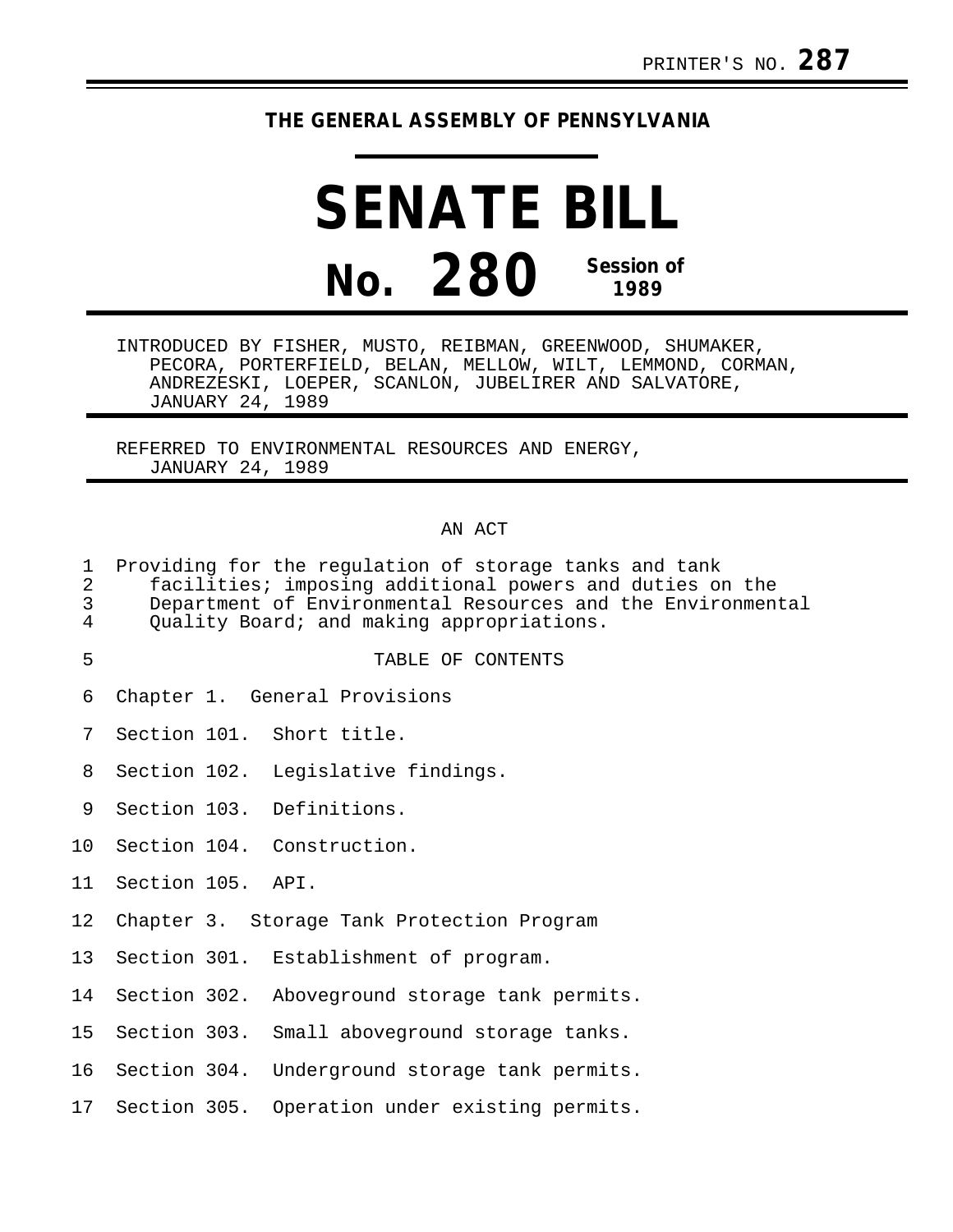| $\mathbf 1$              |              |  | Section 306. Registration of aboveground and underground        |  |  |
|--------------------------|--------------|--|-----------------------------------------------------------------|--|--|
| 2                        |              |  | storage tanks.                                                  |  |  |
| 3                        | Section 307. |  | Inspection of aboveground storage tanks.                        |  |  |
| 4                        | Section 308. |  | Inspection and inventory records of underground                 |  |  |
| 5                        |              |  | storage tanks.                                                  |  |  |
| 6                        |              |  | Section 309. Certification of storage tank installers and       |  |  |
| 7                        |              |  | private tank inspectors.                                        |  |  |
| 8                        | Section 310. |  | Small operator assistance program for underground               |  |  |
| 9                        |              |  | storage tanks.                                                  |  |  |
| 10                       |              |  | Section 311. Environmental Quality Board.                       |  |  |
| 11                       | Section 312. |  | Industry Technical Advisory Board.                              |  |  |
| 12                       |              |  | Chapter 5. Spill Prevention Response Plan                       |  |  |
| 13                       |              |  | Section 501. Submission of spill prevention response plan.      |  |  |
| 14                       |              |  | Section 502. Content of spill prevention response plan.         |  |  |
| 15                       |              |  | Section 503. Review of spill prevention response plan.          |  |  |
| 16                       |              |  | Section 504. Notification.                                      |  |  |
| 17                       |              |  | Chapter 7. Financial Provisions                                 |  |  |
| 18                       |              |  | Section 701. Financial responsibility.                          |  |  |
| 19                       |              |  | Section 702. Storage Tank Fund.                                 |  |  |
| 20                       | Section 703. |  | Underground Storage Tank Indemnification Board.                 |  |  |
| 21                       | Section 704. |  | Underground Storage Tank Indemnification Fund.                  |  |  |
| 22                       | Section 705. |  | Powers and duties of Underground Storage Tank                   |  |  |
| 23                       |              |  | Indemnification Board.                                          |  |  |
| 24                       | Section 706. |  | Eligibility of claimants.                                       |  |  |
| 25                       | Section 707. |  | Audit.                                                          |  |  |
| 26                       |              |  | Section 708. Sunset review.                                     |  |  |
| 27                       |              |  | Chapter 9. Siting of New Aboveground Storage Tank Facilities    |  |  |
| 28                       |              |  | Section 901. Siting of new aboveground storage tank facilities. |  |  |
| 29                       |              |  | Section 902. Siting criteria for aboveground tank facilities.   |  |  |
| 30                       |              |  | Chapter 11. Enforcement and Remedies                            |  |  |
| 19890S0280B0287<br>$-2-$ |              |  |                                                                 |  |  |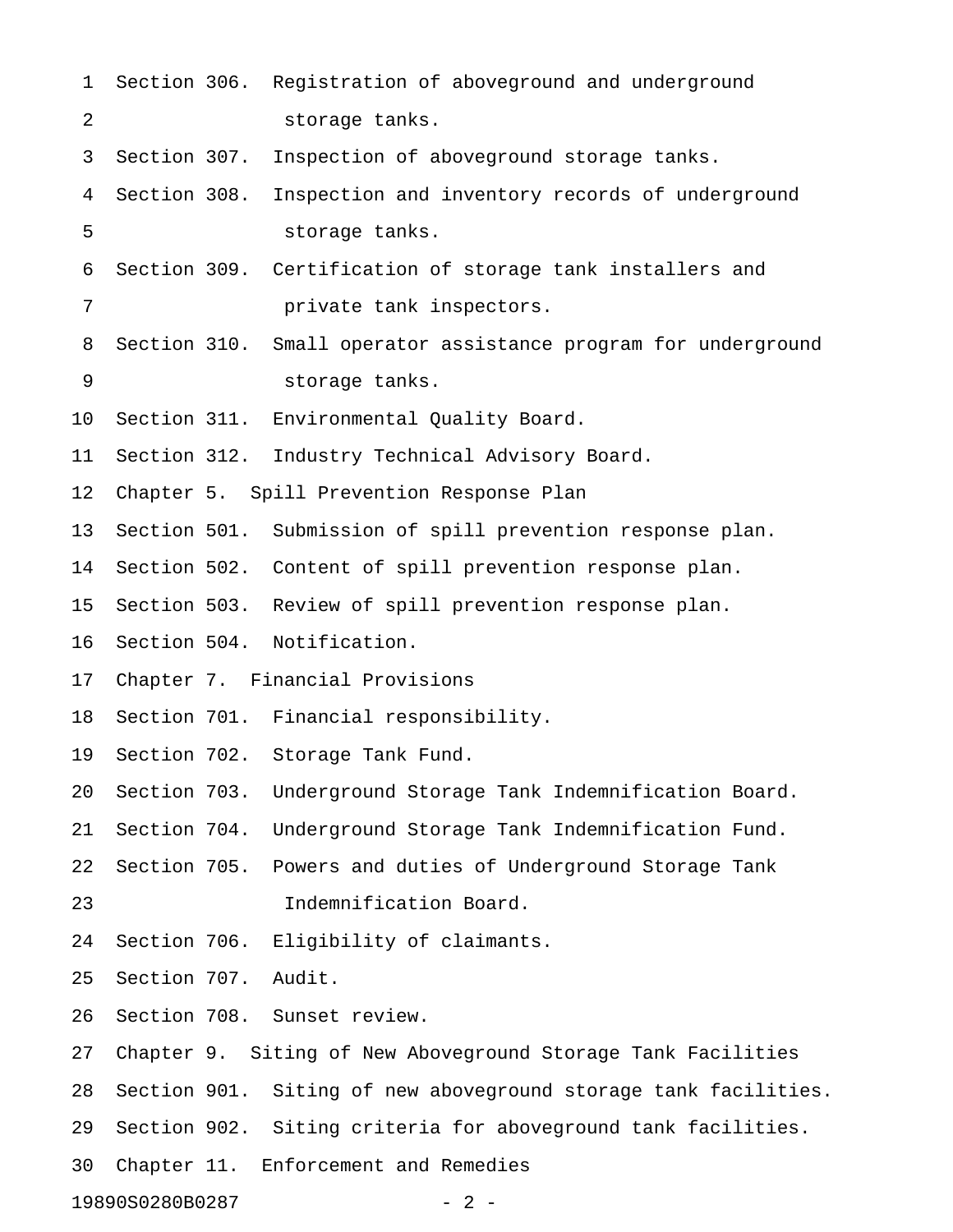| 1  |                                                              | Section 1101. Unlawful conduct.                               |  |  |  |
|----|--------------------------------------------------------------|---------------------------------------------------------------|--|--|--|
| 2  |                                                              | Section 1102. Enforcement orders.                             |  |  |  |
| 3  |                                                              | Section 1103. Civil penalties.                                |  |  |  |
| 4  |                                                              | Section 1104. Criminal penalties.                             |  |  |  |
| 5  |                                                              | Section 1105. Production of materials; recordkeeping          |  |  |  |
| 6  |                                                              | requirements.                                                 |  |  |  |
| 7  |                                                              | Section 1106. Collection of fines, fees, etc.                 |  |  |  |
| 8  |                                                              | Section 1107. Public information.                             |  |  |  |
| 9  |                                                              | Section 1108. Relationship to other laws.                     |  |  |  |
| 10 |                                                              | Chapter 21. Miscellaneous Provisions                          |  |  |  |
| 11 |                                                              | Section 2101. Appropriations.                                 |  |  |  |
| 12 | Section 2102. Severability.                                  |                                                               |  |  |  |
| 13 | Section 2103. Repeals.                                       |                                                               |  |  |  |
| 14 |                                                              | Section 2104. Effective date.                                 |  |  |  |
| 15 |                                                              | The General Assembly of the Commonwealth of Pennsylvania      |  |  |  |
| 16 | hereby enacts as follows:                                    |                                                               |  |  |  |
| 17 |                                                              | CHAPTER 1                                                     |  |  |  |
| 18 |                                                              | GENERAL PROVISIONS                                            |  |  |  |
| 19 | Section 101. Short title.                                    |                                                               |  |  |  |
| 20 | This act shall be known and may be cited as the Storage Tank |                                                               |  |  |  |
| 21 | and Spill Prevention Act.                                    |                                                               |  |  |  |
| 22 | Section 102. Legislative findings.                           |                                                               |  |  |  |
| 23 | (a)                                                          | General.--The General Assembly of the Commonwealth finds      |  |  |  |
| 24 | and declares that:                                           |                                                               |  |  |  |
| 25 | (1)                                                          | The lands and waters of this Commonwealth constitute          |  |  |  |
| 26 |                                                              | a unique and irreplaceable resource from which the well-being |  |  |  |
| 27 | of the public health and economic vitality of this           |                                                               |  |  |  |
| 28 |                                                              | Commonwealth is assured.                                      |  |  |  |
| 29 | (2)                                                          | These resources have been contaminated by releases            |  |  |  |
| 30 |                                                              | and ruptures of regulated substances from both active and     |  |  |  |
|    |                                                              |                                                               |  |  |  |

19890S0280B0287 - 3 -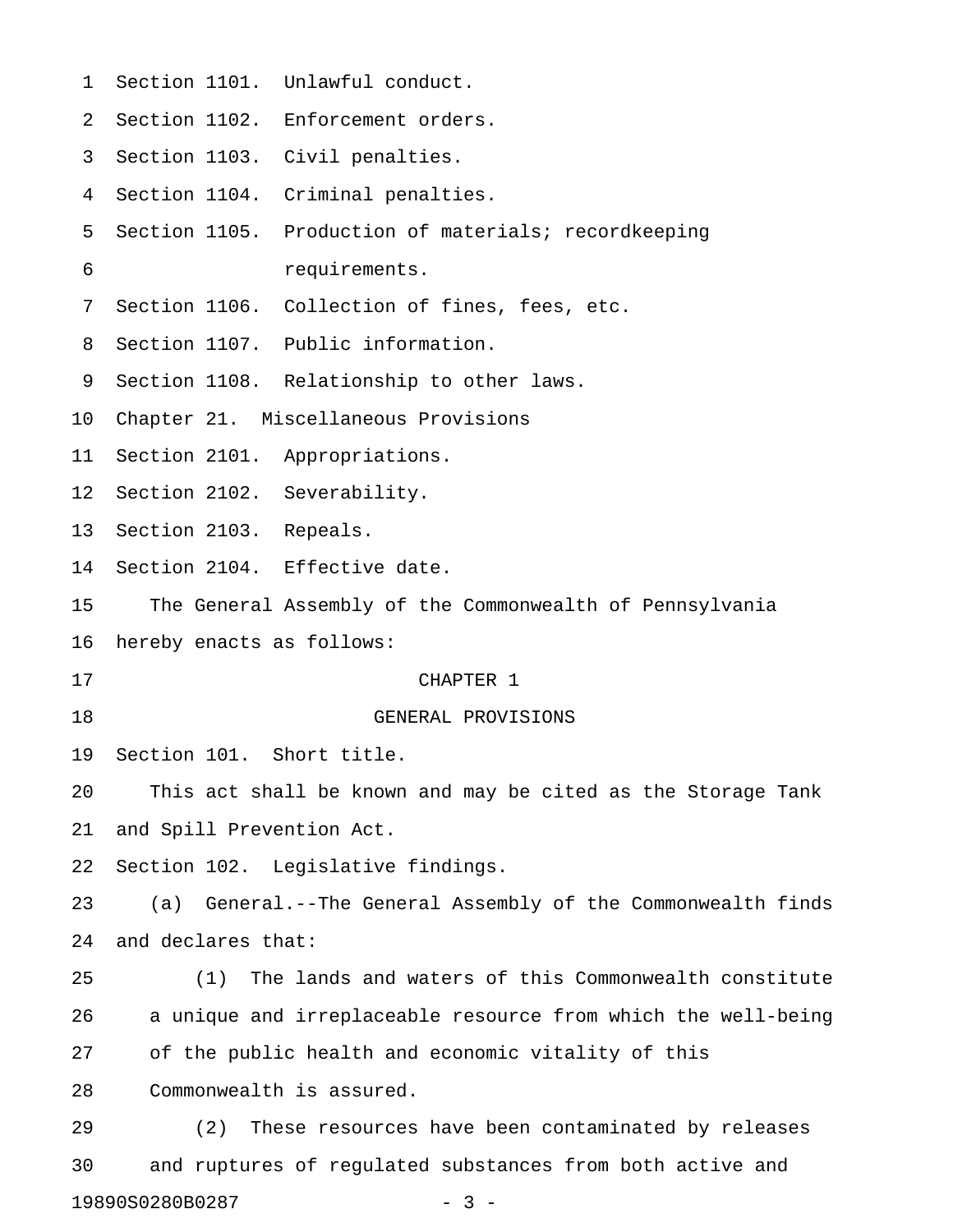1 abandoned storage tanks.

2 (3) Once contaminated, the quality of the affected 3 resources may not be completely restored to their original 4 state.

5 (4) When remedial action is required or undertaken, the 6 cost is extremely high.

7 (5) Contamination of groundwater supplies caused by 8 releases from storage tanks constitutes a grave threat to the 9 health of affected residents.

10 (6) Contamination of these resources must be prevented 11 through improved safeguards on the installation and 12 construction of storage tanks.

13 (b) Declaration.--The General Assembly declares these leaks 14 to be a threat to the public health and safety of this 15 Commonwealth and hereby exercises the power of the Commonwealth 16 to prevent the occurrence of these leaks through the 17 establishment of a regulatory scheme for the storage of 18 regulated substances in new and existing storage tanks and to 19 provide liability for damages sustained within this Commonwealth 20 as a result of a discharge by requiring prompt cleanup and 21 removal of such pollution and discharged regulated substance. 22 Section 103. Definitions.

23 The following words and phrases when used in this act shall 24 have the meanings given to them in this section unless the 25 context clearly indicates otherwise:

26 "Abandoned tank." A storage tank, other than nonoperational, 27 which was no longer in use for storage of regulated substances 28 on the effective date of this act.

29 "Aboveground tank." Any stationary storage tank constructed 30 primarily of nonearthen materials which provides structured 19890S0280B0287 - 4 -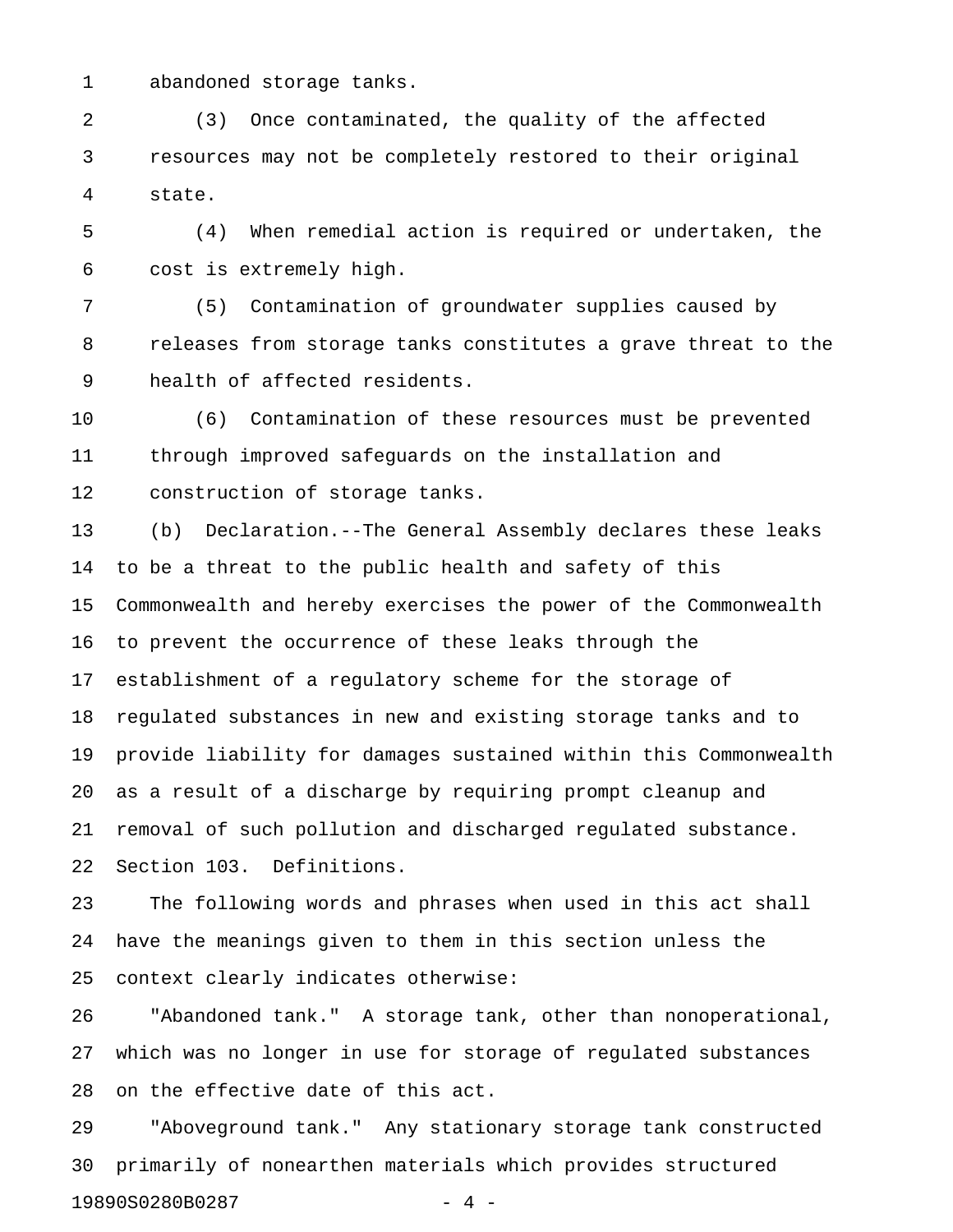1 support and whereby more than 90% of the tank volume is not 2 buried below the ground surface. This definition and regulations 3 promulgated under this act shall not include:

4 (1) A farm or residential tank of 1,100 gallons or less 5 capacity used for storing motor fuel for noncommercial 6 purposes.

7 (2) Aboveground tanks regulated under the act of May 31, 8 1945 (P.L.1198, No.418), known as the Surface Mining 9 Conservation and Reclamation Act.

10 (3) Aboveground storage tanks which are used to store 11 brines, crude oil, drilling or frac fluids and similar 12 substances or materials and directly related to the 13 exploration, development or production of crude oil or 14 natural gas regulated under the act of December 19, 1984 15 (P.L.1140, No.223), known as the Oil and Gas Act.

16 (4) Septic tanks.

17 (5) Piping, surface impoundments, pits, ponds and 18 lagoons.

19 (6) Storm water or wastewater collection or treatment 20 systems.

21 (7) Process vessels and pressure vessels including oil 22 and water separators.

23 (8) A pipeline facility (including gathering lines) 24 regulated under:

25 (i) the Natural Gas Safety Act of 1968 (Public Law 26 90-481, 82 Stat. 720, 49 U.S.C. App. § 1671 et seq.); or 27 (ii) the Hazardous Liquid Pipeline Safety Act of 28 1979 (Public Law 96-129, 93 Stat. 1003, 49 U.S.C. § 2001 29 et seq.).

30 (9) An interstate pipeline facility regulated under the 19890S0280B0287 - 5 -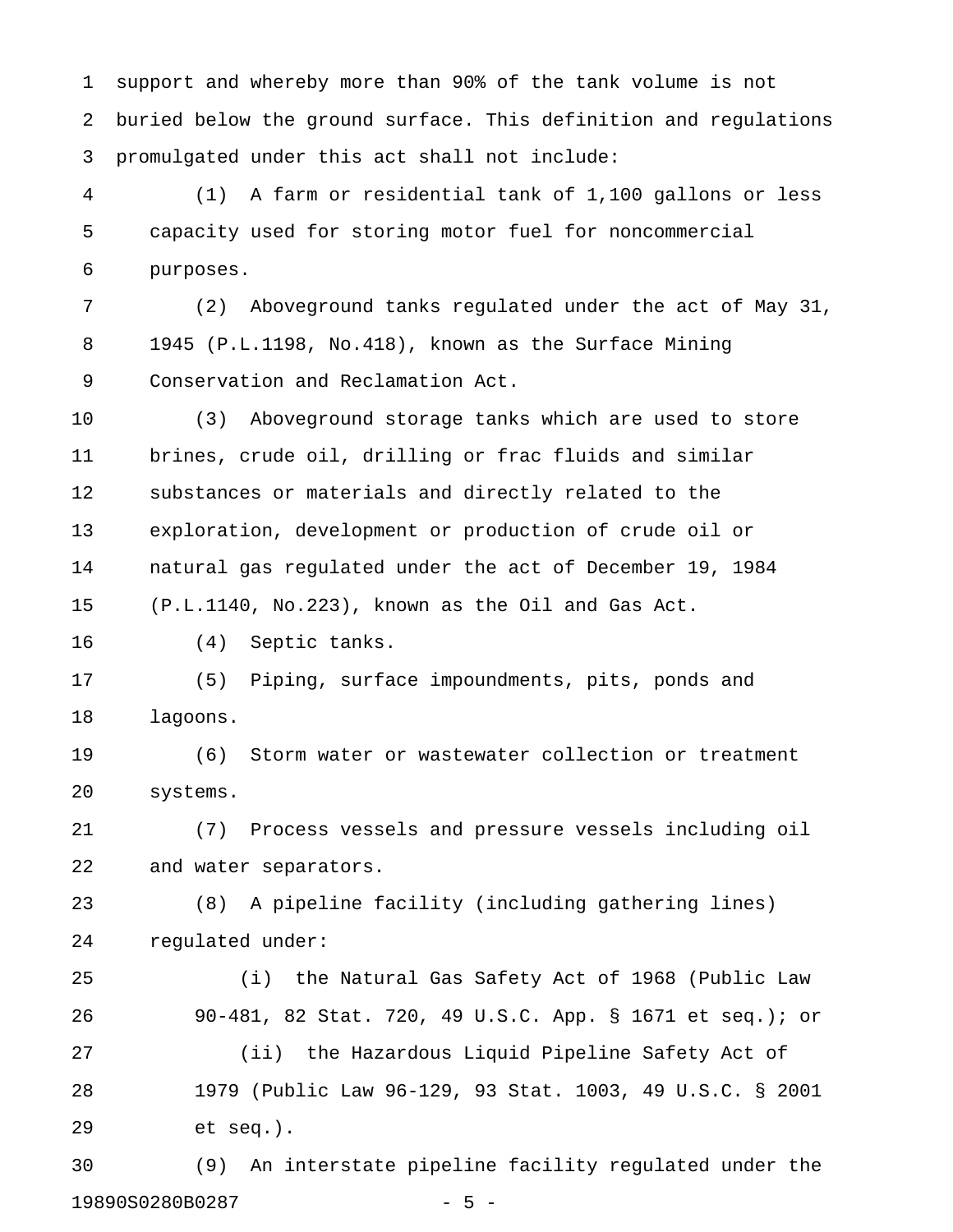1 State laws comparable to provisions of law in paragraph (8).

2 (10) Tanks used for storage and storing heating oil for 3 consumptive use on the premises where stored.

4 (11) Nonstationary tanks, liquid traps or associated 5 gathering lines directly related to oil or gas production and 6 gathering operations.

7 (12) Sumps, drip pots and other vessels designed to 8 catch drips, spills, leaks or other releases before such 9 releases enter the environment.

10 (13) Tanks located indoors above the surface of the 11 floor.

12 (14) Tanks used for storage of products meeting the 13 United States Food and Drug Administration regulations under 14 the Federal Food, Drug, and Cosmetic Act (52 Stat. 1040, 21 15 U.S.C. § 301 et seq.).

16 (15) Any other tank excluded by regulations or policy 17 promulgated pursuant to this act.

18 Unless specifically excluded, the term includes small 19 aboveground storage tanks.

20 "Cathodic protection." A technique to prevent corrosion of a 21 metal surface by making that surface the cathode of an 22 electrochemical cell, including, but not limited to, the 23 application of either galvanic anodes or impressed current. 24 "Certified tank installer." A person certified by the 25 Department of Environmental Resources to install, erect, 26 construct, modify or remove storage tanks. The term includes an 27 employee of a tank owner or operator.

28 "Corrective action." The:

29 (1) Containment or attempted containment of a discharge. 30 (2) Removal or attempted removal of a discharge.

19890S0280B0287 - 6 -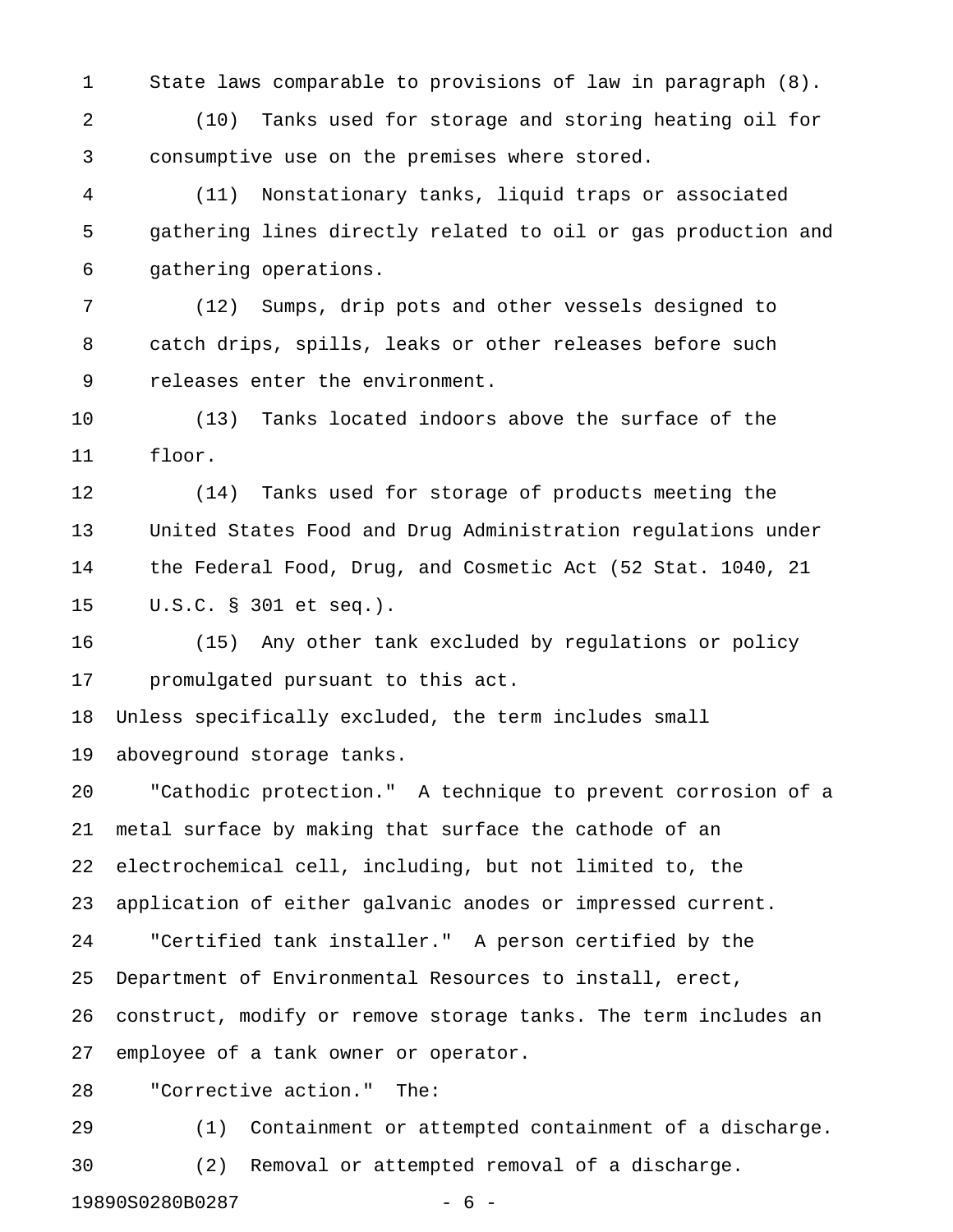1 (3) Taking of reasonable measures to prevent or mitigate 2 damages to the public health, safety or welfare, including, 3 but not limited to, public and private property, shorelines, 4 beaches, surface waters, water columns and bottom sediments, 5 soils and other affected property, including wildlife and 6 other natural resources.

7 "Corrective action costs." All costs associated with the 8 cleanup and removal of a discharge incurred by this Commonwealth 9 or its political subdivisions or their agents with approval of 10 the Department of Environmental Resources.

11 "Department." The Department of Environmental Resources of 12 the Commonwealth.

13 "Monitoring system." A system capable of detecting leaks or 14 discharges in connection with an underground storage tank.

15 "Nonoperated tank." Any storage tank that is empty and 16 represents excess storage capacity that may be brought up to 17 standards consistent with the regulatory requirements at the 18 time the tank is brought into service.

19 "Operator." Any person in control of, or having 20 responsibility for, the daily operation of the storage tank. 21 "Owner." Any person owning a storage tank. The term shall 22 include the current owner of any underground storage tank 23 holding regulated substances on or after November 8, 1984, and 24 the owner of an underground storage tank at the time all 25 regulated substances were removed when removal occurred prior to 26 November 8, 1984.

27 "Person." Any individual, partnership, corporation, 28 association, joint venture, consortium, institution, trust, 29 firm, joint-stock company, cooperative enterprise, municipality, 30 municipal authority, Federal Government or agency, Commonwealth 19890S0280B0287 - 7 -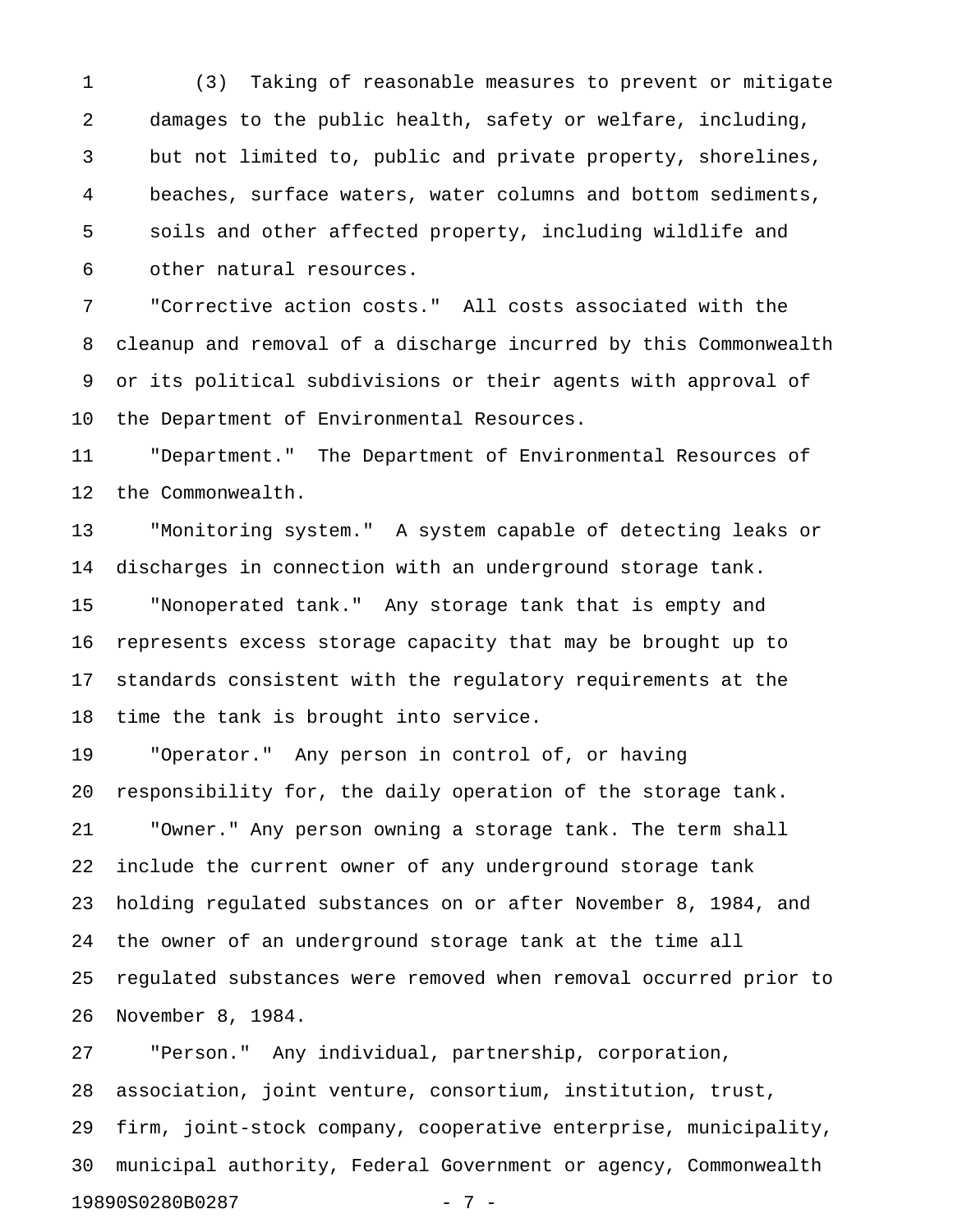1 department, agency, board, commission or authority, or any other 2 legal entity whatsoever which is recognized by law as the 3 subject of rights and duties. In any provisions of this act 4 prescribing a fine, imprisonment or penalty, or any combination 5 of the foregoing, the term "person" shall include the officers 6 and directors of any corporation or other legal entity having 7 officers and directors.

8 "Pressure vessel." A vessel used in industrial processes 9 designated to withstand pressures above 15 psig.

10 "Private tank inspector." A person certified by the 11 Department of Environmental Resources to conduct environmental 12 audits and inspections of storage tanks. A private tank 13 inspector shall not be an employee of a tank owner.

14 "Process vessel." A vessel in industrial or commercial 15 operation in which, during use, there is a mechanical, physical 16 or chemical change of the contained substances taking place. The 17 industrial or commercial process may be mixing, separating, 18 chemically altering, dehydrating, extracting, refining or 19 polishing of the substances in the tank. The term "process 20 vessel" does not include tanks used to store substances prior to 21 sale or to store feedstock prior to additional processing. 22 "Regulated substance." An element, compound, mixture, 23 solution or substance that, when released into the environment, 24 may present substantial danger to the public health, welfare or 25 the environment. The term includes:

26 (1) Any substance defined in section 101(14) of the 27 Comprehensive Environmental Response, Compensation, and 28 Liability Act of 1980 (Public Law 96-510, 94 Stat. 2767), not 29 including any substance regulated as a hazardous waste under 30 Subtitle C of the Resource Conservation and Recovery Act of 19890S0280B0287 - 8 -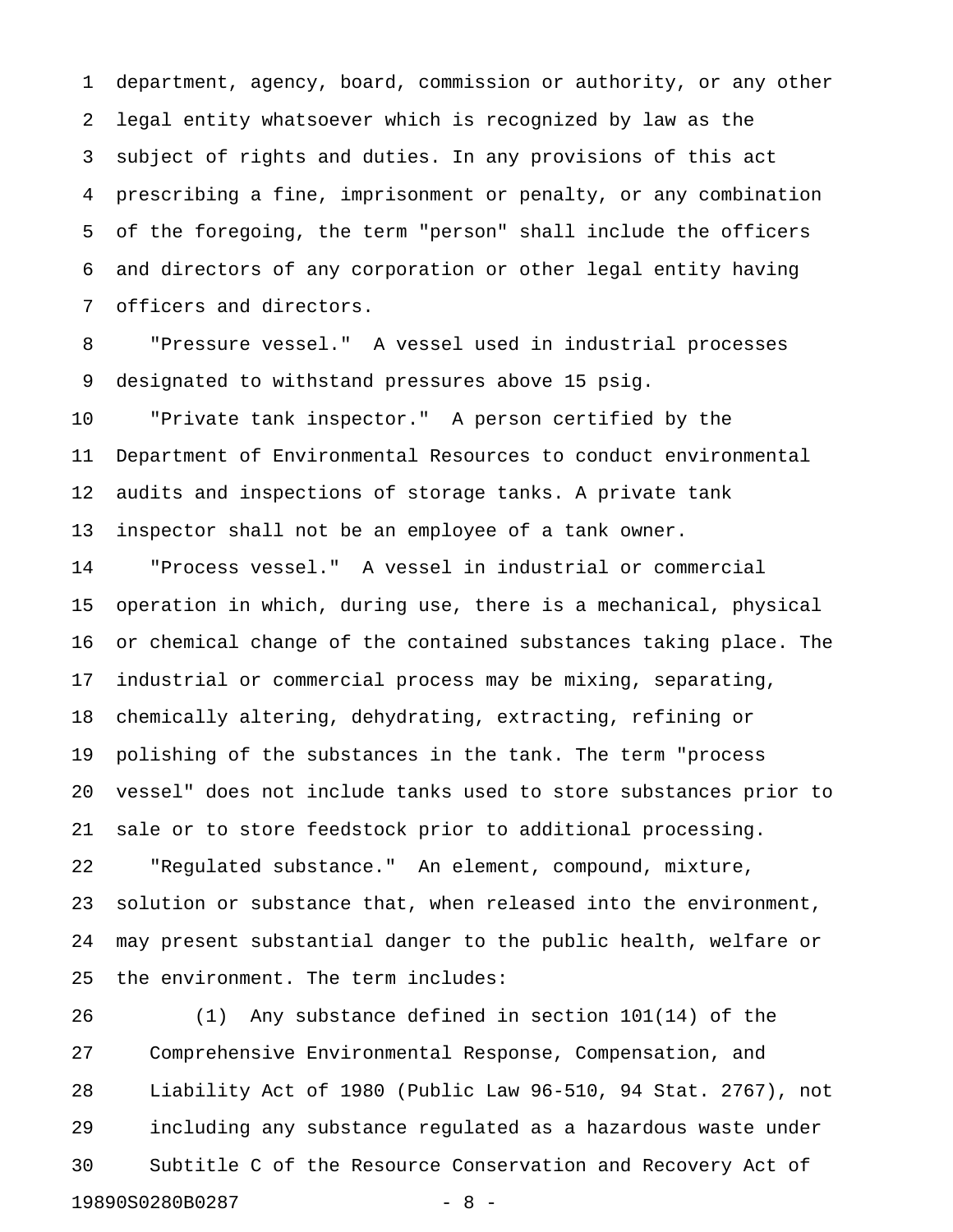1 1976 (Public Law 94-580, 42 U.S.C. § 6901 et seq.).

2 (2) Petroleum, including crude oil or any fraction 3 thereof, which is liquid at standard conditions of 4 temperature and pressure (60 degrees Fahrenheit and 14.7 5 pounds per square inch absolute), including, but not limited 6 to, oil, petroleum, fuel oil, oil sludge, oil refuse, oil 7 mixed with other wastes and crude oils, gasoline and 8 kerosene.

9 The term does not include the storage or use of animal waste in 10 normal agricultural practices.

11 "Release." Any spilling, leaking, emitting, discharging, 12 escaping, leaching or disposing from a storage tank into waters 13 of this Commonwealth or subsurface soils.

14 "Secondary containment." An additional layer of impervious 15 material creating a space in which a leak of a regulated 16 substance from a storage tank may be detected before it enters 17 the environment.

18 "Secretary." The Secretary of Environmental Resources of the 19 Commonwealth.

20 "Small aboveground storage tank." Any aboveground storage 21 tank having a capacity equal to or less than 21,000 gallons. 22 "Storage tank." Any aboveground or underground storage tank

23 which is used for the storage of any regulated substance.

24 "Substantially modify." The construction, refurbishment or 25 restoration of an existing storage tank which alters the 26 physical integrity of the tank.

27 "Tank facility." An area in which one or more aboveground 28 storage tanks are located, excluding small aboveground storage 29 tanks.

30 "Underground storage tank." Any one or combination of 19890S0280B0287 - 9 -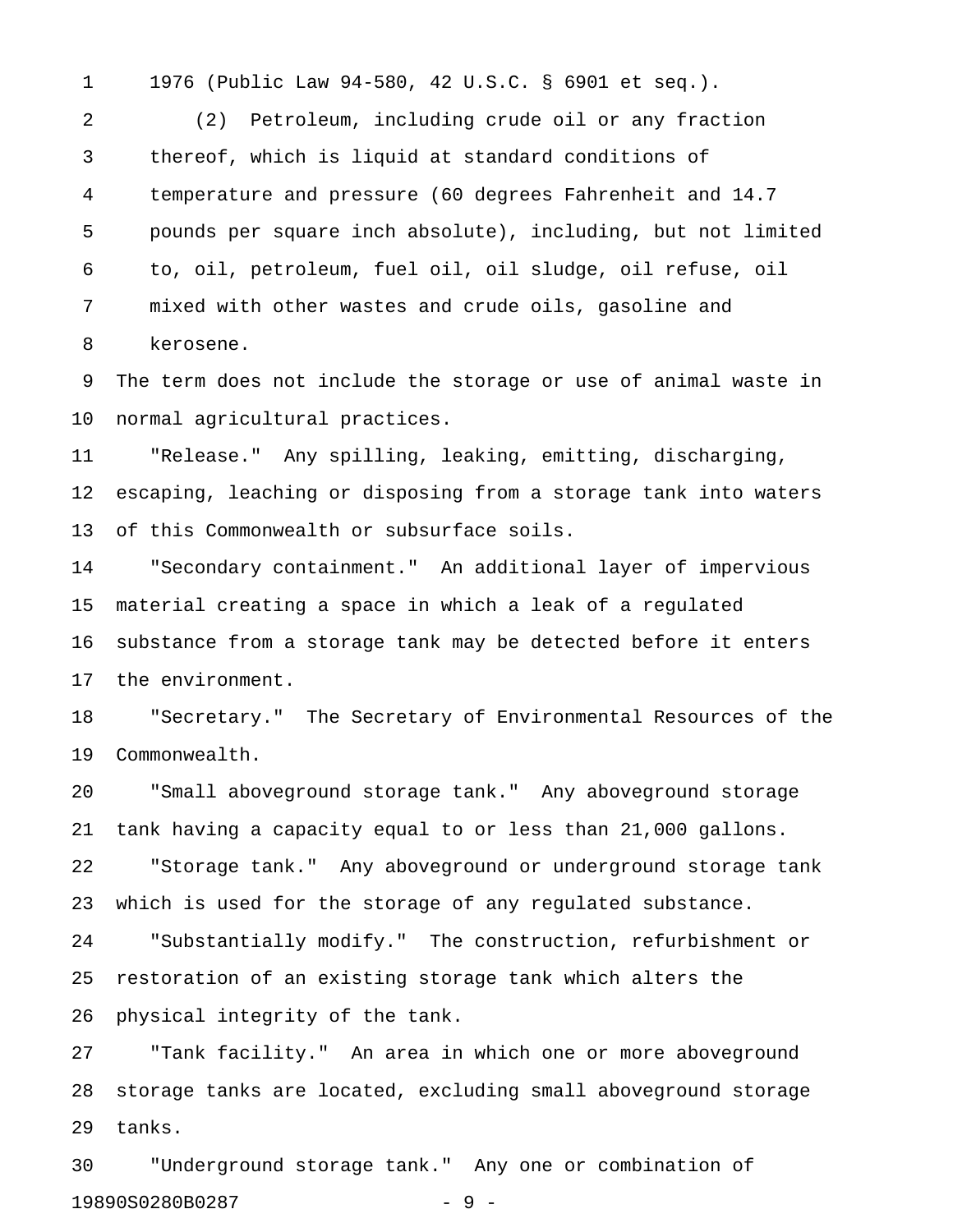1 underground tanks (including underground pipes connected 2 thereto) which are used to contain an accumulation of regulated 3 substances, and the volume of which (including the volume of the 4 underground pipes connected thereto) is 10% or more beneath the 5 surface of the ground. This definition and regulations 6 promulgated under this act shall not include: 7 (1) Farm or residential tanks of 1,100 gallons or less 8 capacity used for storing motor fuel for noncommercial 9 purposes. 10 (2) Tanks used for storing heating oil for consumptive 11 use on the premises where stored. 12 (3) Septic tanks. 13 (4) A pipeline facility (including gathering lines) 14 regulated under: 15 (i) The Natural Gas Pipeline Safety Act of 1968 16 (Public Law 90-481, 82 Stat. 720). 17 (ii) The Hazardous Liquid Pipeline Safety Act of 18 1979 (Public Law 96-129, 93 Stat. 1003). 19 (5) An interstate or intrastate pipeline facility 20 regulated under State laws comparable to the provisions of 21 law in paragraph (4). 22 (6) Surface impoundments, pits, ponds or lagoons. 23 (7) Storm water or wastewater collection systems. 24 (8) Flow-through process tanks. 25 (9) Liquid traps or associated gathering lines directly 26 related to oil or gas production and gathering operations. 27 (10) Storage tanks situated in an underground area (such 28 as a basement, cellar, mine working, drift, shaft or tunnel) 29 if the storage tank is situated upon or above the surface of 30 the floor.

19890S0280B0287 - 10 -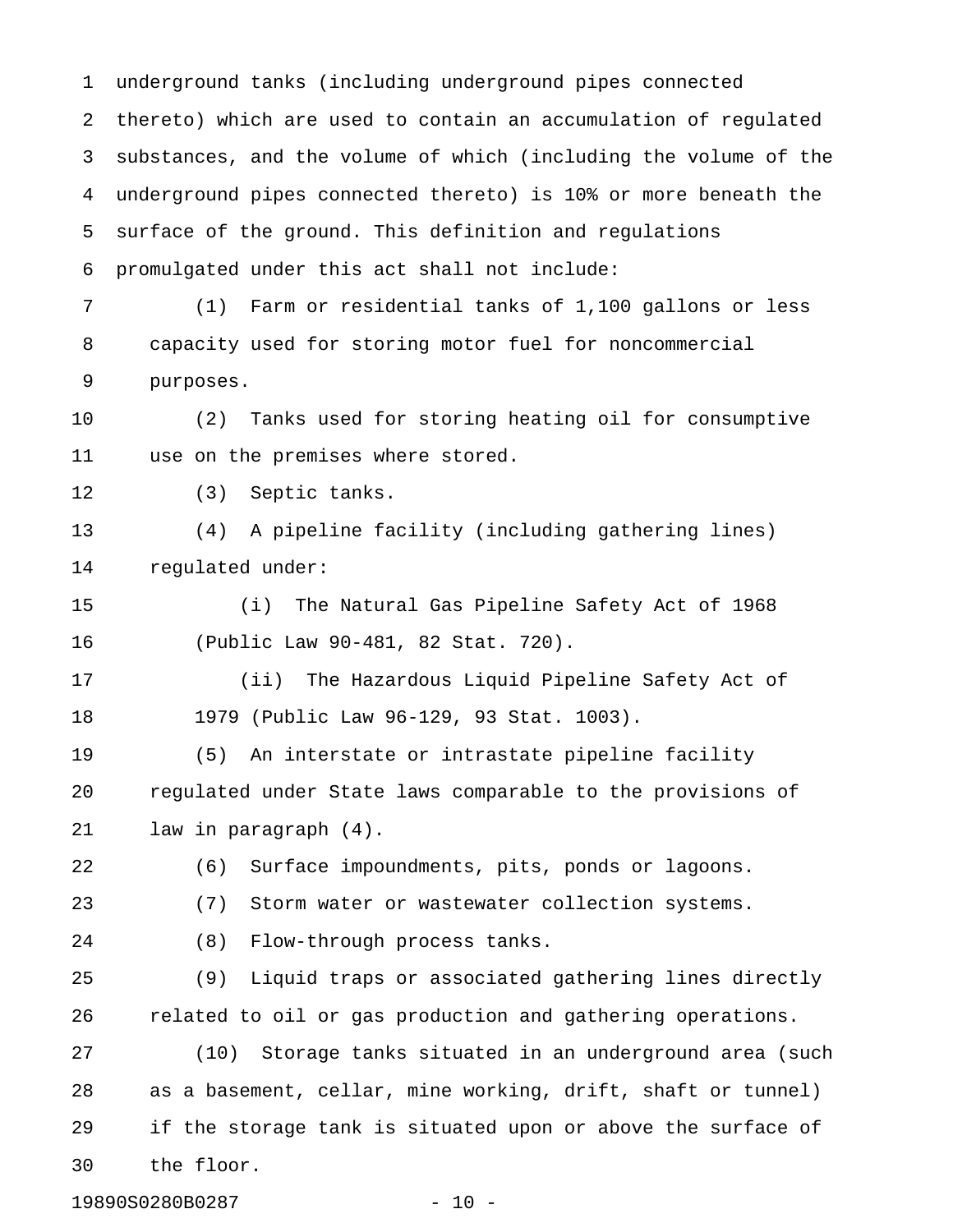1 (11) Any underground storage tank system whose capacity 2 is 110 gallons or less.

3 Section 104. Construction.

4 This act and the regulations promulgated under this act shall 5 be liberally construed in order to fully protect the public 6 health, welfare and safety of the residents of this

7 Commonwealth.

8 Section 105. API.

9 A reference in this act to "API" in relation to publications 10 shall be deemed to be a reference to the appropriate technical 11 publication, including appendices, of the American Petroleum 12 Institute.

## 13 CHAPTER 3

14 STORAGE TANK PROTECTION PROGRAM

15 Section 301. Establishment of program.

16 (a) Authority.--The department shall establish, implement 17 and administer a comprehensive program for storage tank 18 protection by providing for regulation of the installation, 19 location, removal and closure of storage tanks and establishing 20 an inventory review procedure and inspection program to insure 21 the structural integrity of existing and new storage tanks. 22 (b) Rules and regulations for aboveground and underground 23 storage tanks.--The department shall develop separate regulatory 24 programs pursuant to provisions of sections 310 and 311 25 governing underground storage tanks and aboveground storage 26 tanks. Regulations governing underground storage tanks as 27 proposed by the department and adopted by the Environmental 28 Quality Board, shall be no more stringent than rules and 29 regulations adopted by the Federal Environmental Protection 30 Agency. The department shall develop regulations which are based 19890S0280B0287 - 11 -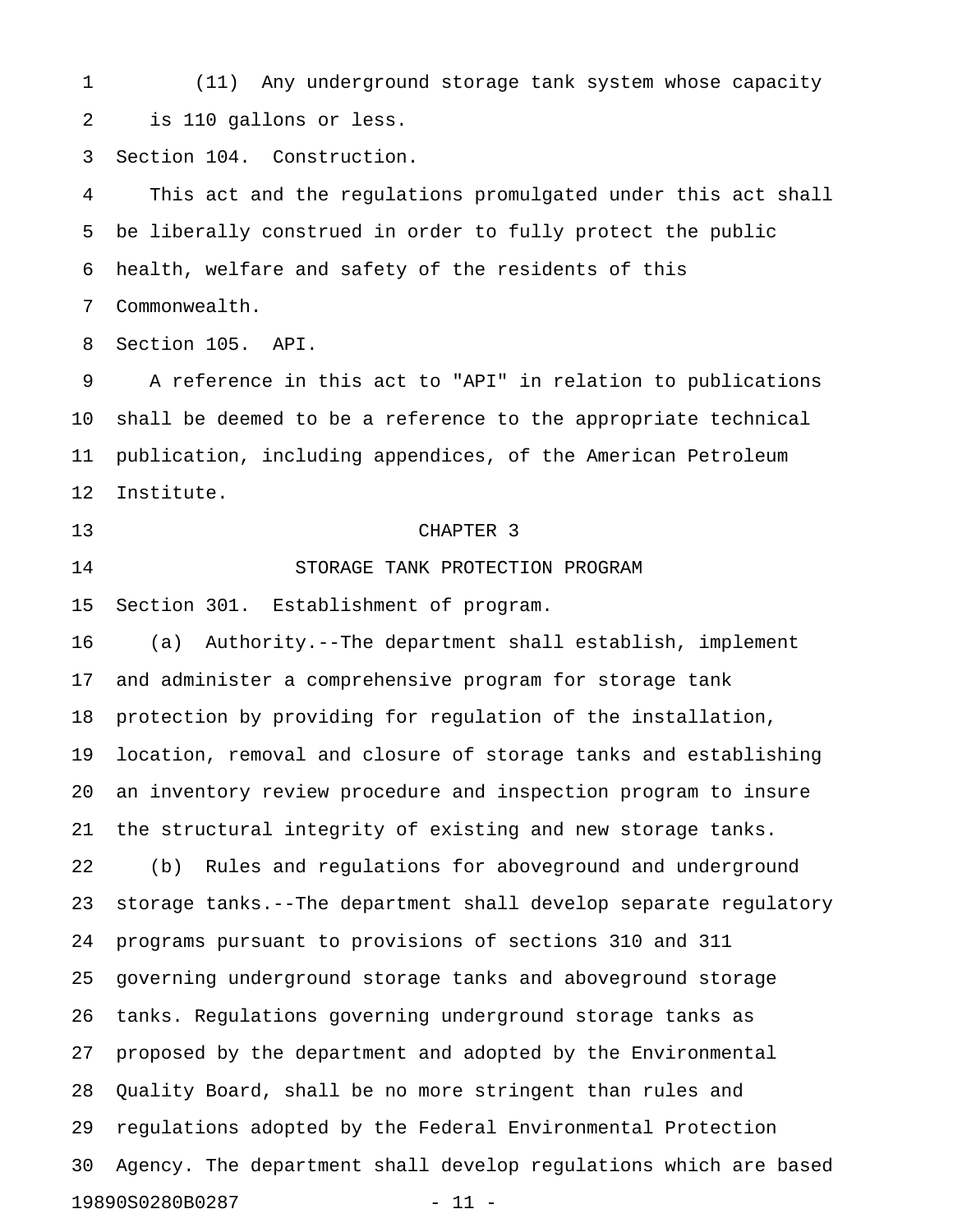1 on industry practices and standards as embodied in the existing 2 regulations governing aboveground and underground storage tanks. 3 Section 302. Aboveground storage tank permits.

4 (a) General rule.--Except as provided in section 305, no 5 person shall own, construct, operate, renovate, install, replace 6 or substantially modify an aboveground storage tank unless 7 authorized by the department through policies, rules or 8 regulations or by obtaining a permit from the department and 9 such person has paid the necessary fees required by this act. 10 (b) Amended permits.--The owner or operator of an 11 aboveground storage tank shall apply to the department for an 12 amended permit whenever any one of the following factors occurs:

13 (1) A significant change in the location, construction, 14 reconstruction or operation of a permitted aboveground 15 storage tank. For the purpose of this subsection, significant 16 change shall be defined as the disassembly and relocation of 17 the aboveground storage tank from one site to another site.

18 (2) The removal of a permitted aboveground storage tank. 19 (c) Application content.--Applications for aboveground 20 storage tank permits shall be submitted, in writing, by a 21 certified tank installer, to the department in such form and 22 with such accompanying data as shall be prescribed by 23 regulations, and shall include, to the extent that a good faith 24 effort has been made by the applicant, but not be limited to, a 25 map identifying the exact location of the tank; a description of 26 the construction of the tank, including the material out of 27 which the tank is constructed; the age and manufacturer of the 28 tank; the design of the storage tank facilities, including any 29 pumping, venting, secondary containment system and safety 30 equipment; the products to be stored in the tank; and the 19890S0280B0287 - 12 -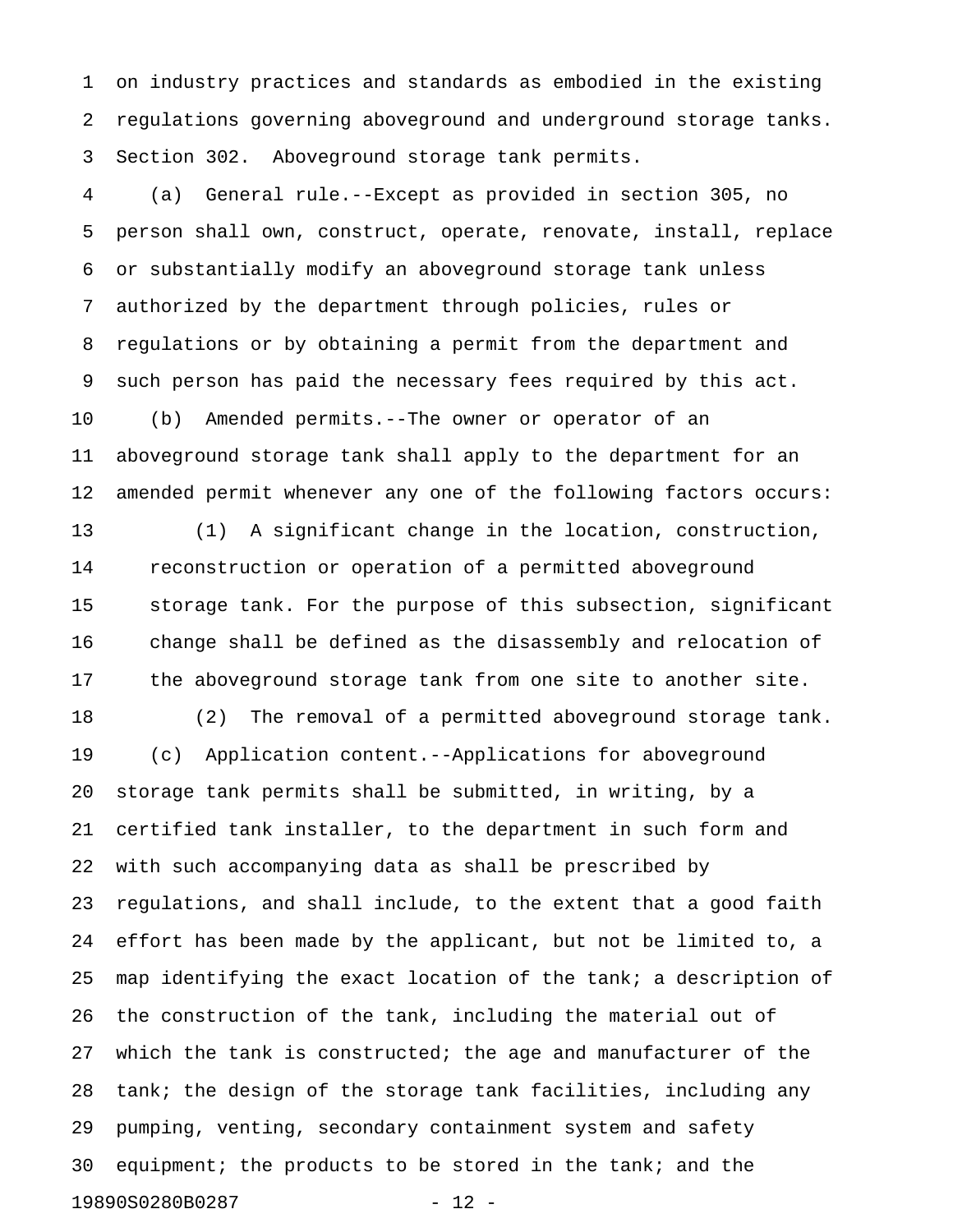1 location of the facility relative to surface water. The 2 department shall have the authority to deny permits, or include 3 in each permit general and specific conditions to insure the 4 proper operation of the aboveground storage tank.

5 (d) Review of applications.--The department shall make a 6 determination regarding whether an application is reasonably 7 complete within 45 days of the filing of an application with the 8 department and shall identify all areas in which an application 9 is incomplete when issuing a notice of deficiency. The 10 department shall review any amended application filed in 11 response to a notice of deficiency within 30 days of the filing 12 of the amended application with the department. Nothing in this 13 section shall prohibit the department and the applicant from 14 agreeing to extend any deadline for action provided by this 15 section. Nothing in this section shall prohibit the department 16 from requesting and accepting supplemental information, 17 explanations and clarifications regarding the content of an 18 application prior to the deadline for department action.

19 (e) Permit fee.--Each application shall be accompanied by a 20 permit fee as established by regulations under section 311 of 21 this act.

22 (f) Transfer of permit.--Written approval by the department 23 is required for the transfer of permits.

24 (g) Renewal of permit.--A permit to operate an aboveground 25 storage tank shall be renewed every ten years.

26 (h) Inspections.--The department shall require tanks to be 27 inspected prior to operation and periodically thereafter. 28 Section 303. Small aboveground storage tanks.

29 (a) General rule.--Except as provided in section 305, no 30 person shall own, construct, operate, renovate, install, replace 19890S0280B0287 - 13 -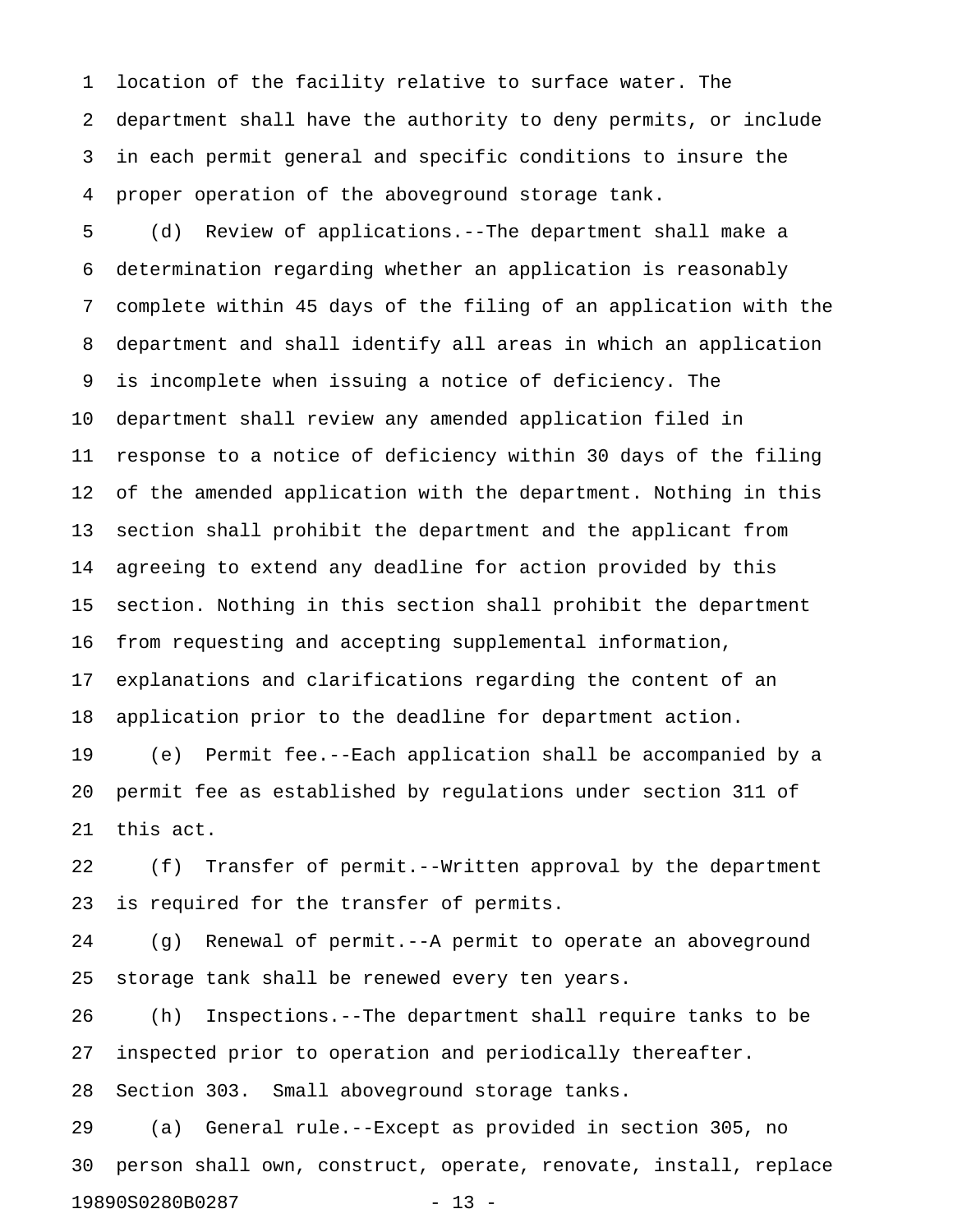1 or substantially modify any small aboveground storage tank 2 unless authorized by the department through policies, rules or 3 regulations or by obtaining a permit and such person has paid 4 the necessary fees required under this act.

5 (b) Application submittal.--The permit application or other 6 department-approved application for the installation of a small 7 aboveground storage tank after the effective date of this act 8 shall be submitted by a certified tank installer prior to 9 installation of the tank.

10 (c) Application content.--Applications for a small 11 aboveground storage tank shall be submitted, in writing, to the 12 department in such a form and with such accompanying data as 13 shall be prescribed by regulation, and shall include, to the 14 extent a good faith effort has been made by the applicant, but 15 not be limited to, a description of the construction of the 16 tank, including the material out of which the tank is 17 constructed; the age and manufacturer of the tank; the design of 18 the storage tank facilities, including any pumping, vending, 19 secondary containment and safety equipment; and the products to 20 be stored in the tank.

21 (d) Review of applications.--An application submitted by a 22 certified tank installer is deemed approved by the department 23 unless the department disapproves the application within ten 24 days of submittal. The department shall review any amended 25 application filed in response to a notice of deficiency within 26 ten days of the filing of the amended application with the 27 department. Nothing in this section shall prohibit the 28 department and the applicant from agreeing to extend any 29 deadline for action provided by this section. Nothing in this 30 section shall prohibit the department from requesting and 19890S0280B0287 - 14 -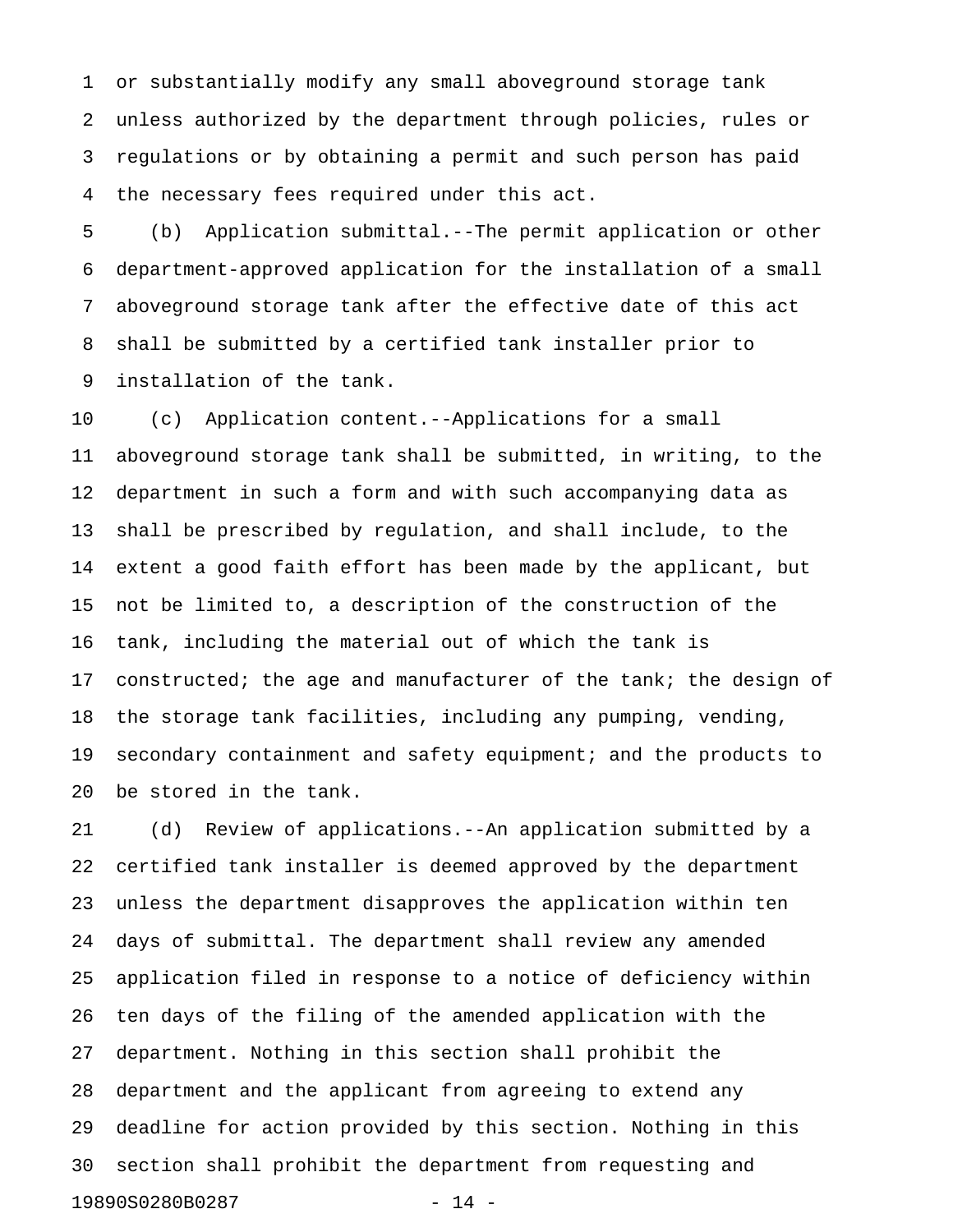1 accepting supplemental information, explanations and

2 clarifications regarding the content of an application prior to 3 the deadline for department action.

4 (e) Permit fee.--Each application shall be accompanied by a 5 permit fee as established under section 311 of this act.

6 (f) Transfer of permit.--Written approval by the department 7 is required for the transfer of permits.

8 (g) Inspections.--The department shall require tanks to be 9 inspected prior to operation and periodically thereafter.

10 Section 304. Underground storage tank permits.

11 (a) General rule.--Except as provided for in section 305, no 12 person shall own, construct, operate, renovate, install, replace 13 or substantially modify any underground storage tank unless 14 authorized by the department through department policies, rules 15 or regulations or by obtaining a permit and such person has paid 16 the necessary fees required under this act.

17 (b) Application submitted.--The permit application or other 18 department-approved application for the installation of any 19 underground storage tank after the effective date of this act 20 shall be submitted by a certified tank installer prior to 21 installation of the tank.

22 (c) Application content.--Applications for underground 23 storage tank shall be submitted, in writing, to the department 24 in such form and with such accompanying data as shall be 25 prescribed by regulation, and shall include, to the extent that 26 a good faith effort has been made by the applicant, but not be 27 limited to, a description of the construction of the tank, 28 including the material out of which the tank is constructed; the 29 age and manufacturer of the tank; installation procedures; and 30 safety equipment and leak detection system. The department shall 19890S0280B0287 - 15 -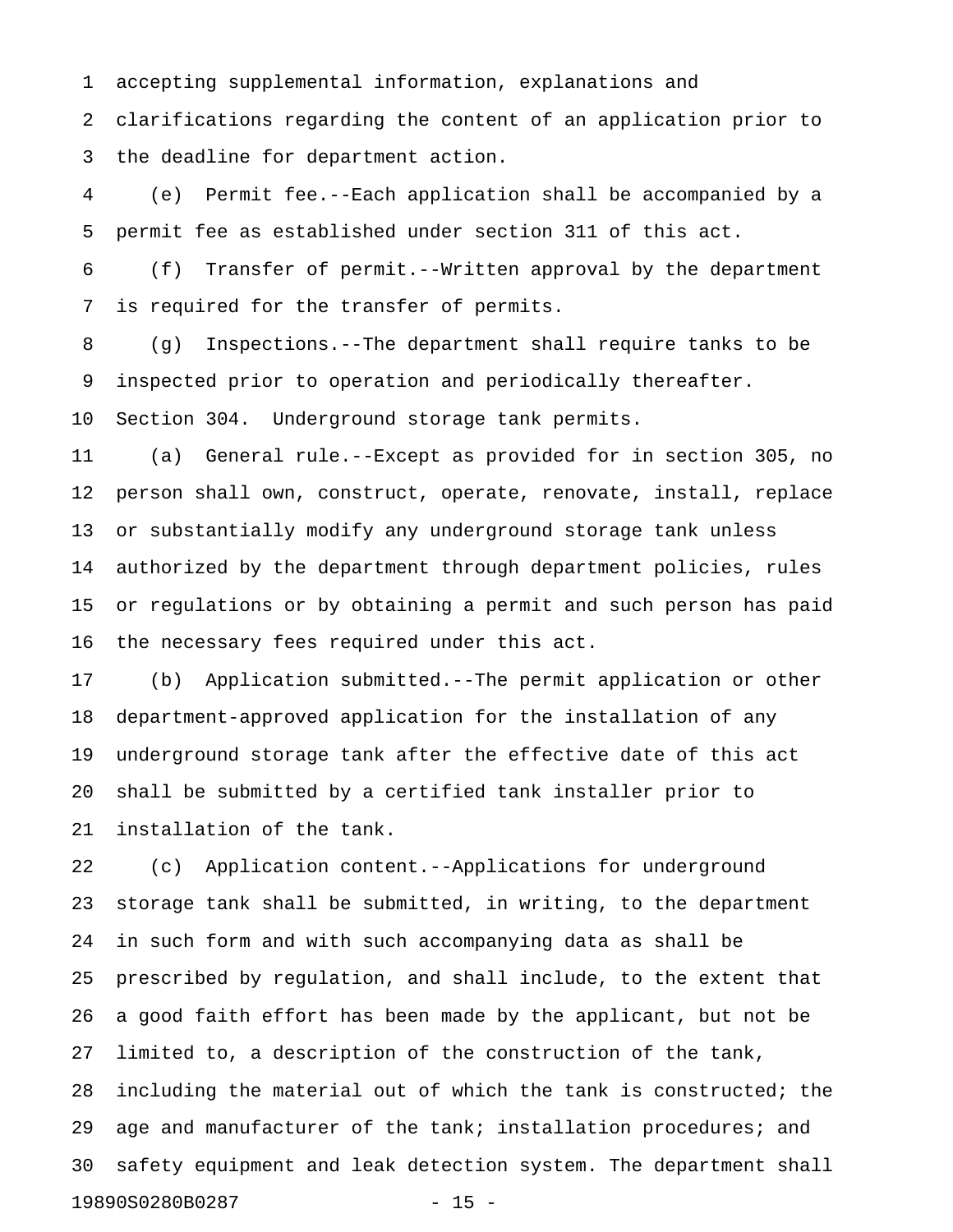1 have the authority to deny applications or include in each 2 application general and specific conditions based on promulgated 3 regulations to insure that any new underground storage tank and 4 existing underground storage tank meet the Federal requirements 5 and deadlines for tank construction.

6 (d) Review of applications.--An application submitted by a 7 certified tank installer is deemed approved by the department 8 unless the department disapproves the application within ten 9 days of submission. The department shall review any amended 10 application filed in response to a notice of deficiency within 11 ten days of the filing of the amended application with the 12 department. Nothing in this section shall prohibit the 13 department and the applicant from the agreeing to extend any 14 deadline for action provided by this section. Nothing in this 15 section shall prohibit the department from requesting and 16 accepting supplemental information, explanations and 17 clarifications regarding the content of an application prior to 18 the deadline for department action.

19 (e) Permit fee.--Each application shall be accompanied by a 20 permit fee as established under section 311 of this act.

21 (f) Transfer of permit.--Written approval by the department 22 is required for the transfer of permits.

23 (g) Inspections.--The department shall require tanks to be 24 inspected prior to operation and periodically thereafter.

25 Section 305. Operation under existing permits.

26 (a) General rule.--The provisions of sections 302(a), 303(a) 27 and 304(a) shall not apply to any person who was issued a valid 28 aboveground storage tank permit or a valid underground storage 29 tank permit by the State Fire Marshal under 37 Pa. Code Ch. 11 30 (relating to preliminary provisions) or 13 (relating to storage 19890S0280B0287 - 16 -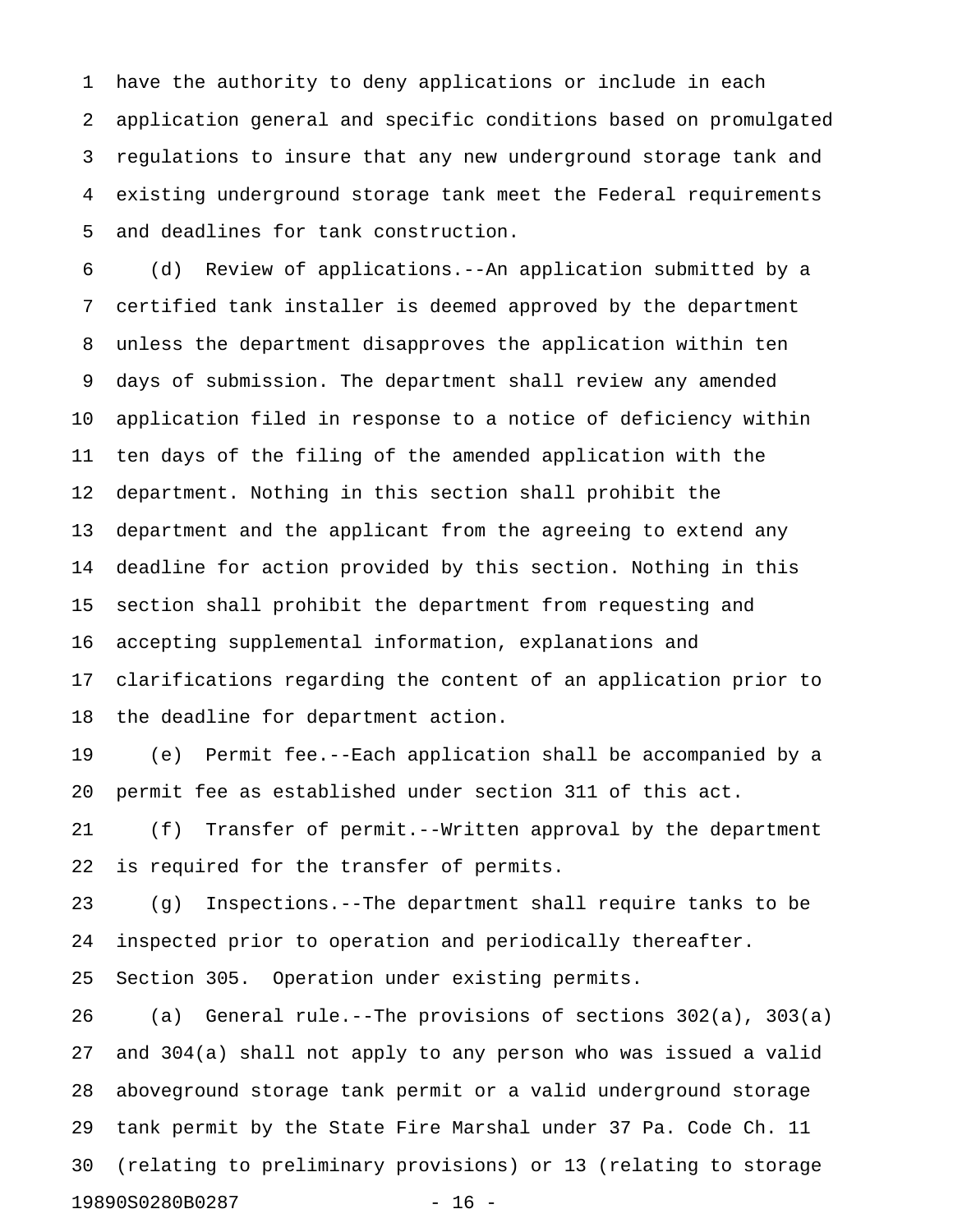1 and use) or by a local fire marshal in a city of the first class 2 under the act of June 8, 1911 (P.L.705, No.281), entitled "An 3 act creating the office of Fire Marshal, to be attached to the 4 Department of Public Safety in cities of the first class; 5 prescribing his duties and powers; and providing penalties for 6 violations of the provisions of the act; and providing for the 7 method of appointment, compensation, and for the maintenance of 8 his office," or a fire marshal in a county of the second class 9 under the act of July 28, 1953 (P.L.723, No.230), known as the 10 Second Class County Code, if the person holding that permit 11 fully complies with subsection (b).

12 (b) Repermitting.--

13 (1) Within two years of the effective date of this act, 14 every person issued a permit under subsection (a) for any 15 aboveground storage tank, including a small aboveground 16 storage tank, which is certified by that person to be ten 17 years of age or older shall apply to the department for a new 18 permit.

19 (2) Within three years of the effective date of this 20 act, every person issued a permit under subsection (a) for 21 any aboveground storage tank, including a small aboveground 22 storage tank, which is certified by that person to be less 23 than ten years of age shall apply to the department for a new 24 permit.

25 (3) Within three years of the effective date of this 26 act, every person issued a permit under subsection (a) for 27 any underground storage tank shall apply to the department 28 for a new permit.

29 Section 306. Registration of aboveground and underground 30 storage tanks.

19890S0280B0287 - 17 -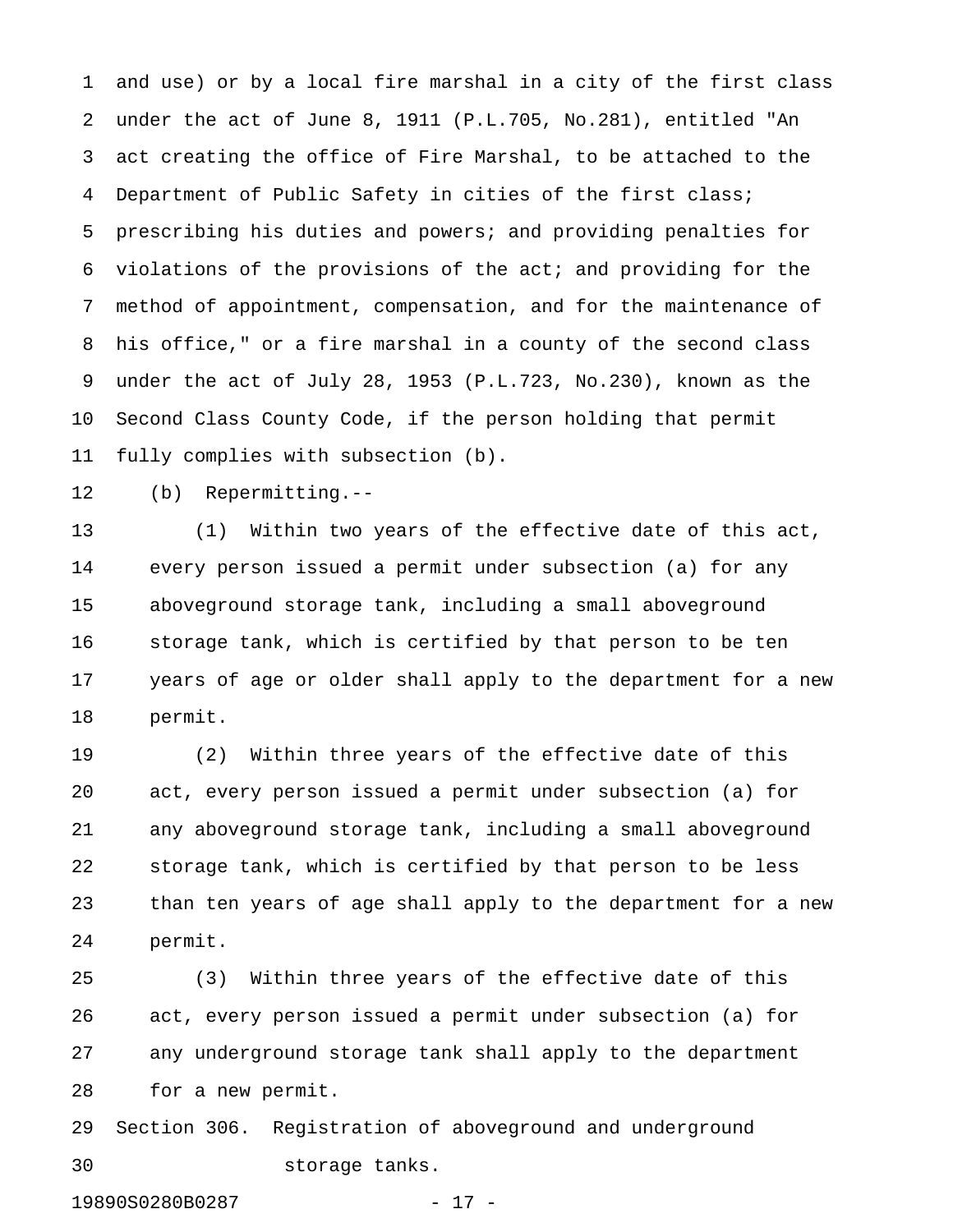1 (a) Existing aboveground storage tanks.--The owner of an 2 existing aboveground storage tank shall, within one year of the 3 effective date of this act, register each aboveground storage 4 tank with the department.

5 (b) New aboveground storage tanks.--The owner of any 6 aboveground storage tanks constructed after the effective date 7 of this act shall register the aboveground storage tank with the 8 department in addition to obtaining a permit under section 302. 9 (c) New underground storage tanks.--The owner of any new 10 underground storage tank shall register said tank with the 11 department upon applying for a permit under section 303.

12 (d) Existing underground storage tanks.--The owner of any 13 existing underground storage tank that has not registered that 14 tank with the department pursuant to Subtitle I of the Resource 15 Conservation and Recovery Act of 1976 (Public Law 94-580, 42 16 U.S.C. § 6901 et seq.) shall register said tank with the 17 department within 60 days of the effective date of this act. 18 (e) Registration forms.--The department shall continue to 19 use the existing underground storage tank registration as 20 required by Federal law. The registration form for aboveground 21 storage tanks, including small aboveground storage tanks, shall 22 be substantially similar to the underground storage tank 23 registration form.

24 (f) Initial registration fees.--Until such time that 25 regulations on registration fees are promulgated under section 26 311, each registration application shall be accompanied with a 27 registration fee that shall be \$600 for each aboveground storage 28 tank, \$300 for each small aboveground storage tank and \$150 for 29 each underground storage tank.

30 (g) Renewal.--Each registration issued under this section 19890S0280B0287 - 18 -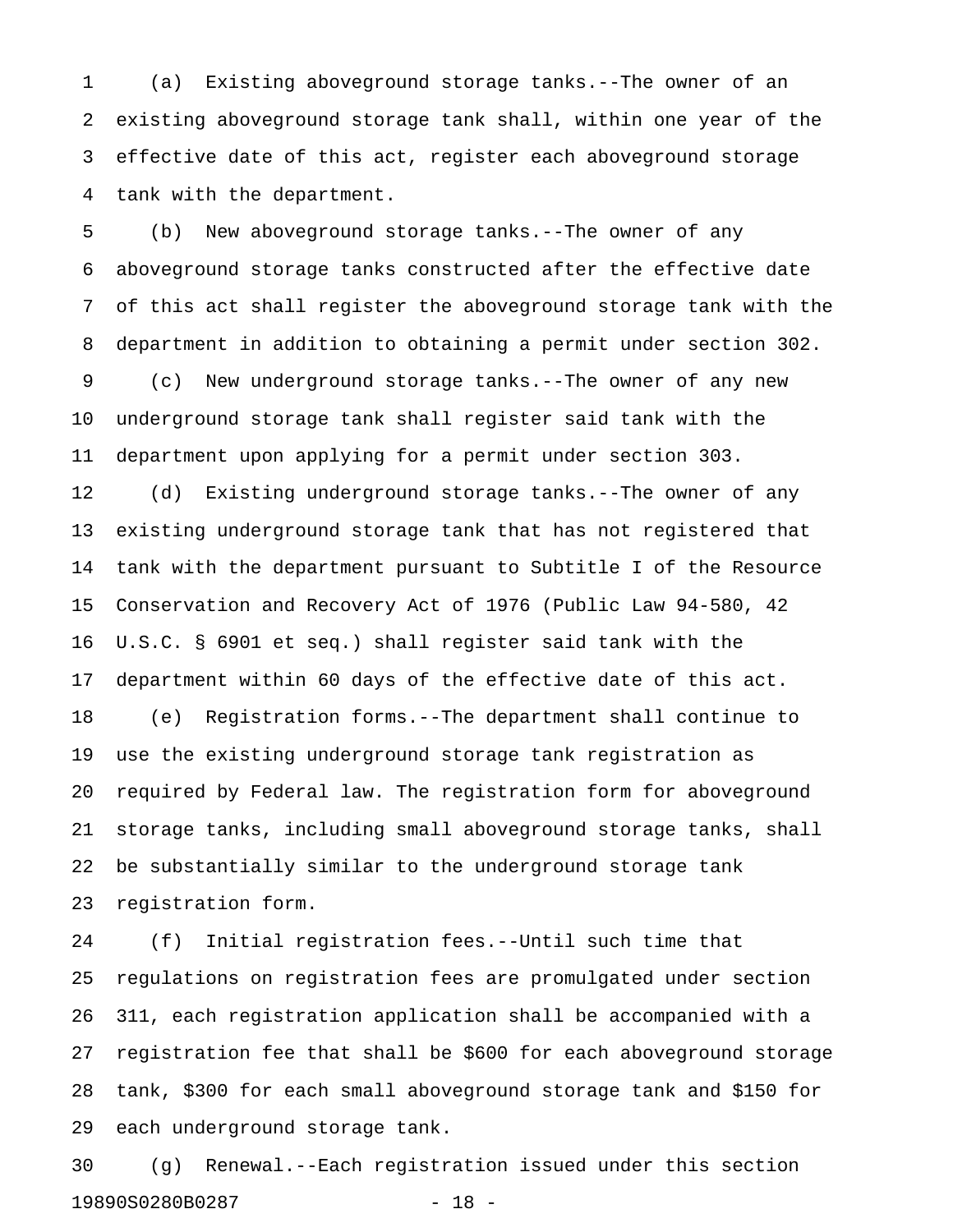1 shall be renewed every three years as determined from the date 2 of the last registration. Renewals shall continue until the time 3 that the department receives written notification from the owner 4 that the storage tank has been permanently closed.

5 Section 307. Inspection of aboveground storage tanks.

6 (a) General rule.--The department shall have the authority 7 to inspect all aboveground storage tanks in accordance with 8 procedures and standards promulgated by the department.

9 (b) Inspection report.--As a condition to operate any 10 permitted storage tank, including aboveground storage tanks, the 11 permittee shall maintain records and complete an annual report 12 form as prescribed by the Environmental Quality Board which will 13 include, but not be limited to, the following information:

14 (1) The results of the most recent hydrostatic test. 15 (2) Any changes outside the permitted usage of the 16 system.

17 (3) Any changes in the monitoring program.

18 (4) Any unaccounted inventory occurrences.

19 (c) Aboveground storage tank testing requirements.--Any 20 owner of an aboveground storage tank, excluding a small 21 aboveground storage tank, shall conduct a hydrostatic test on 22 new aboveground storage tanks or substantially modified 23 aboveground storage tanks. Each existing aboveground storage 24 tank, excluding a small aboveground storage tank, shall undergo 25 an out-of-service inspection at least once every ten years. 26 Section 308. Inspection and inventory records of underground 27 storage tanks.

28 (a) General rule.--The department shall have the authority 29 to inspect all underground tanks in accordance with procedures 30 and standards set forth in department regulations.

19890S0280B0287 - 19 -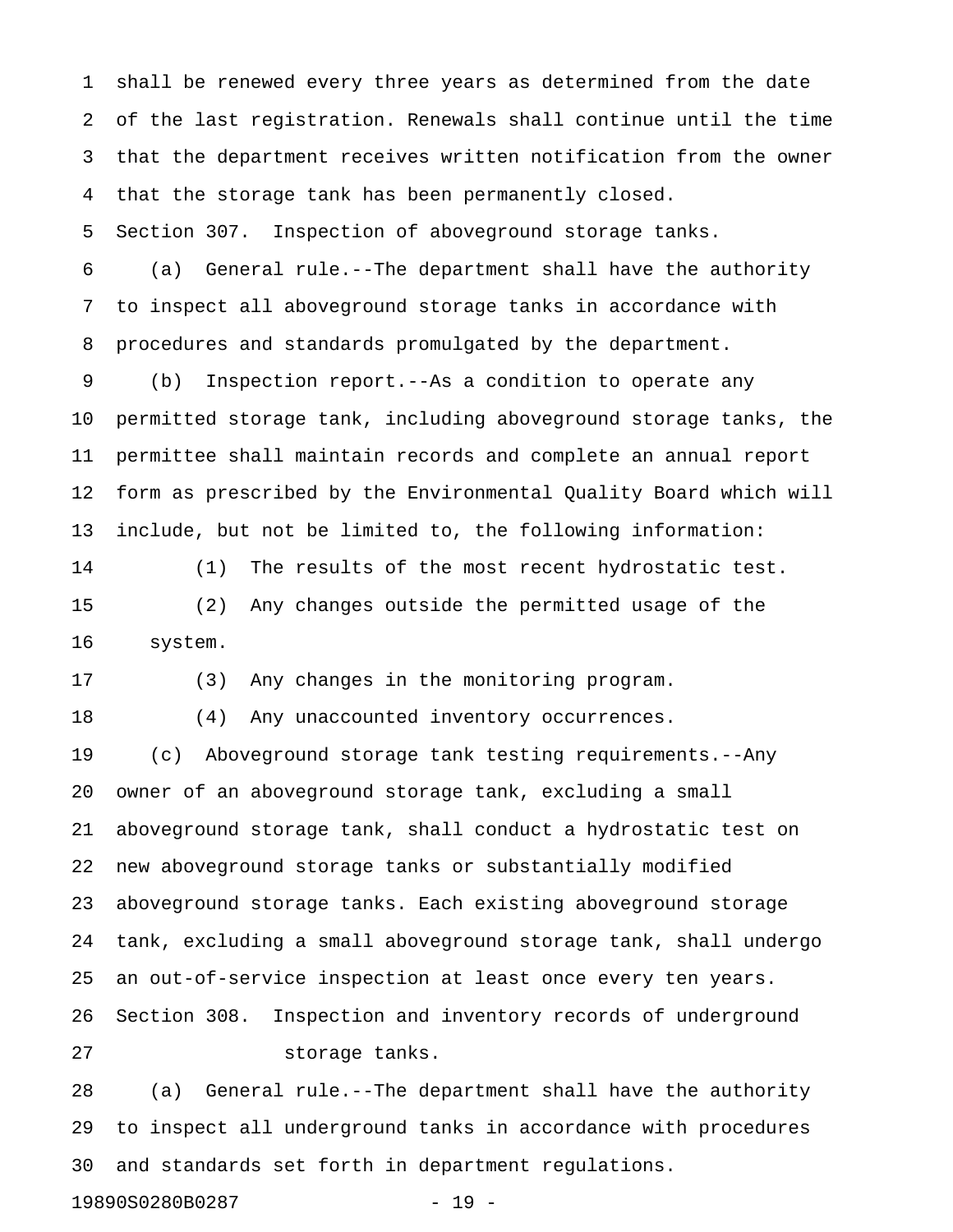1 (b) Inventory records.--The owner or operator of any 2 underground storage tanks shall maintain inventory records for 3 each underground storage tank which shall be maintained at the 4 site of the facility for at least one year.

5 (c) Monitoring systems.--The owner or operator of an 6 underground storage tank shall install, maintain and operate 7 monitoring systems in accordance with manufacturer's 8 requirements and department regulations.

9 Section 309. Certification of storage tank installers and 10 **private tank inspectors.** 

11 The department shall have the authority to establish a 12 certification system for tank installers and private tank 13 inspectors by regulation. The department is authorized to 14 certify through training and testing programs and shall also be 15 empowered to revoke or suspend the certification of a tank 16 installer or private tank inspector pursuant to regulations 17 promulgated under section 311. Any certification issued by the 18 department under this section shall be valid for a period of 19 five years.

20 Section 310. Small operator assistance program for underground 21 storage tanks.

22 The department shall establish, implement and administer a 23 small operator assistance program within 180 days of the 24 effective date of this act. The small operator assistance 25 program shall provide information on compliance with this act 26 and other technical assistance to small operators located in 27 rural areas who pump, on a monthly basis, less than 3,000 28 gallons retail motor fuel sales.

29 Section 311. Environmental Quality Board.

30 (a) Rules and regulations.--The Environmental Quality Board 19890S0280B0287 - 20 -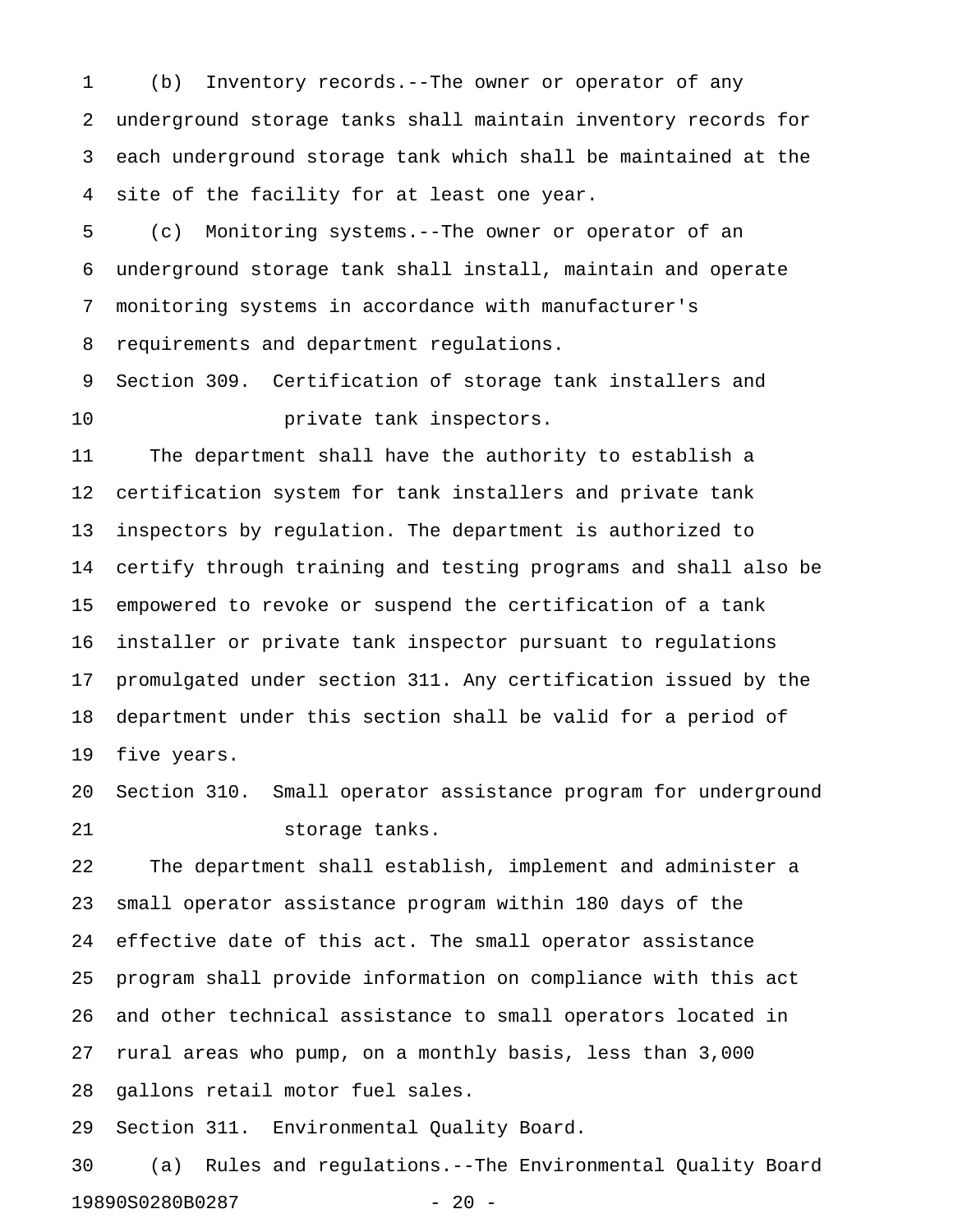1 shall have the power and its duty shall be to review the 2 existing regulations governing storage tanks and adopt rules and 3 regulations governing the location, siting, installation, 4 operation, monitoring, classification and permitting of storage 5 tanks as it deems necessary for the implementation of this act. 6 The Environmental Quality Board shall, in developing 7 regulations, use the recommendations and standard procedures 8 developed by the American Petroleum Institute, American Society 9 of Testing and Materials, National Association of Corrosion 10 Engineers, National Fire Protection Association, and 11 Underwriters Laboratories. Until the Environmental Quality Board 12 adopts rules and regulations:

13 (1) The existing regulations governing the location, 14 siting, installation and operation, monitoring and permitting 15 of storage tanks set forth at 37 Pa. Code Chs. 11 (relating 16 to preliminary provisions) and 13 (relating to storage and 17 use) shall remain in effect.

18 (2) No person shall install a new or reconstructed 19 aboveground storage tank or modify an aboveground storage 20 tank unless the tank meets all applicable technical 21 requirements set forth by the American Petroleum Institute in 22 each of the following (including any appendices):

23 (i) API-12B - Bolted Tanks for Storage of Production 24 Liquids.

25 (ii) API-12D - Field Welded Tanks for Storage of 26 Production Liquids.

27 (iii) API-12F - Shop Welded Tanks for Storage of 28 Production Liquids.

29 (iv) API-12H - New Bottoms for Old Tanks. 30 (v) API-12P - Fiberglass Tanks for Storage of

19890S0280B0287 - 21 -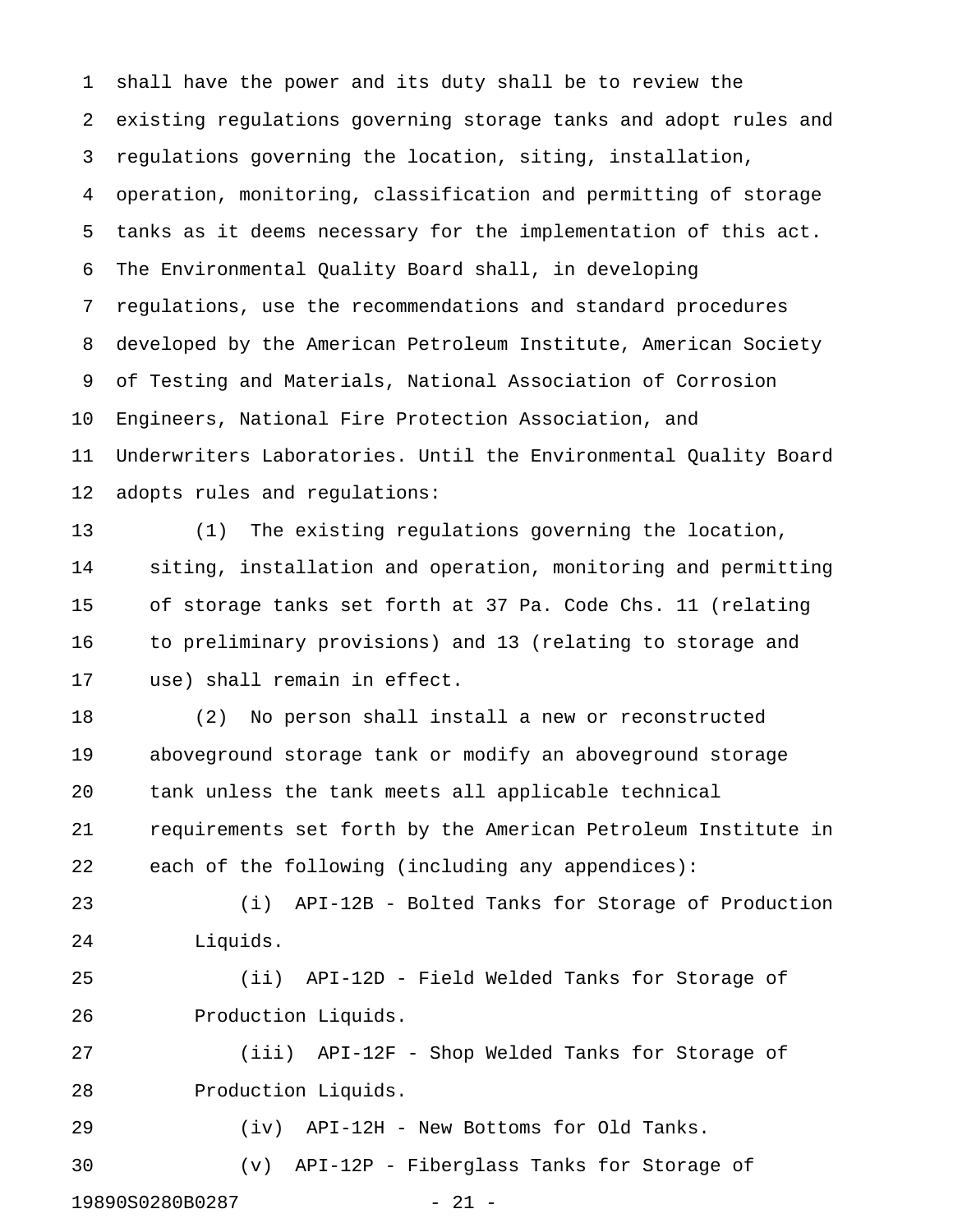1 Production Liquids.

2 (vi) API-620 - Large Welded Low Pressure Storage 3 Tanks.

4 (vii) API-650 - Large Welded Storage Tanks 5 (Atmospheric).

6 (3) Unless modified by the rules and regulations of the 7 department, the owner shall, along with the registration form 8 required by this act, submit a certification by a registered 9 professional engineer that the requirements of paragraph (2) 10 have been met.

11 (4) For underground tanks, until the effective date of 12 standards promulgated by the Administrator of the 13 Environmental Protection Agency under section 9003(e) of the 14 Solid Waste Disposal Act (Public Law 89-272, 42 U.S.C. § 15 6991), no person shall install an underground storage tank 16 unless the underground storage tank meets all of the 17 following requirements:

18 (i) The tank is designed to prevent releases due to 19 corrosion or structural failure for the operational life 20 of the tank.

21 (ii) The tank is cathodically protected against 22 corrosion, constructed of noncorrosive material, steel 23 clad with a noncorrosive material, or designed in a 24 manner to prevent the release or threatened release of 25 any stored substance.

26 (iii) The material used in the construction or 27 lining of the tank is compatible with the substance to be 28 stored.

29 (iv) Notwithstanding subparagraphs (i), (ii) and 30 (iii), if soil tests conducted in accordance with ASTM 19890S0280B0287 - 22 -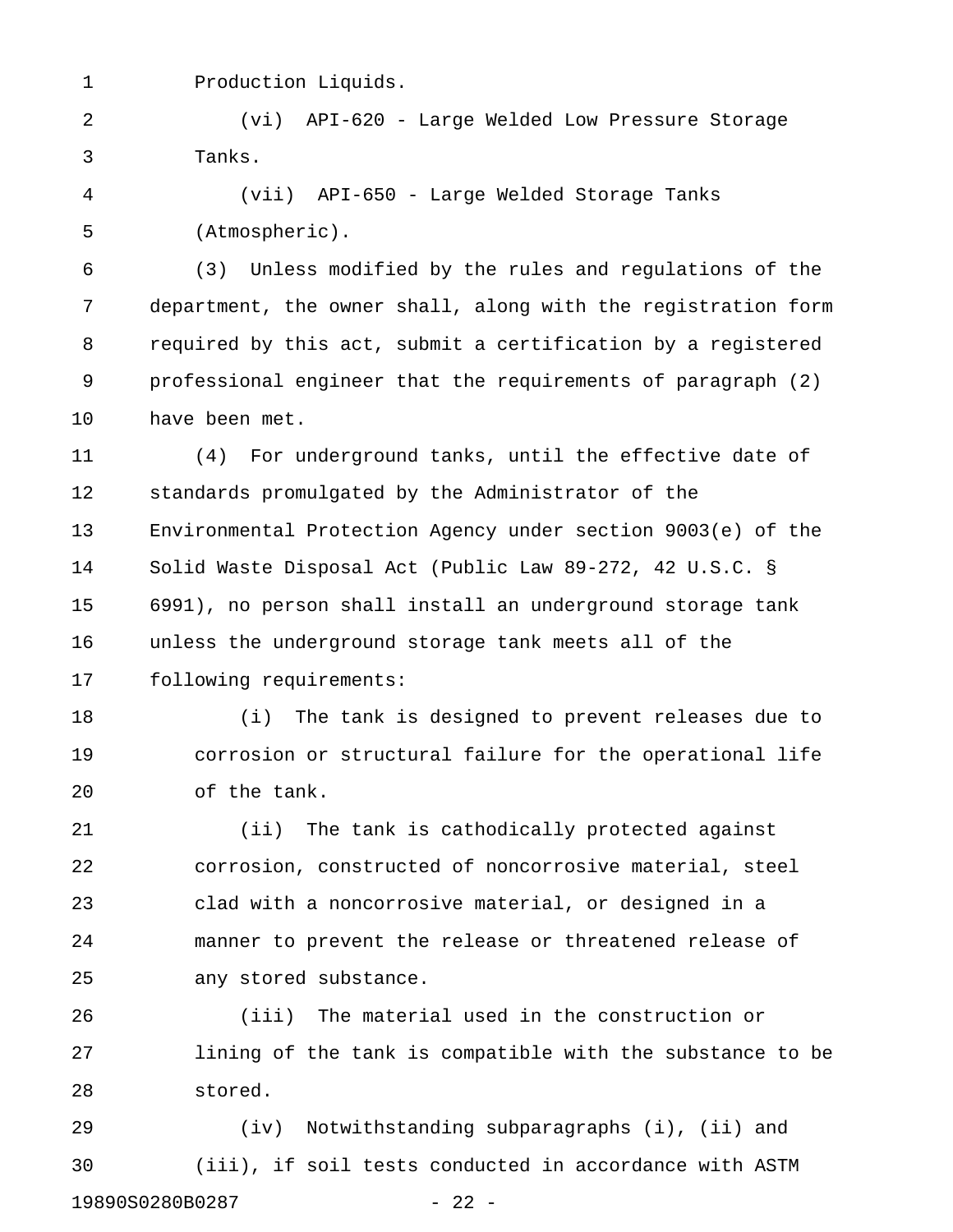1 Standard G57-78, or another standard approved by the 2 Administrator of the Environmental Protection Agency, 3 show that soil resistivity in an installation location is 4 12,000 ohm/cm or more (unless a more stringent standard 5 is prescribed by the Administrator of the Environmental 6 Protection Agency by rule), a storage tank without 7 corrosion protection may be installed in that location 8 during the period referred to above. 9 (b) Requirements for aboveground storage tanks.--The

10 Environmental Quality Board shall, by regulation, adopt 11 aboveground storage tank standards, excluding a small 12 aboveground storage tank, which shall include, but shall not be 13 limited to:

- 
- 14 (1) Dike integrity.
- 15 (2) Liner requirements.

16 (3) Steel thickness based on storage capacity.

17 (4) Testing requirements for new and substantially 18 modified aboveground storage tanks.

- 19 (5) Closure requirements.
- 20 (6) Corrosion control features.
- 21 (7) Monitoring standards.
- 22 (8) Recordkeeping requirements.

23 (9) Performance and design standards for new and 24 substantially modified aboveground storage tanks.

25 (10) Inspection requirements for existing aboveground 26 storage tanks.

27 (11) Standards to protect against fire and explosion 28 hazards.

29 (c) Requirements for small aboveground storage tanks.--The 30 board shall, by regulation, adopt small aboveground storage tank 19890S0280B0287 - 23 -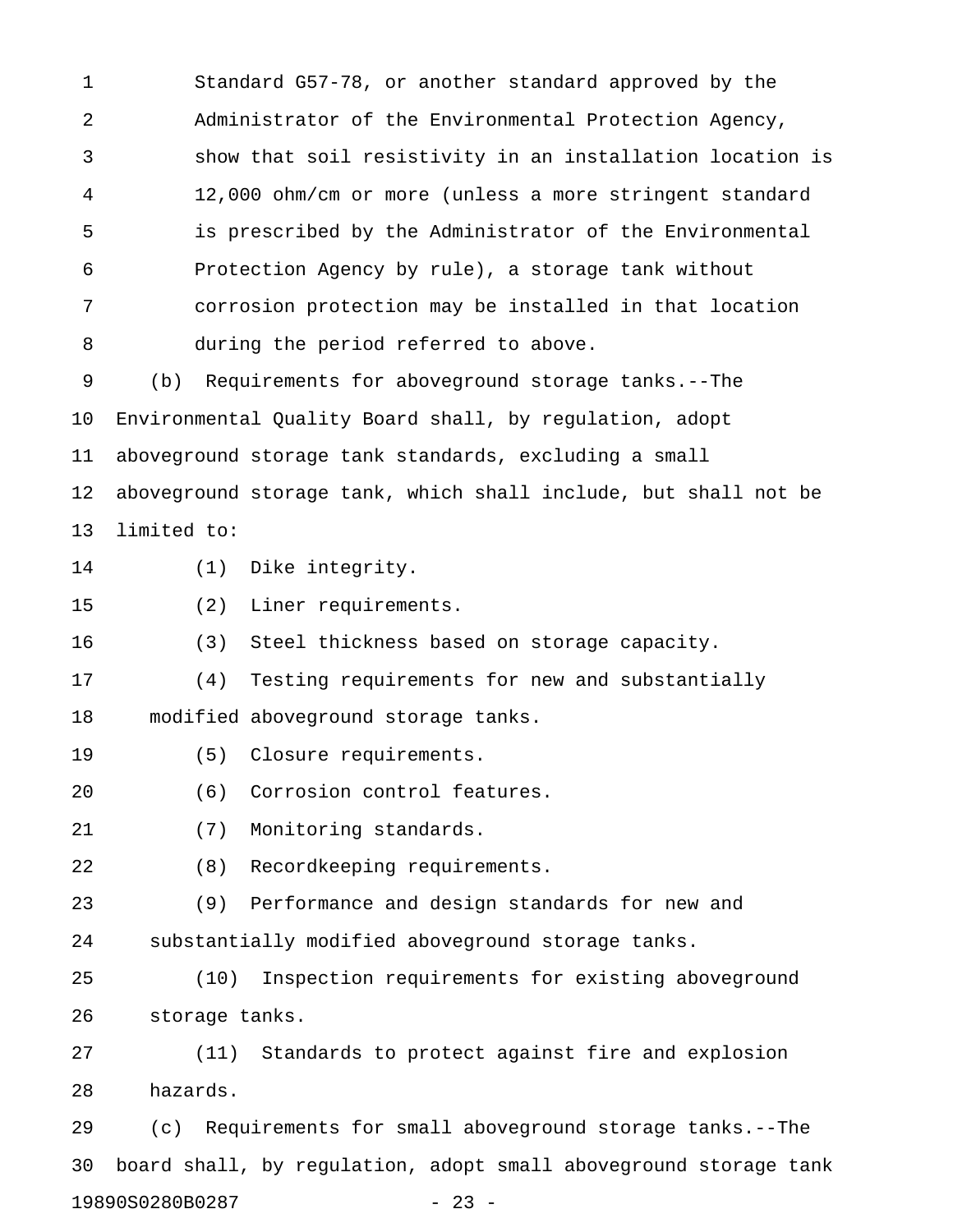1 standards which shall include, but not be limited to: 2 (1) Testing requirements for new and substantially 3 modified small aboveground storage tanks. 4 (2) Performance and design standards consistent with the 5 manufacturer's specifications for the small aboveground 6 storage tank model. 7 (3) Monitoring standards consistent with the 8 manufacturer's specifications for the small aboveground 9 storage tank model. 10 (4) Requirements for closure. 11 (5) Recordkeeping requirements. 12 (6) Inspection requirements for existing small 13 aboveground storage tanks. 14 (7) Standards to protect against fire and explosion 15 hazards. 16 (d) Fees.--The board shall establish separate fees for 17 aboveground storage tanks, small aboveground storage tanks and 18 underground storage tanks for: 19 (1) Permit applications and amendments. 20 (2) Registration applications and transfers. 21 (3) Inspections. 22 (4) Certification fees for tank installers and private 23 tank inspectors. 24 (e) Regulations governing underground storage tanks.--The 25 board shall, by regulation, adopt underground storage tank 26 design and safety standards which shall be consistent with, and 27 not more stringent than, the Federal regulations governing 28 underground storage tanks. The regulations shall include: 29 (1) Corrosion control features, including cathodic 30 protection.

19890S0280B0287 - 24 -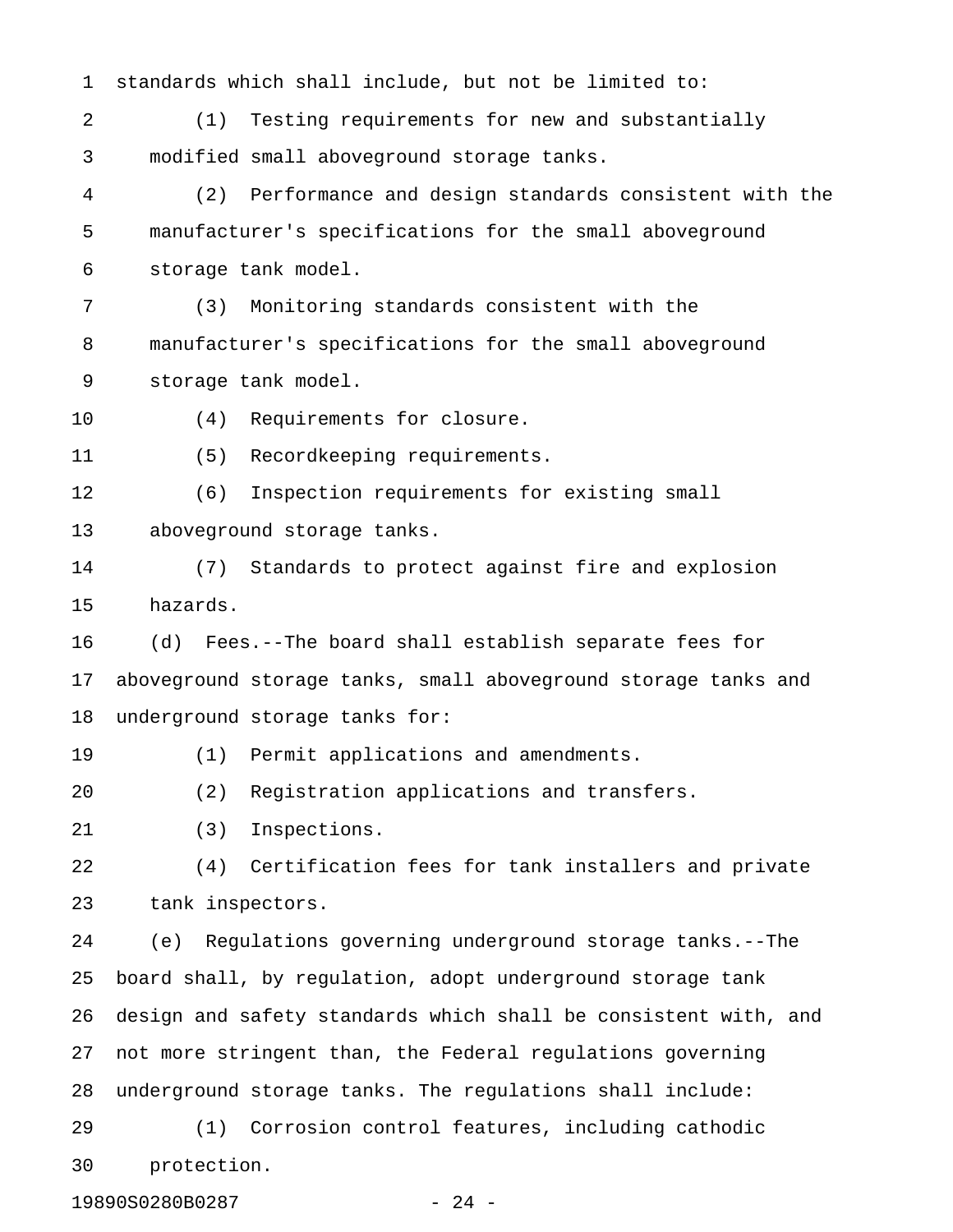1 (2) Monitoring standards and monitoring systems 2 including electric or mechanical devices, monitoring wells, 3 tank testing or other methods of monitoring approved by the 4 department.

5 (3) Recordkeeping requirements of any monitoring or leak 6 detection systems, inventory control system or underground 7 storage tank testing system.

8 (4) Tank testing requirements pursuant to paragraph (2) 9 for underground storage tanks which considers such factors as 10 the regulated substance stored, proximity of the underground 11 storage tank to potable water supplies and soil conditions.

12 (5) Testing schedule requirements for the periodic 13 testing of structural integrity of the underground storage 14 tank without a monitoring system.

15 (6) Procedures for reporting of any release and the 16 corrective action taken in response to a discharge from an 17 underground storage tank.

18 (7) Requirements for corrective action in response to a 19 release from an underground storage tank by the owner or 20 operator of the underground storage tank.

21 (8) Performance standards for new and substantially 22 modified existing underground storage tanks including design 23 construction, installation and release detection standards.

24 (9) Standards to protect against fire and explosion 25 hazards.

26 Section 312. Industry Technical Advisory Board.

27 (a) Establishment.--There shall be created as an 28 administrative board within the department the Industry 29 Technical Advisory Board. The board shall consist of nine 30 members, all of whom shall be chosen by the Governor and shall 19890S0280B0287 - 25 -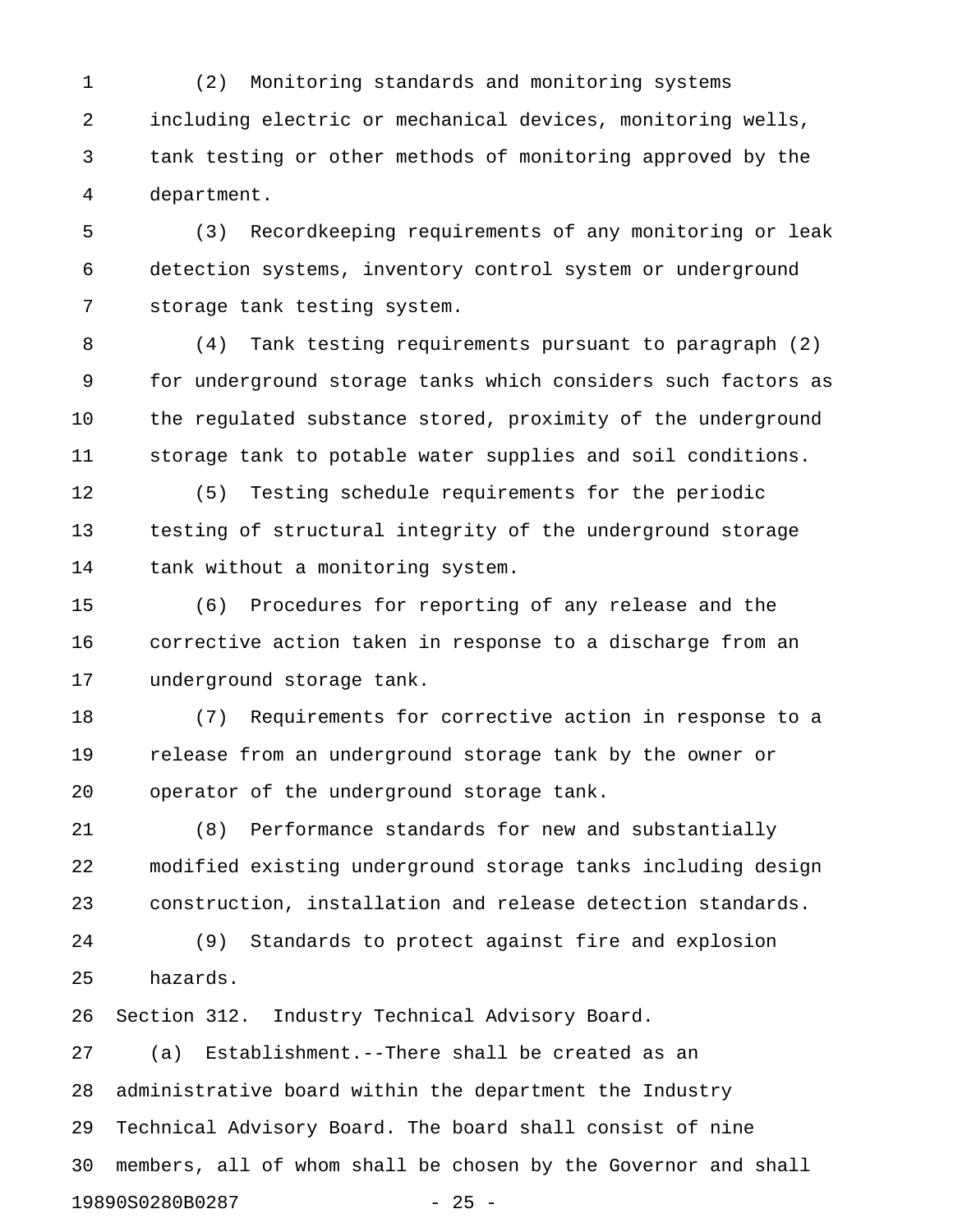1 be residents of this Commonwealth. Three members shall be 2 qualified persons experienced in storage tank design and 3 installation with three years of experience in this 4 Commonwealth. One member shall be an owner or operator of an 5 aboveground storage tank. One member shall be an owner or 6 operator of an underground storage tank. One member shall be a 7 registered professional engineer with three years of experience 8 in this Commonwealth. One member shall be an engineer with three 9 years of experience in design and installation of aboveground 10 storage tanks in this Commonwealth, who shall be chosen from a 11 list of three names submitted by the Citizens Advisory Council 12 to the Governor and who shall sit as a representative of the 13 public interest. One member shall be a representative of local 14 government. One member shall be a representative of county 15 government.

16 (b) Expenses.--Advisory board members shall not receive a 17 salary but shall be reimbursed for all necessary expenses 18 incurred in the performance of their duties.

19 (c) Procedure.--All actions of the advisory board shall be 20 by majority vote. The advisory board shall meet upon the call of 21 the secretary, but not less than semiannually, to carry out its 22 duties under this act. The board shall select a chairman and 23 such other officers as it deems appropriate.

24 (d) Consultation.--The department shall consult with the 25 advisory board in the formulation, drafting and presentation 26 stages of all regulations of a technical nature promulgated 27 under this act. The advisory board shall be given a reasonable 28 opportunity to review and comment on all regulations of a 29 technical nature prior to submission to the Environmental 30 Quality Board for initial consideration. The written report of 19890S0280B0287 - 26 -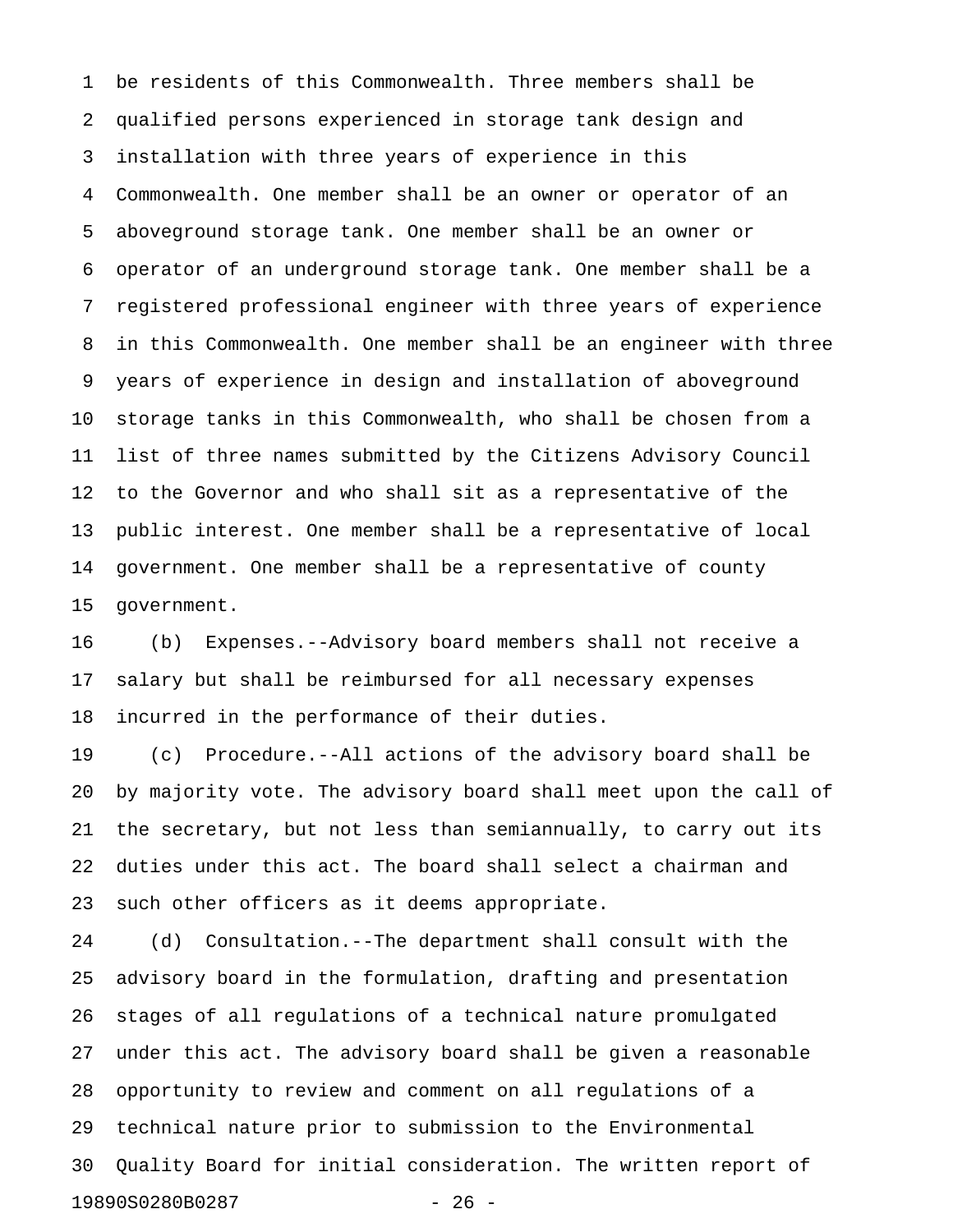1 the board shall be presented to the Environmental Quality Board 2 with any regulatory proposal. The chairman of the advisory board 3 shall be invited to participate in the presentation of all 4 regulations of a technical nature before the Environmental 5 Quality Board to the extent allowed by procedures of the 6 Environmental Quality Board. Nothing herein shall preclude any 7 member of the advisory board from filing a petition for 8 rulemaking with the Environmental Quality Board in accordance 9 with procedures established by the Environmental Quality Board.

10 CHAPTER 5

11 SPILL PREVENTION RESPONSE PLAN

12 Section 501. Submission of spill prevention response plan. 13 (a) Schedule.--Accompanying the registration form as set 14 forth in section 306, each owner of an aboveground storage tank 15 or tank facility shall submit to the department within one year 16 of the effective date of this act a plan for each aboveground 17 storage tank or tank facility. Each plan shall be site-specific 18 and be consistent with the requirements of this act. This 19 chapter shall not apply to small aboveground storage tanks. 20 (b) Plan revisions.--Each owner of an aboveground storage 21 tank or tank facility with an approved spill prevention response 22 plan shall submit a revised plan or addendum to the plan to the 23 department in accordance with the requirements of this act if 24 any of the following occur:

25 (1) Substantial changes in design, construction, 26 operation, maintenance of the storage tank or tank facility 27 or other circumstances that increase the potential for fires, 28 explosions or releases of regulated substances.

29 (2) Substantial changes in emergency equipment at the 30 facility.

19890S0280B0287 - 27 -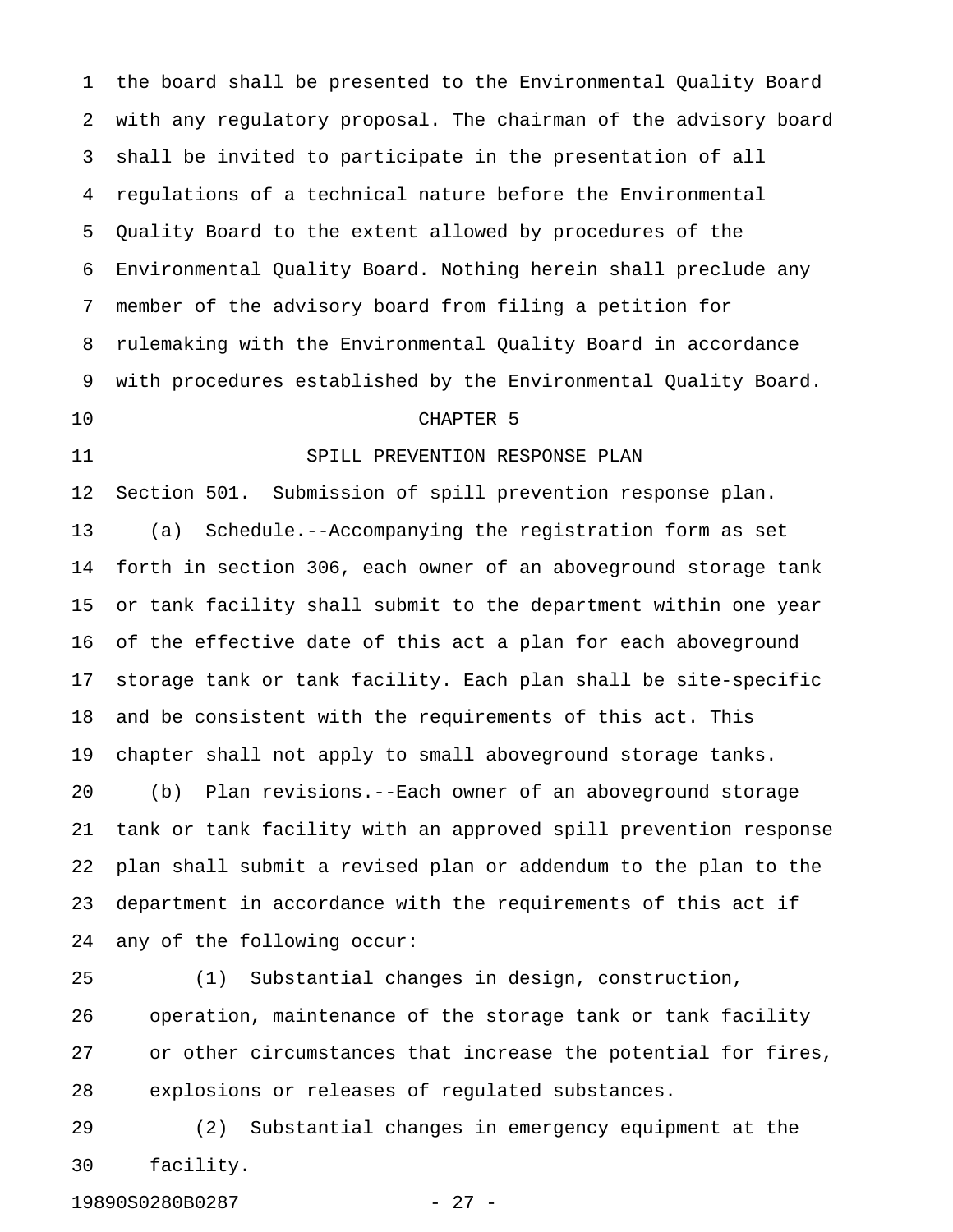1 (3) Substantial changes in tank facility emergency 2 organization.

3 (4) Revision of applicable department regulations.

4 (5) Failure of the plan in an emergency.

5 (6) The removal or the addition of any storage tank or 6 storage tanks.

7 (7) Otherwise deemed necessary by the department. 8 (c) Existing plans.--All existing plans covering storage 9 tanks approved by the department pursuant to the act of June 22, 10 1937 (P.L.1987, No.394), known as The Clean Streams Law, and 11 known as preparedness, prevention and contingency plans must be 12 revised within one year of the effective date of this act. 13 Section 502. Content of spill prevention response plan.

14 (a) Description of facility.--The plan shall identify and 15 describe the industrial or commercial activity which occurs at 16 the site, including a specific listing and inventory of all 17 types of products stored, amount of products stored and wastes 18 generated which are stored at the aboveground storage tank or 19 tank facility. The plan shall include drawings of the 20 aboveground storage tank facility, including location of all 21 drainage pipes and water outlets.

22 (b) Description of the organization structure for plan 23 implementation.--The plan shall identify all individuals and 24 their duties and responsibilities for developing, implementing 25 and maintaining the plan. The plan shall describe in detail the 26 chain of command at the aboveground storage tank or storage tank 27 facility and list all emergency coordinators, emergency response 28 contractors and local emergency response agencies.

29 (c) Spill leak prevention and response.--The plan shall 30 provide a preventive maintenance program that includes 19890S0280B0287 - 28 -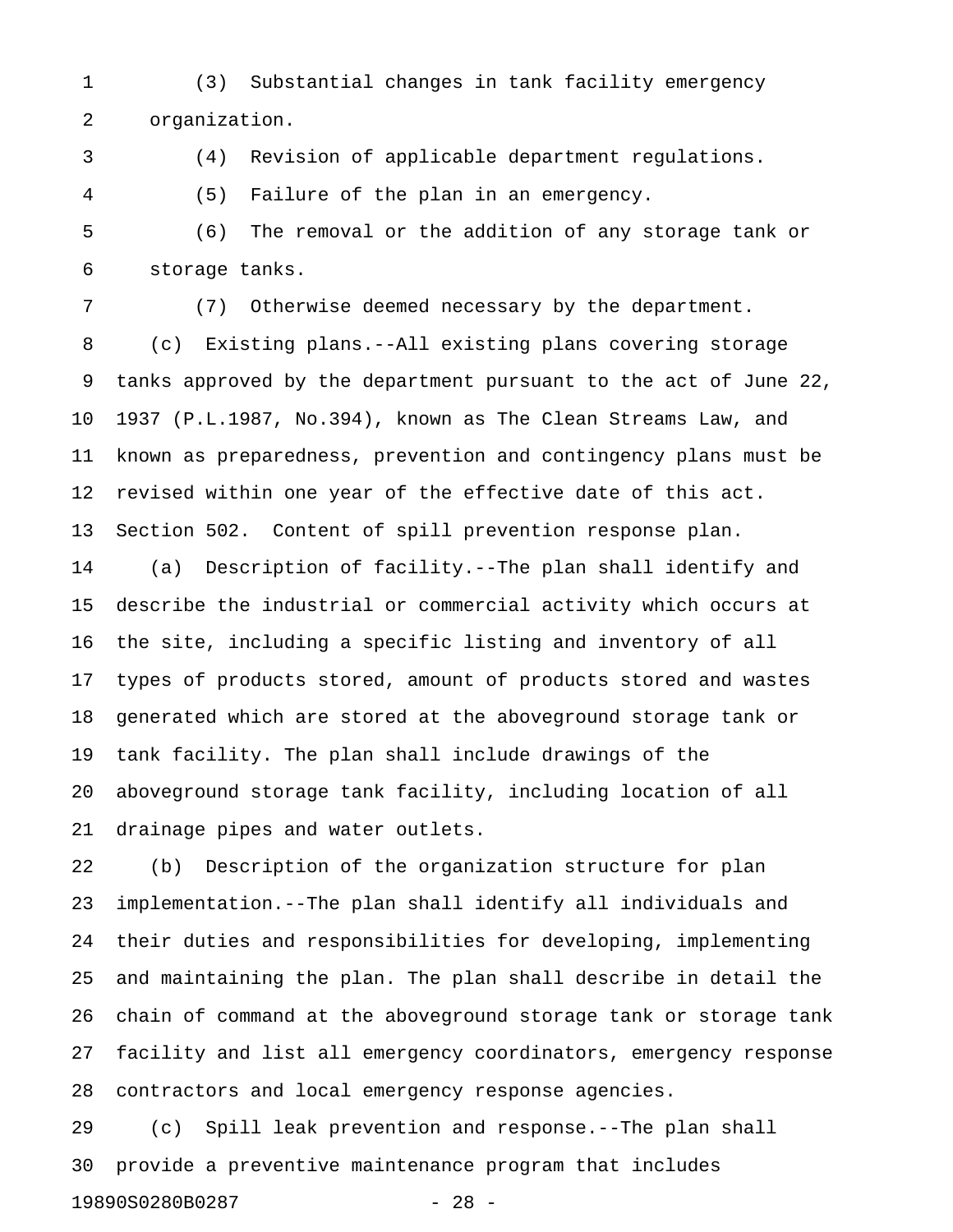1 monitoring and inspection procedures, including identification 2 of stress points, employee training program and security system.

3 (d) Countermeasure.--The plan shall explain in detail the 4 specific response that emergency personnel shall take upon the 5 occurrence of any release at the facility.

6 (e) Emergency spill control network.--The plan shall include 7 information obtained by the owner of the aboveground storage 8 tank facility from the county and municipal emergency management 9 agencies.

10 (f) Other information.--The owner shall provide the 11 department with all other information required by the department 12 to carry out its duties under this act.

13 Section 503. Review of spill prevention response plan.

14 (a) Written notice.--The owner of the aboveground storage 15 tank facility located adjacent to surface waters shall provide 16 public notice to all downstream municipalities, downstream water 17 companies and downstream industrial users within 20 miles of the 18 aboveground storage tank facility site and the local 19 municipality and county in which the facility is located upon 20 submission of the plan to the department. All comments must be 21 submitted to the department within 30 days.

22 (b) Review and comment.--Upon receipt of the plan, the 23 department shall forward copies to the Pennsylvania Emergency 24 Management Agency, the Pennsylvania Fish Commission and the 25 local and county emergency management agencies for review and 26 comment. All comments must be submitted within 90 days.

27 (c) Department action.--Within 30 days after completion of 28 the comment period, the department shall approve the plan or 29 disapprove the plan and provide the owner of the storage tank or 30 tank facility with specific reasons for the disapproval. The 19890S0280B0287 - 29 -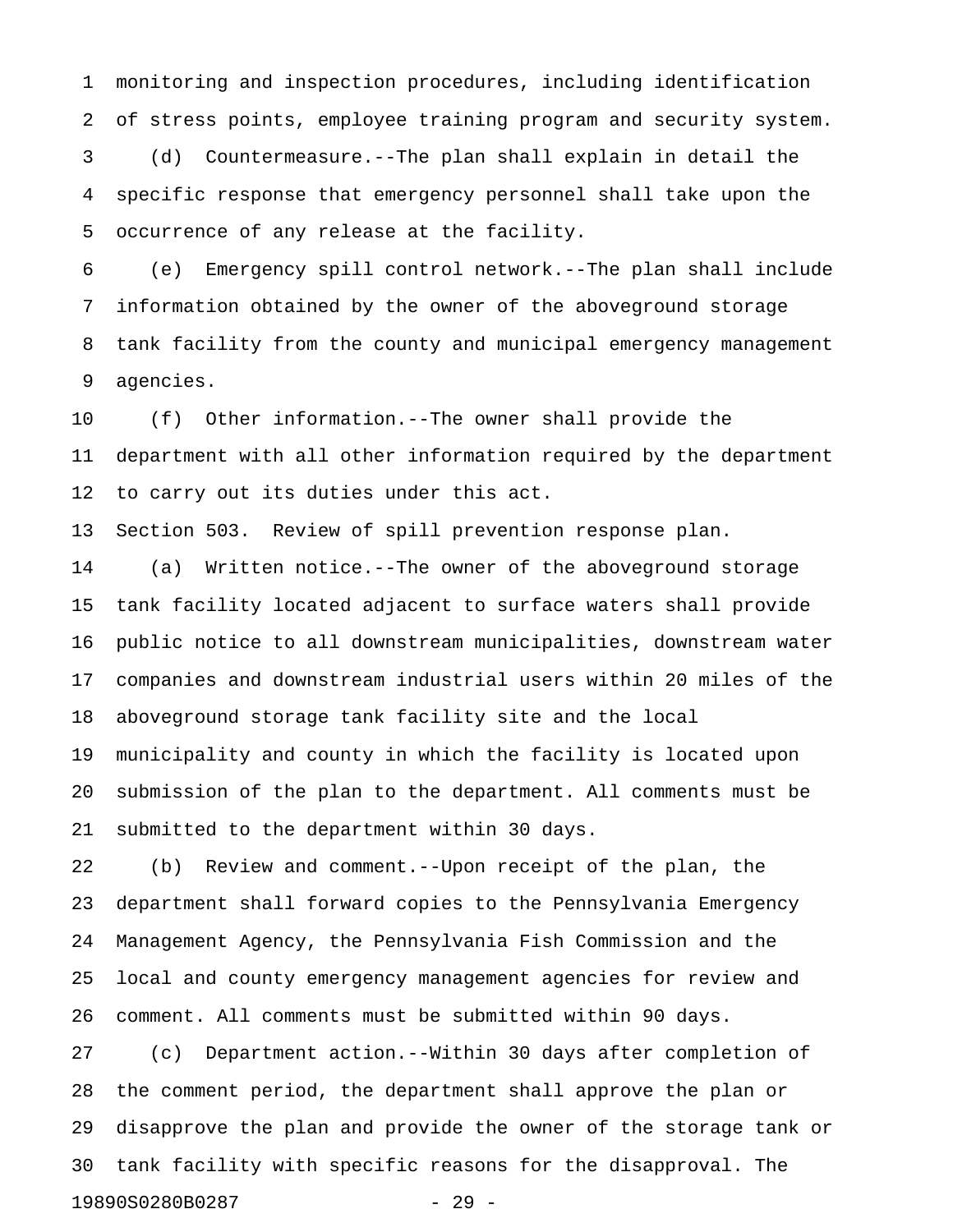1 owner of the storage tank or tank facility shall submit a 2 revised plan to the department which the department shall act 3 upon within 30 days.

4 Section 504. Notification.

5 (a) Procedure.--Upon the occurrence of a release at the 6 aboveground storage tank, the owner or operator of a storage 7 tank shall immediately notify the department, the Pennsylvania 8 Emergency Management Agency and the local emergency management 9 agency. All downstream water companies, downstream 10 municipalities and downstream industrial users within 20 miles 11 of the aboveground storage tank located adjacent to surface 12 waters shall be notified on a priority basis based on the 13 proximity of the release by the owner or operator or the agent 14 of the owner or operator of the aboveground storage tank within 15 two hours of any release which enters a water supply or which 16 threatens the water supply of downstream users.

17 (b) Notification list.--The owner of the aboveground storage 18 tank or tank facility located adjacent to surface waters shall 19 annually obtain and annually update a list from the local 20 emergency management agency of all downstream municipal water 21 users, water companies and industrial users within 20 miles of 22 the tank facility.

23 (c) State agency.--Notwithstanding any Federal law to the 24 contrary, the department is hereby designated as the State 25 agency empowered to direct emergency cleanup efforts at a 26 release site upon the occurrence of a release.

27 (d) Other emergency response plans.--Notwithstanding Chapter 28 5 to the contrary, the spill prevention response plan shall be 29 developed by the owner of the aboveground storage tank and 30 approved by the department consistent with the emergency 19890S0280B0287 - 30 -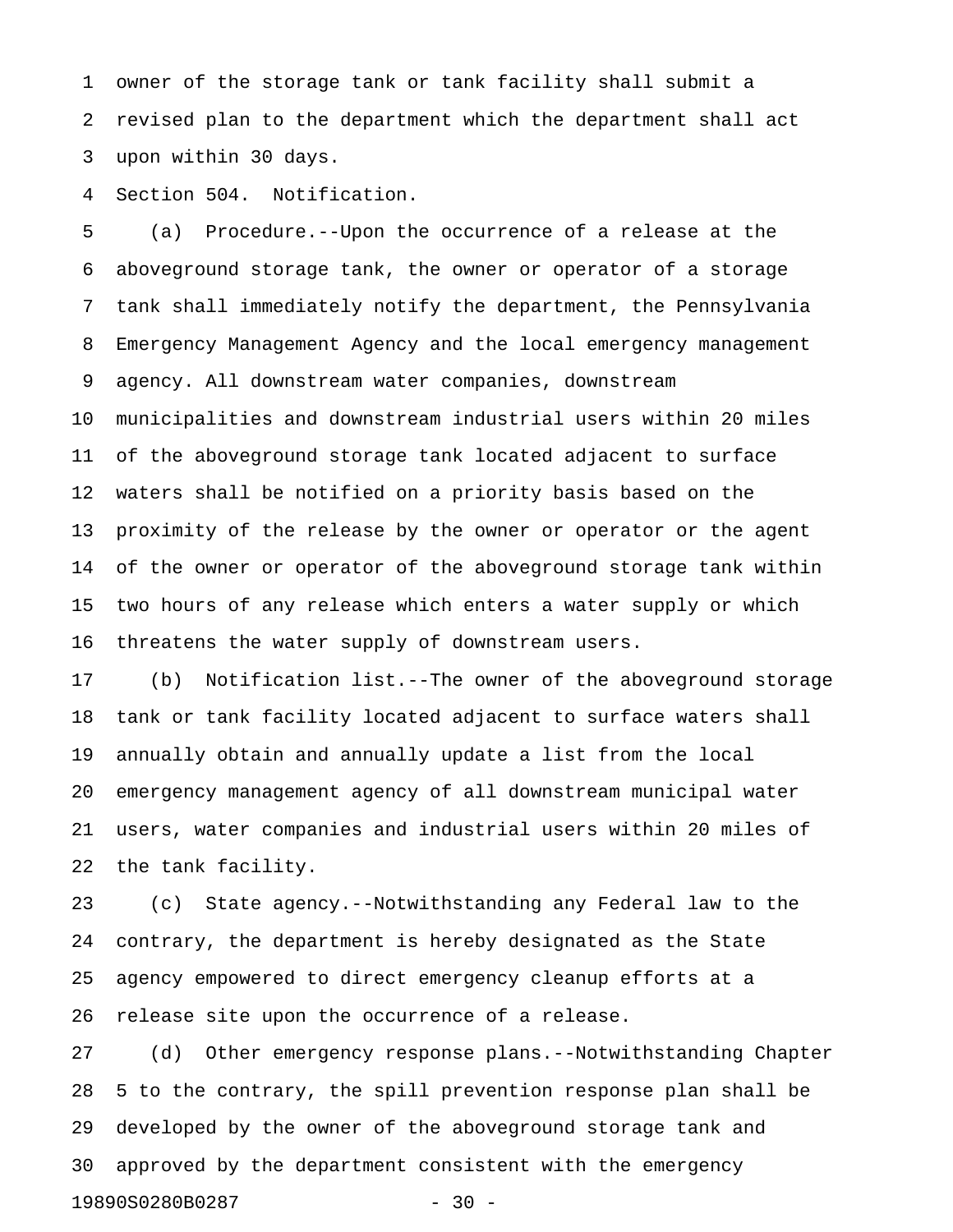1 management procedures developed by local emergency management 2 agencies under Title III of the Superfund Amendments and 3 Reauthorization Act of 1986 (Public Law 99-499, 100 Stat. 1613). 4 CHAPTER 7 5 FINANCIAL PROVISIONS 6 Section 701. Financial responsibility. 7 (a) Regulations of department.--The department is authorized 8 to establish, by regulation, requirements for maintaining 9 evidence of financial responsibility as deemed necessary and 10 desirable, for taking corrective action and for compensating 11 third parties for bodily injury and property damage caused by 12 sudden and nonsudden releases arising from operation of a 13 storage tank. Standards for underground storage tanks shall be 14 identical to the coverage provided by the Underground Storage 15 Tank Indemnification Fund in sections 704, 705 and 706. Every 16 owner or operator shall meet the financial responsibility 17 requirements established by the department. 18 (b) Methods of obtaining financial responsibility.-- 19 Financial responsibility required by this section may be 20 established in accordance with regulations promulgated by the 21 department by any one, or any combination of the following: 22 insurance, guarantee, surety, bond, letter of credit, 23 qualification as a self insurer, indemnity contract, risk 24 retention coverage, or any other method deemed satisfactory by 25 the department. Owners of underground tanks must meet these 26 requirements by complying with sections 704, 705 and 706. In 27 regulations or policy under this section, the department is

28 authorized to specify policy or other contractual terms, 29 conditions, or defenses which are necessary or acceptable in 30 establishing such evidence of financial responsibility.

19890S0280B0287 - 31 -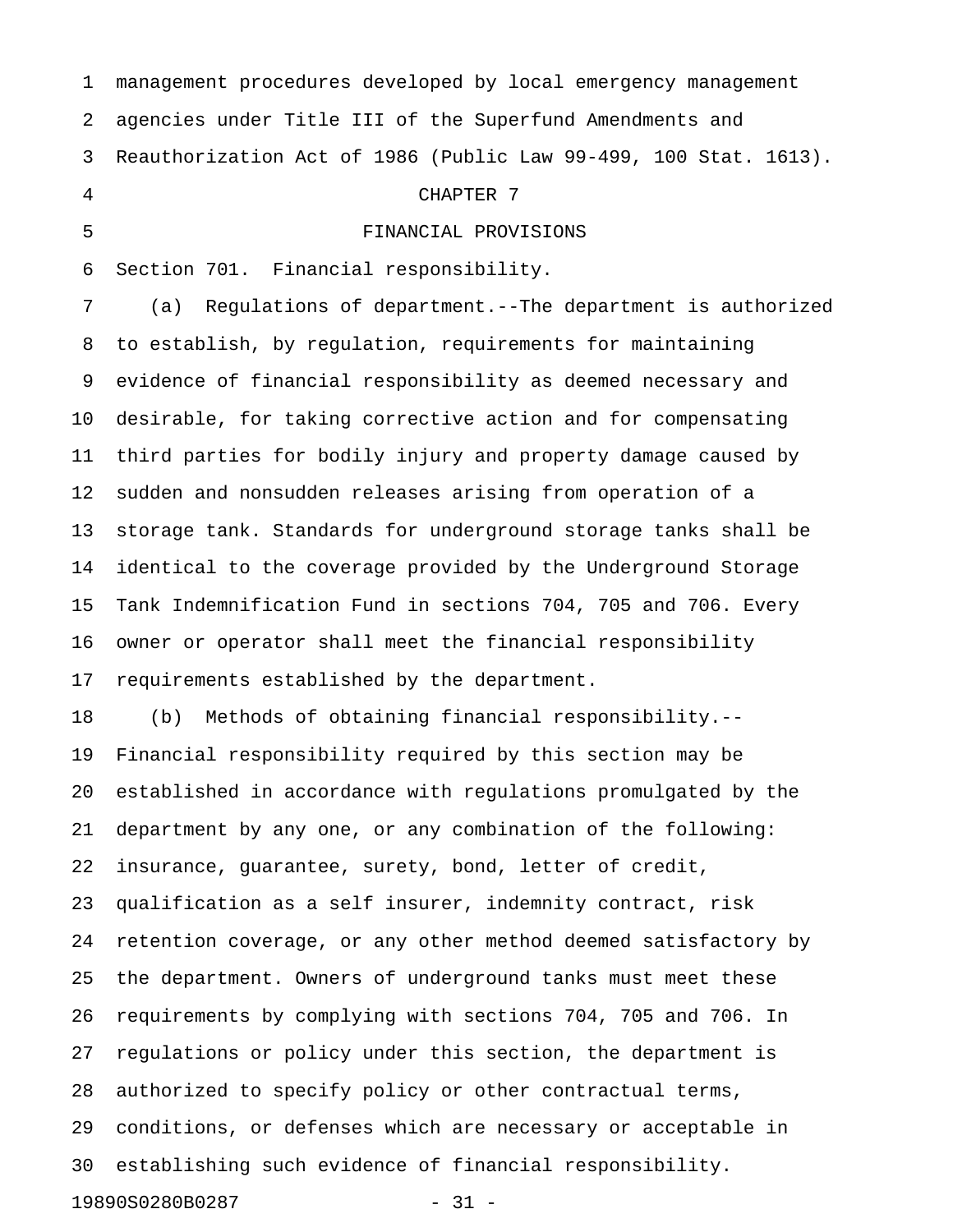1 (c) Bankruptcy of owner or operator.--In any case where the 2 owner or operator is in bankruptcy, reorganization, or 3 arrangement pursuant to the Federal Bankruptcy Code or where 4 with reasonable diligence jurisdiction in any State court or the 5 Federal courts cannot be obtained over an owner or operator 6 likely to be insolvent at the time of judgment, any claim 7 arising from conduct for which evidence of financial 8 responsibility must be provided under this subsection may be 9 asserted directly against the guarantor providing such evidence 10 of financial responsibility. In the case of any action pursuant 11 to this subsection, such guarantor shall be entitled to invoke 12 all rights and defenses which would have been available to the 13 owner or operator if any action had been brought against the 14 owner or operator by the claimant and which would have been 15 available to the guarantor if an action had been brought against 16 the guarantor by the owner or operator.

17 (d) Guarantor liability.--The total liability of any 18 guarantor shall be limited to the aggregate amount which the 19 guarantor has provided as evidence of financial responsibility 20 to the owner or operator under this section. Nothing in this 21 subsection shall be construed to limit any other State or 22 Federal statutory, contractual or common law liability of a 23 guarantor to its owner or operator, including, but not limited 24 to, the liability of such guarantor for bad faith either in 25 negotiating or in failing to negotiate the settlement of any 26 claim. Nothing in this subsection shall be construed to diminish 27 the liability of any person under section 107 or 111 of the 28 Comprehensive Environmental Response, Compensation and Liability 29 Act of 1980 or other applicable statutes.

30 (e) Definition.--As used in this subsection, the term 19890S0280B0287 - 32 -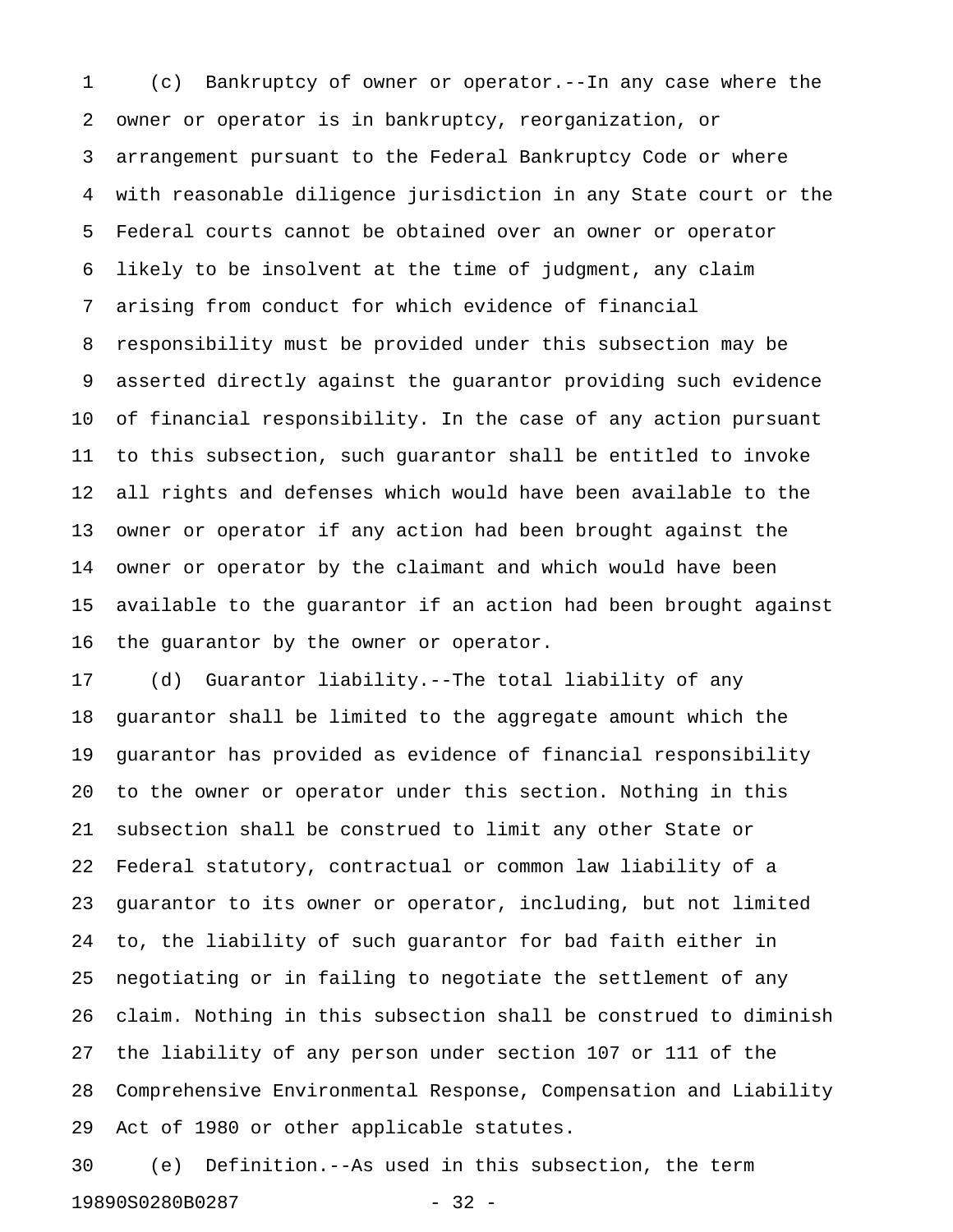1 "guarantor" means any person, other than the owner or operator, 2 who provides evidence of financial responsibility for an owner 3 or operator under this subsection.

4 Section 702. Storage Tank Fund.

5 (a) Establishment of fund.--There is hereby created a 6 special nonlapsing fund in the State Treasury to be known as the 7 Storage Tank Fund. All fees, fines, judgments, bond forfeitures 8 and recovered costs collected by the department under this act 9 shall be paid into the Storage Tank Fund. All moneys placed in 10 the Storage Tank Fund are hereby appropriated to the department 11 for the costs of operating the aboveground and underground 12 storage tank programs, including activities necessary for the 13 elimination of releases from storage tanks and any other 14 activities necessary to meet the requirements of this act. The 15 fund shall also be available to pay third party claims as 16 required by the department under section 701(a) where the owner 17 or operator of an aboveground tank has not complied with the 18 requirements of section 701. No more than 75% of the fund shall 19 be available for departmental administration costs for this act. 20 (b) Supplements to fund.--The Storage Tank Fund may be 21 supplemented by appropriations from the General Assembly, the 22 Federal, State or local government or from any private source. 23 (c) Liability for costs.--Whenever costs have been incurred 24 by the Commonwealth for taking corrective action or paying 25 damages with respect to a storage tank regulated by this act, 26 the owner or operator, as may be appropriate, of such tank shall 27 be strictly liable, without fault, to the Commonwealth for such 28 costs, subject to the defenses set forth as follows:

29 (1) An act or omission caused by war.

30 (2) An act or omission caused by sabotage.

19890S0280B0287 - 33 -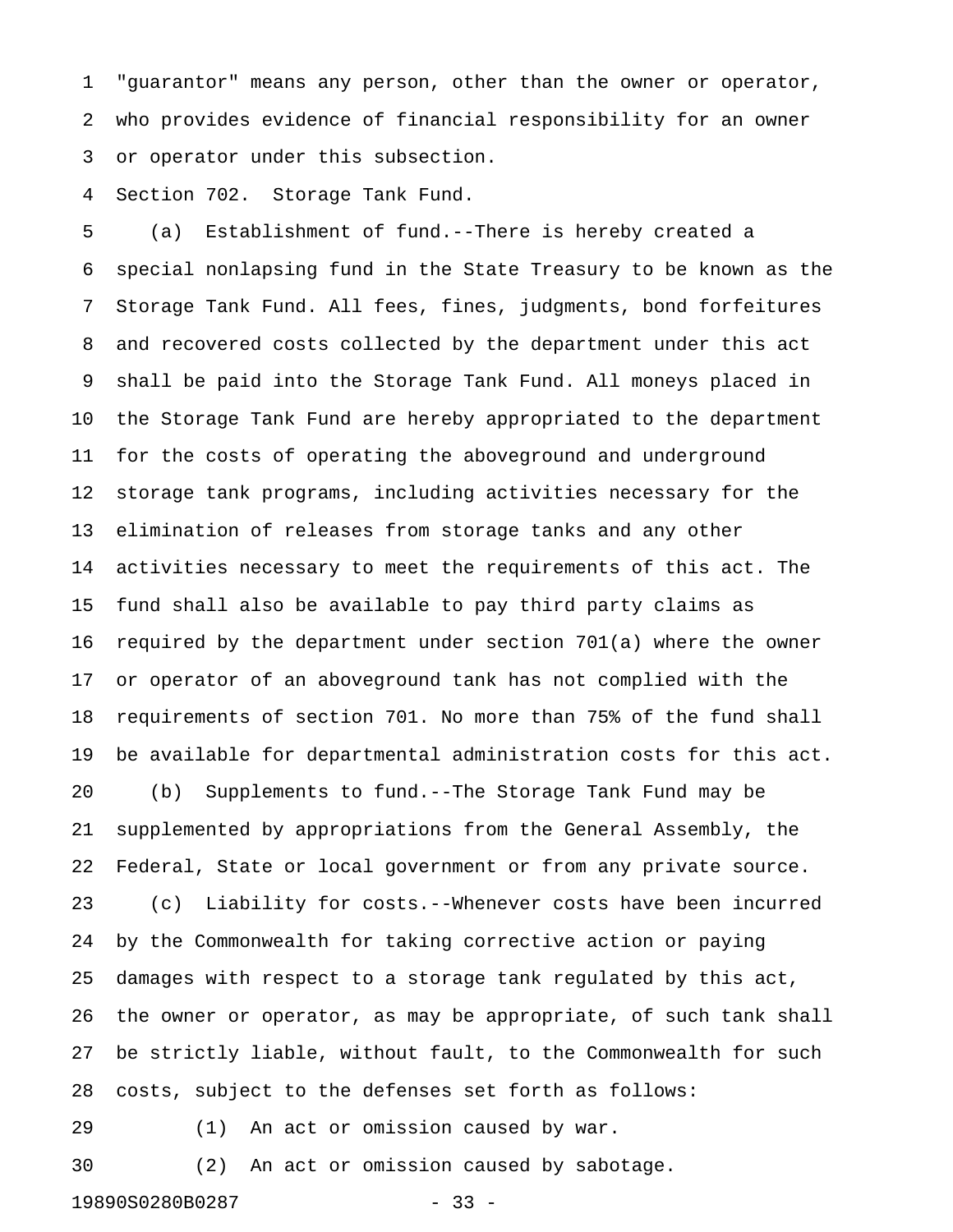1 (3) An act of God.

2 (d) Effect of liability on property.--Any costs incurred by 3 the Commonwealth for taking corrective action or paying damages 4 with respect to a release from a storage tank regulated under 5 this act shall constitute in each instance a debt of the owner 6 or operator, as may be appropriate, to the Storage Tank Fund. 7 The debt shall constitute a lien on all property owned by said 8 owner or operator when a notice of lien incorporating a 9 description of the property of the owner or operator subject to 10 the action and an identification of the amount of expenditure 11 from the fund is duly filed with the prothonotary of the court 12 of common pleas where the property is located. The prothonotary 13 shall promptly enter upon the civil judgment or order docket the 14 name and address of the owner or operator, as may be 15 appropriate, and the amount of the lien as set forth in the 16 notice of lien. Upon entry by the prothonotary, the lien shall 17 attach to the revenues and all real and personal property of the 18 owner or operator, whether or not the owner or operator is 19 solvent. The notice of lien filed pursuant to this subsection 20 which affects the property of the owner or operator shall create 21 a lien with priority over all subsequent claims or liens which 22 are filed against the owner or operator.

23 (e) Third party claims against the fund.--

24 (1) Claims shall be filed with the department not later 25 than two years after the date of discovery of damages or not 26 later than five years after the date of the incident which 27 caused the damage. The department shall develop forms and 28 procedures for such claims.

29 (2) The department shall inform all affected parties 30 within ten days of receipt of the claim.

19890S0280B0287 - 34 -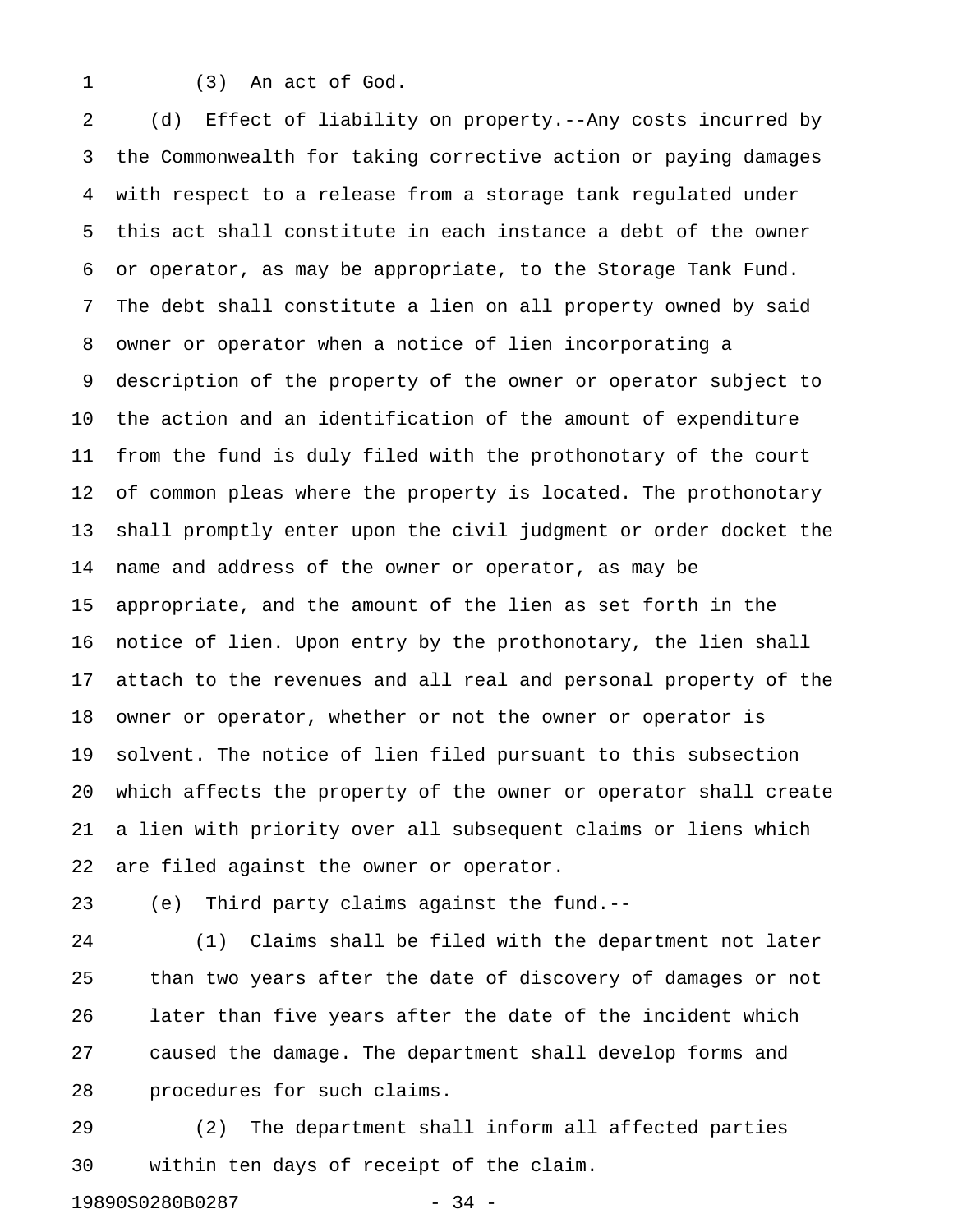1 (3) Any person who knowingly gives false information as 2 part of a claim, in addition to other penalties in this act, 3 commits a misdemeanor of the third degree, punishable by a 4 fine not to exceed \$10,000.

5 (4) The department shall attempt to promote and arrange 6 settlement between the claimant and the person responsible 7 for the discharge. If the parties fail to agree upon a 8 settlement then the claim shall be resolved by binding 9 arbitration with a three-member panel chosen by the 10 department and based on the information filed by both 11 parties.

12 Section 703. Underground Storage Tank Indemnification Board. 13 (a) Establishment of board, appointment and terms.--There is 14 hereby created the Underground Storage Tank Indemnification 15 Board which shall consist of seven members. The Insurance 16 Commissioner and the Secretary of the Department of 17 Environmental Resources shall be ex officio members. Five 18 members shall be appointed by the Governor, as follows:

19 (1) Three members who shall be persons with particular 20 expertise in the management of underground petroleum storage 21 tanks. Two of these members shall be appointed for terms of 22 four years and one shall be appointed for a term of three 23 years. The Governor shall appoint the members, one each from 24 a list of nominees provided by each of the following:

25 (i) The Associated Petroleum Industries of 26 Pennsylvania.

27 (ii) The Pennsylvania Petroleum Association. 28 (iii) The Service Station Dealers and Automotive 29 Repair Association of Pennsylvania and Delaware and the 30 Petroleum Retailers and Auto Repair Association, Inc. 19890S0280B0287 - 35 -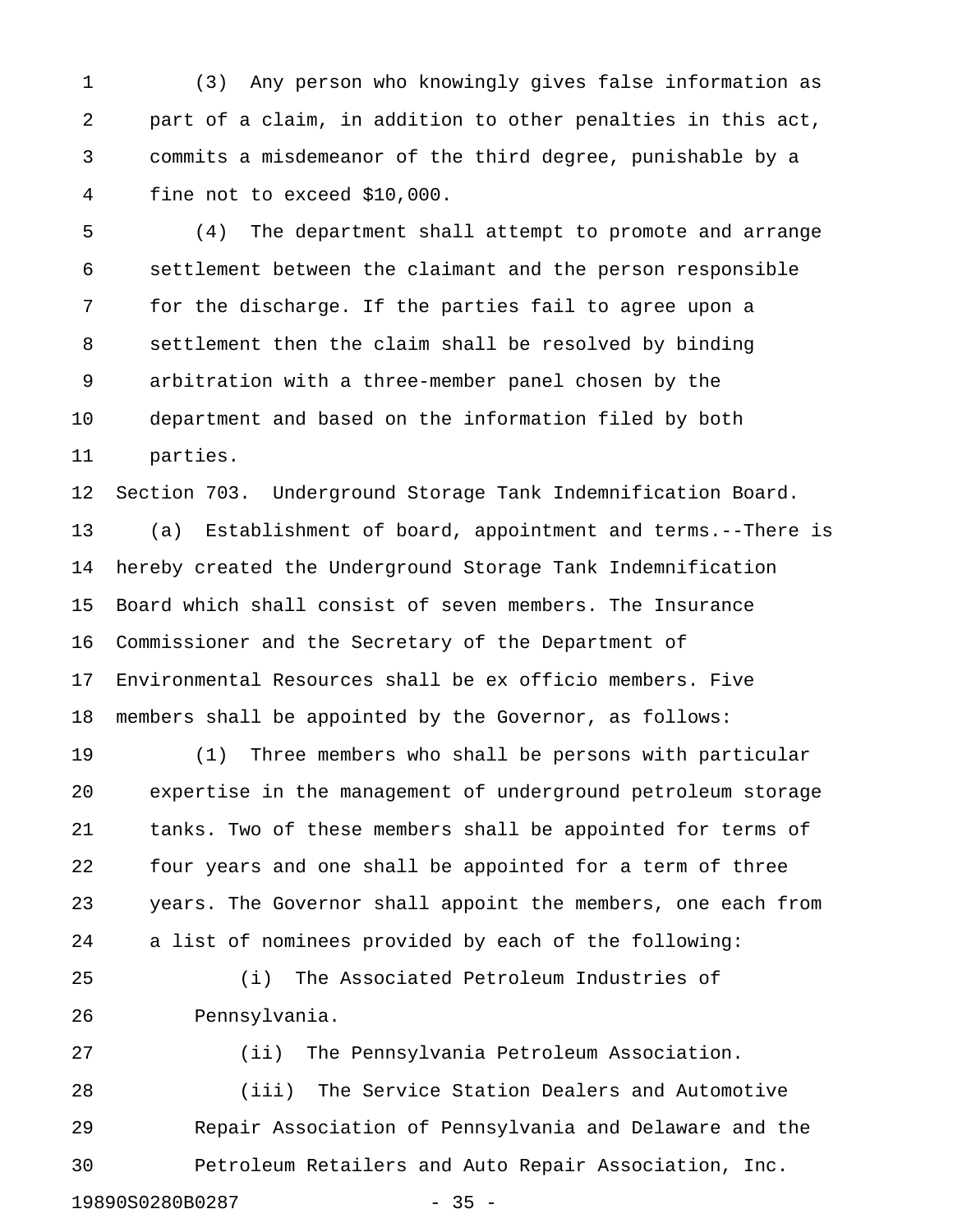1 The Governor may reject any or all of the nominees contained 2 on the lists provided above, and may request that additional 3 lists of nominees be provided to him.

4 (2) One local government member who shall have knowledge 5 and expertise in underground storage tanks. The local 6 government member shall be appointed for a term of two years.

7 (3) One public member who shall not be an owner or 8 operator of storage tanks nor affiliated in any way with any 9 person regulated under this act. The public member shall be 10 appointed for a term of three years.

11 (b) Chairman.--The board shall select a chairman from its 12 members annually.

13 (c) Vacancies.--Vacancies in appointed positions shall be 14 filled by the Governor in the same manner as the original 15 appointment. Members shall serve until their successors are 16 appointed and qualified.

17 (d) Compensation.--Members shall receive no compensation for 18 their service other than reimbursement for necessary expenses in 19 accordance with Commonwealth regulations.

20 (e) Conflicts.--No member shall participate in making any 21 decision in a matter involving any payment from which he or his 22 employer may benefit or which may benefit a member of his 23 immediate family.

24 (f) Meetings and quorum.--The board shall meet at least 25 quarterly. Additional meetings may be held upon reasonable 26 notice at times and locations selected by the board. The board 27 shall meet at the call of the chairman or upon written request 28 of three members of the board. Four members shall constitute a 29 quorum and a quorum may act for the board in all matters. 30 Section 704. Underground Storage Tank Indemnification Fund. 19890S0280B0287 - 36 -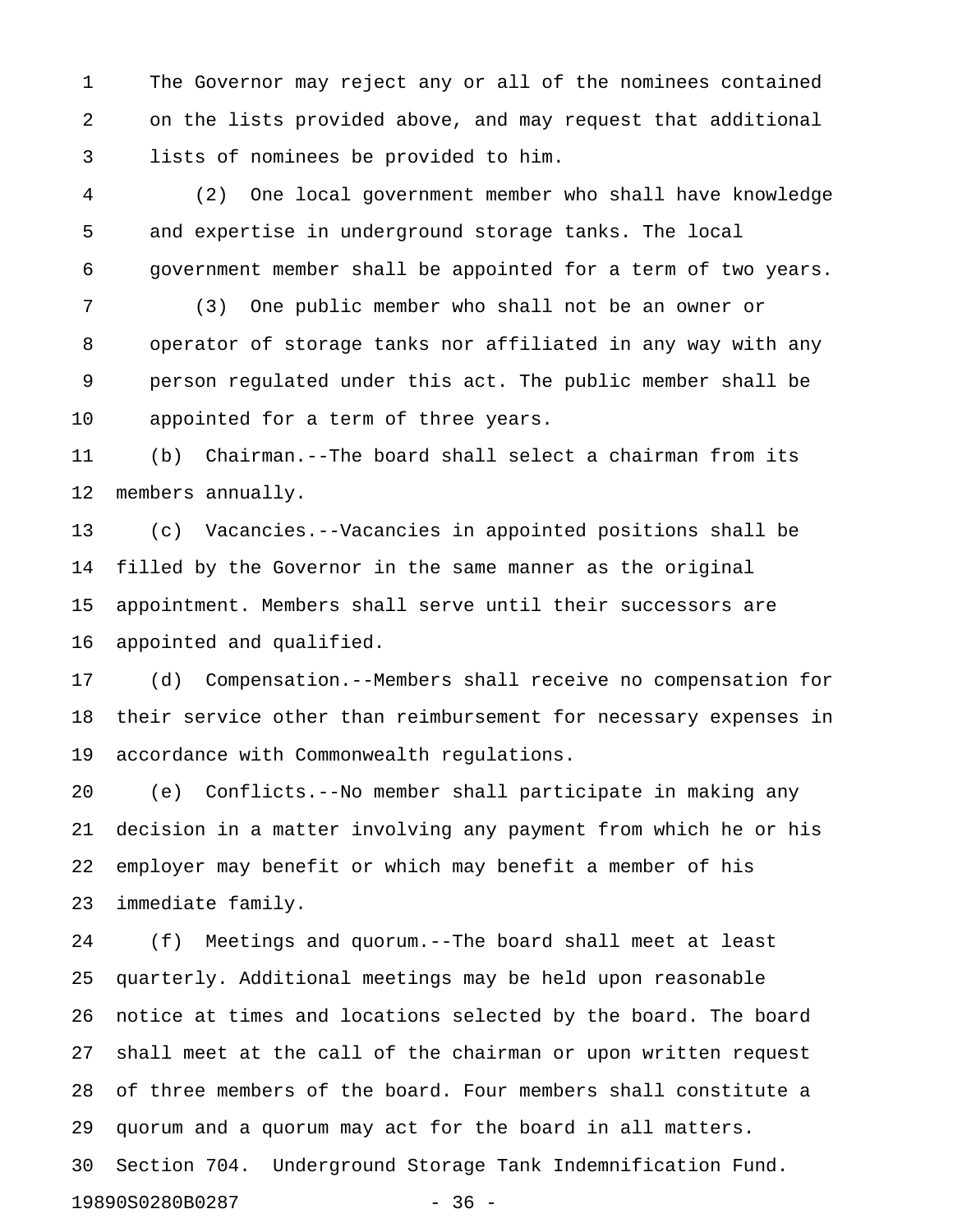1 (a) Establishment of fund.--There is hereby created a 2 special fund in the State Treasury to be known as the 3 Underground Storage Tank Indemnification Fund. This fund shall 4 consist of the fees assessed by the board under section 705(d), 5 amounts recovered by the board due to fraudulent or improper 6 claims or as penalties for failure to pay fees when due, and 7 funds earned by the investment and reinvestment of the moneys 8 collected. Moneys in the fund are hereby appropriated to the 9 board for the purpose of making payments to owners and operators 10 of underground petroleum storage tanks who incur liability for 11 taking corrective action or for bodily injury or property damage 12 caused by an accidental release from underground petroleum 13 storage tanks. The fund shall be the sole source of payments 14 under this act, and the Commonwealth shall have no liability 15 beyond the amount of the fund.

16 (b) Limit of payments.--Payments to eligible owners or 17 operators shall be limited to the actual costs of corrective 18 action and the amount of an award of damages by a court of 19 competent jurisdiction for bodily injury, property damage, or 20 both, not to exceed a total of \$1,000,000 per tank per 21 occurrence. Payments of claims against the fund shall be subject 22 to a deductible as provided in section 705.

23 (c) Prohibited uses.--Moneys in the fund shall not be used 24 for the repair, replacement or maintenance of underground 25 petroleum storage tanks or improvement of property on which the 26 tanks are located.

27 (d) Expenses.--All costs and expenses of the board shall be 28 paid from the fund, including, but not limited to, compensation 29 of employees and any independent contractors or consultants. 30 Section 705. Powers and duties of Underground Storage Tank 19890S0280B0287 - 37 -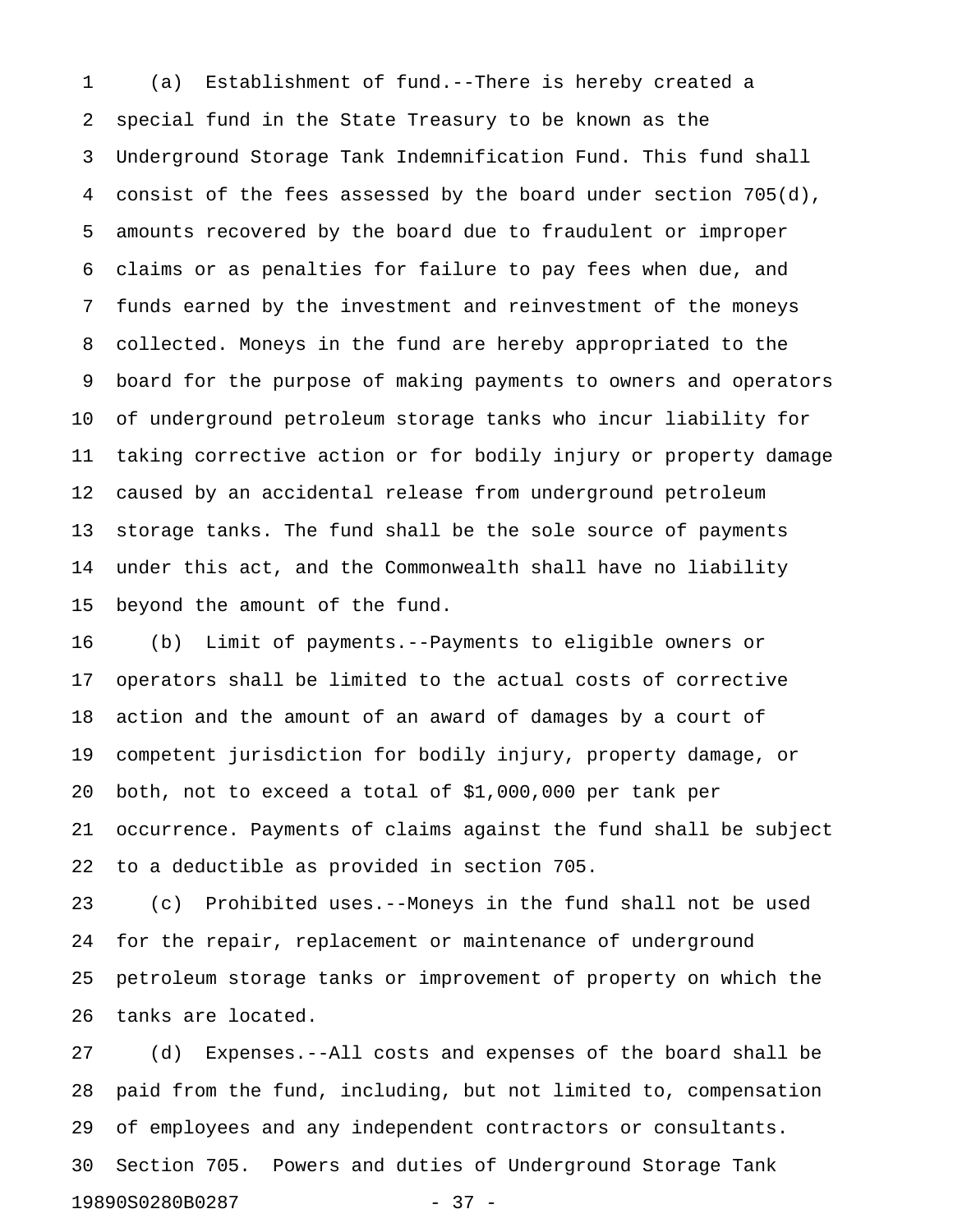#### 1 **Indemnification Board.**

2 (a) Support.--The board may employ the personnel necessary 3 to process fee payments to administer claims made against the 4 Underground Storage Tank Indemnification Fund and to carry out 5 the purposes of the board. The board may also contract for the 6 services of attorneys, consultants and actuaries necessary to 7 advise the board in establishing fees under subsection (d) and 8 deductible amounts under subsection (c).

9 (b) Claims.--The board shall establish procedures by which 10 owners and operators may make claims for costs estimated or 11 incurred in taking corrective action and for liability due to 12 bodily injury and property damage caused by an accidental 13 release from underground petroleum storage tanks. Claims 14 determined to be eligible shall be paid upon receipt of 15 information required under regulations which the board shall 16 promulgate. The board, by regulation, may establish a system for 17 prioritizing claims.

18 (c) Deductible.--

19 (1) Claims shall be subject to a deductible amount which 20 the board shall set annually. The board shall give at least 21 30 days' notice of a proposed change in deductible amounts by 22 publication in the Pennsylvania Bulletin, and the change 23 shall take effect on the date specified in the notice. Each 24 owner or operator shall be responsible for the amount of the 25 deductible as provided in section 705.

26 (2) The board shall set the initial deductible for 27 corrective action claims at \$75,000 per tank per occurrence. 28 Thereafter, the deductible shall be based on an estimate of 29 the average cost of taking corrective action due to an 30 accidental release from underground petroleum storage tanks 19890S0280B0287 - 38 -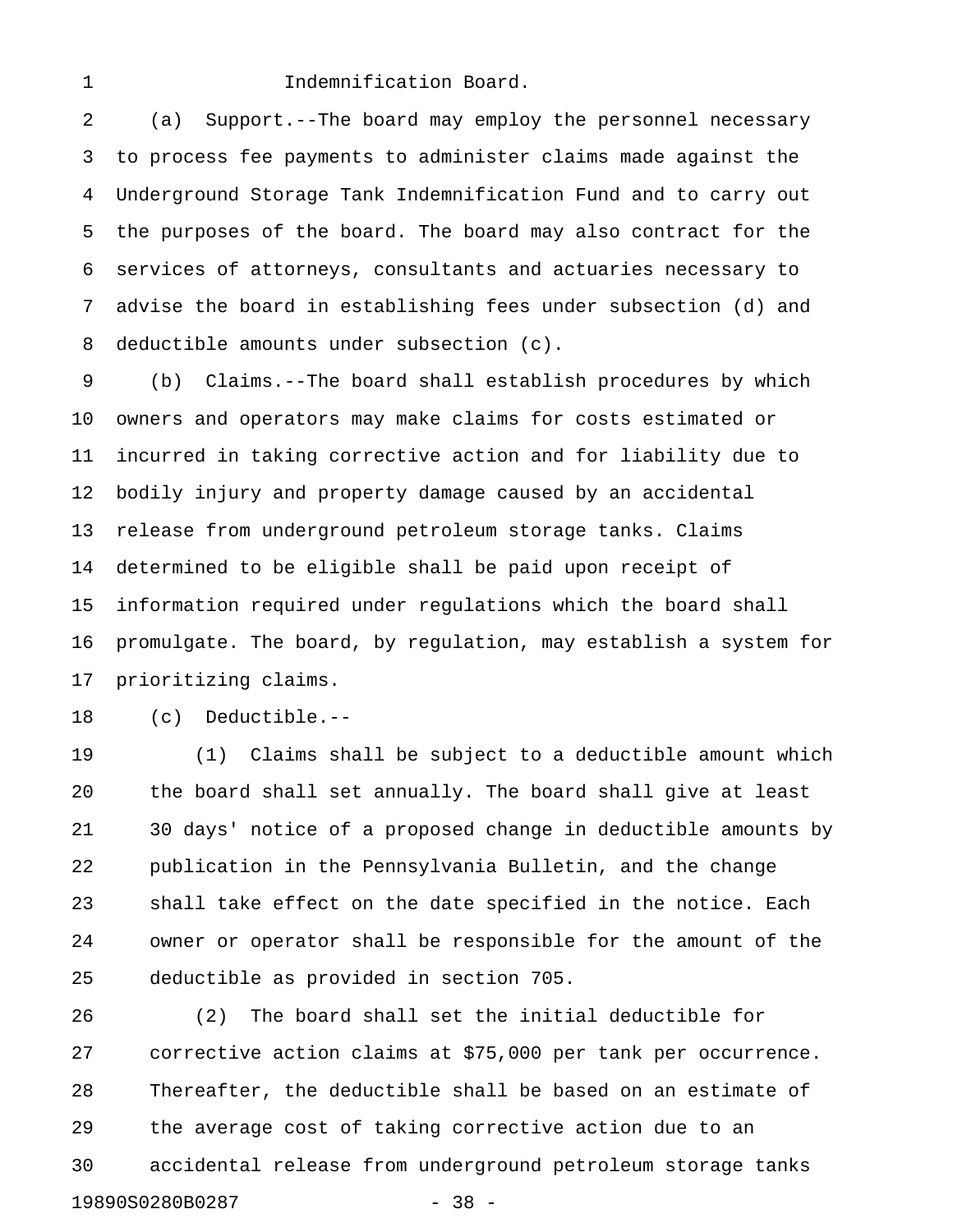1 in this Commonwealth. The board shall not set a deductible in 2 an amount lower than \$50,000 per tank per occurrence.

3 (3) The board shall set the initial deductible for 4 claims due to bodily injury, property damage, or both, at 5 \$150,000 per tank per occurrence. Thereafter, the deductible 6 shall be based on an estimate of the average award for 7 settlement of third-party claims involving bodily injury, 8 property damage, or both, caused by accidental release from 9 underground petroleum storage tanks in this Commonwealth. The 10 board shall not set a deductible in an amount lower than 11 \$100,000 per tank per occurrence.

12 (d) Fees.--The board, by regulations, shall establish fees 13 to be paid by the owner or operator, as appropriate, of 14 underground petroleum storage tanks. Fees shall be set on an 15 actuarial basis in order to provide an amount sufficient to pay 16 outstanding and anticipated claims against the Underground 17 Storage Tank Indemnification Fund in a timely manner. Fees shall 18 also include an amount sufficient to meet all other financial 19 requirements of the board. Fees shall be adjusted as deemed 20 necessary by the board, but no more than once a year.

21 (e) Payment of fees.--Fees established under subsection (d) 22 shall be paid by the owner of the tank unless a written 23 agreement between the owner and the operator provides otherwise. 24 A person who fails or refuses to pay the fee or a part of the 25 fee by the date established by the board shall be assessed a 26 penalty of 5% of the amount due which shall accrue on the first 27 day of delinquency and be added thereto. Thereafter, on the last 28 day of each month during which any part of any fee or any prior 29 accrued penalty remains unpaid, an additional 5% of the then 30 unpaid balance shall accrue and be added thereto.

19890S0280B0287 - 39 -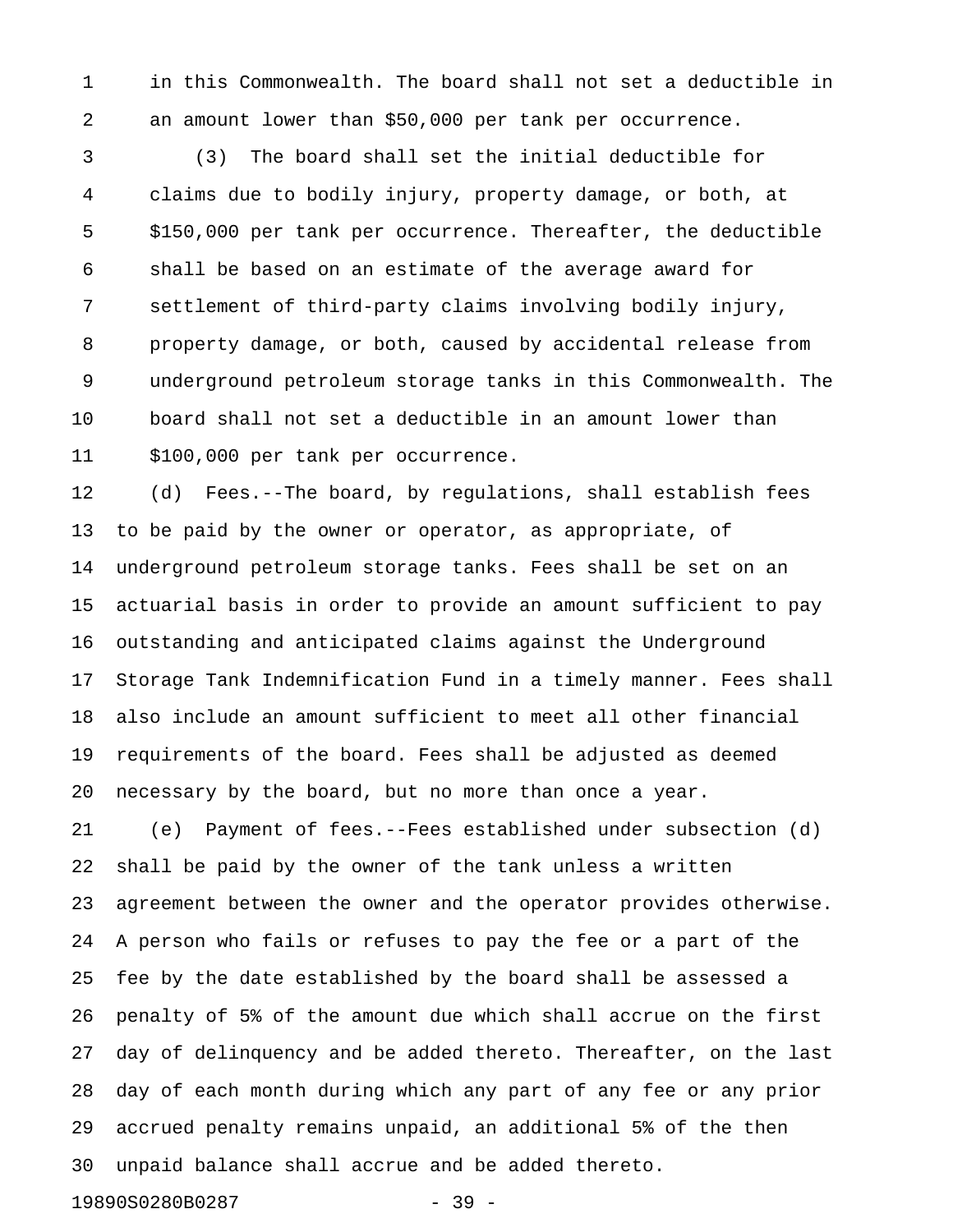1 (f) Additional powers.--The board shall have additional 2 powers as may be necessary to carry out its duties under this 3 act, including, but not limited to, the following:

4 (1) To make contracts and execute all instruments 5 necessary or convenient for carrying on of its business.

6 (2) To make bylaws for the management and regulation of 7 its affairs and to adopt, amend and repeal rules, regulations 8 and guidelines governing the administrative procedures and 9 business of the board and operation and administration of the 10 fund. Regulations of the board shall be subject to review 11 under the act of June 25, 1982 (P.L.633, No.181), known as 12 the Regulatory Review Act.

13 (3) To sue or be sued concerning claims arising as a 14 result of a release from an underground petroleum storage 15 tank and to implead and be impleaded, complain and defend in 16 all courts.

17 (4) To conduct examinations and investigations and take 18 testimony under oath or affirmation on any matter necessary 19 to the determination of approval or disapproval of any claim. 20 Section 706. Eligibility of claimants.

21 In order to receive a payment from the Underground Storage 22 Tank Indemnification Fund, a claimant shall meet the following 23 eligibility requirements:

24 (1) The claimant is the owner or operator of the 25 underground tank which is the subject of the claim.

26 (2) The fee required under section 705 has been paid. 27 (3) The tank has been registered in accordance with the 28 requirements of section 306.

29 (4) The owner or operator has obtained a permit, if 30 required under sections 304 and 305.

19890S0280B0287 - 40 -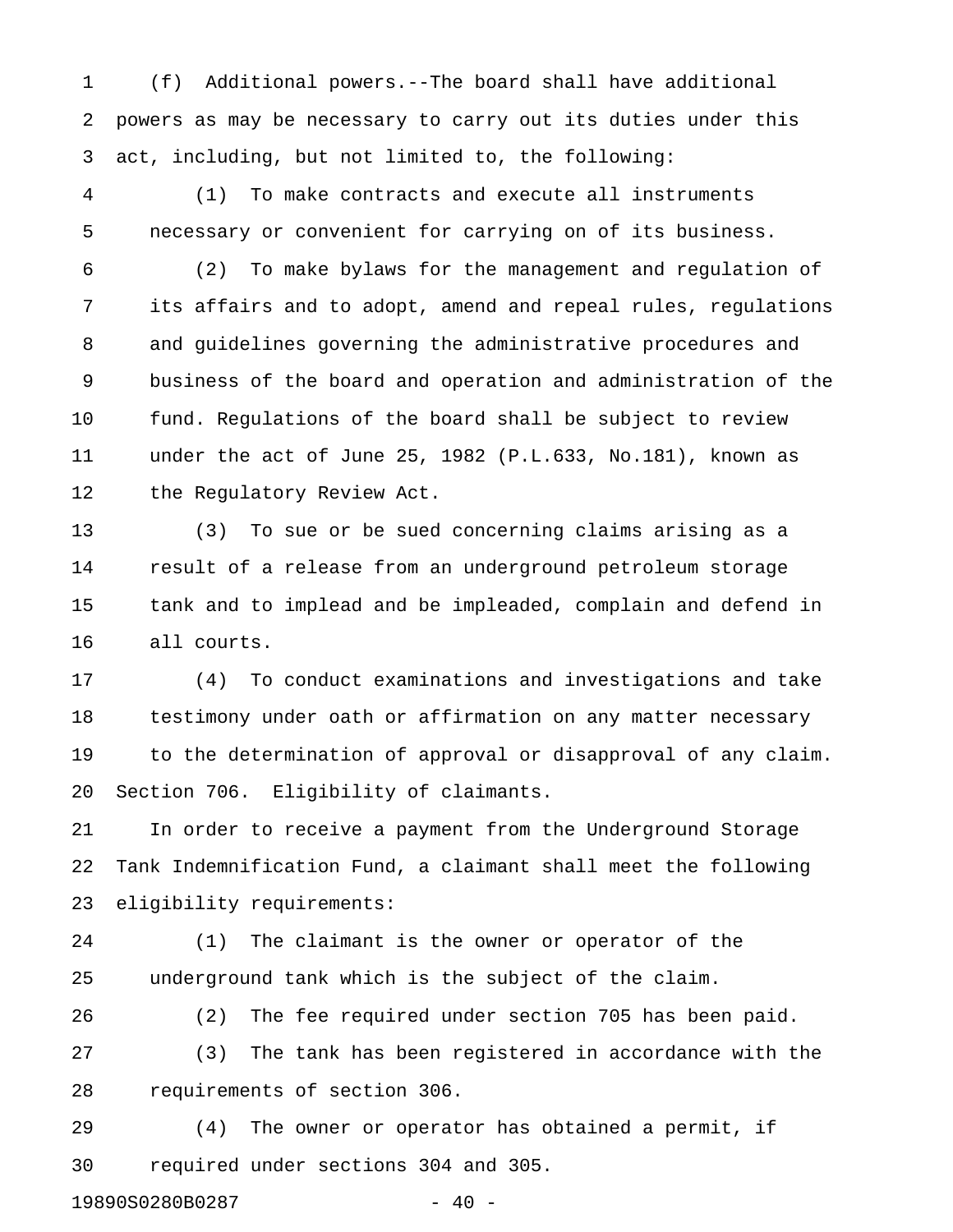1 (5) The claimant demonstrates to the satisfaction of the 2 board that the release that is the subject of the claim 3 occurred after the date established by the board for payment 4 of the fee required by section 705(d).

5 (6) Additional eligibility requirements which the board 6 may adopt by regulation.

7 Section 707. Audit.

8 The board shall contract for an annual independent audit of 9 the Underground Storage Tank Indemnification Fund.

10 Section 708. Sunset review.

11 The Underground Storage Tank Indemnification Fund and the 12 board shall be subject to periodic evaluation, review and 13 termination or continuation under the act of December 22, 1981 14 (P.L.508, No.142), known as the Sunset Act, every five years 15 commencing with an initial termination date of December 31, 16 1993. Nothing in the Sunset Act or this section shall be 17 construed to invalidate any claim submitted prior to the date of 18 termination.

#### 19 CHAPTER 9

20 SITING OF NEW ABOVEGROUND STORAGE TANK FACILITIES 21 Section 901. Siting of new aboveground storage tank facilities. 22 (a) Procedure.--The owner or operator of an existing or 23 proposed aboveground tank facility shall provide written 24 notification to the local municipality and county in which the 25 aboveground tank facility is situated or to be located prior to 26 submitting an application for an aboveground storage permit to 27 construct or reconstruct an additional aboveground storage tank 28 at the aboveground storage tank facility or construct a new 29 aboveground storage tank facility. This chapter shall not apply 30 to small aboveground storage tanks. For purposes of this 19890S0280B0287 - 41 -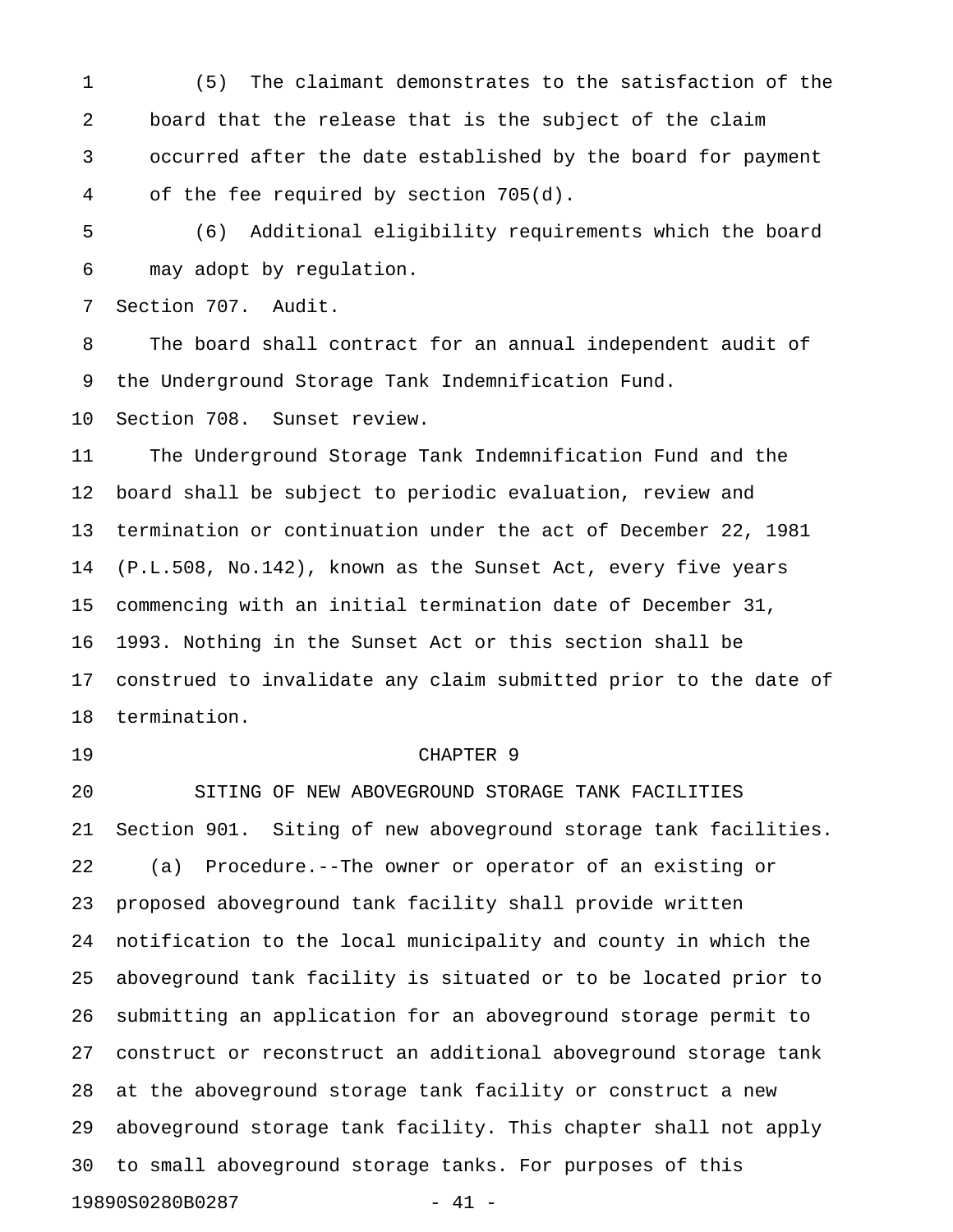1 chapter, the term "tank facility" means an area in which two or 2 more aboveground storage tanks are located.

3 (b) Public hearings.--Upon submission to the department of 4 the permit application to construct any new aboveground tank 5 facility, the department may hold a public hearing in the 6 municipality or county in which the aboveground tank facility is 7 proposed to be located. The department shall publish the permit 8 application in the Pennsylvania Bulletin upon receipt of the 9 permit application and provide not more than a 60-day comment 10 period.

11 (c) Public comment on aboveground storage tank permit.--The 12 department shall publish the aboveground storage tank permit 13 application in the Pennsylvania Bulletin upon receipt of the 14 permit application and provide a 30-day comment period for new 15 aboveground storage tank facilities consistent with section 310. 16 Section 902. Siting criteria for aboveground tank facilities. 17 The Environmental Quality Board shall promulgate siting 18 regulations for new aboveground storage tank facilities 19 consistent with section 310 which shall contain detailed site 20 specific provisions which an applicant shall use to evaluate a 21 potential site. The regulations shall include, but not be 22 limited to, consideration for public health and safety, 23 protection of water supply sources, water quality, air quality, 24 flooding, topography, soil conditions and hydrogeology. The 25 Environmental Quality Board shall hold at least one public 26 hearing on the siting regulations and shall solicit and take 27 into consideration written public comments, prior to final 28 adoption.

## 29 CHAPTER 11

19890S0280B0287 - 42 -

30 ENFORCEMENT AND REMEDIES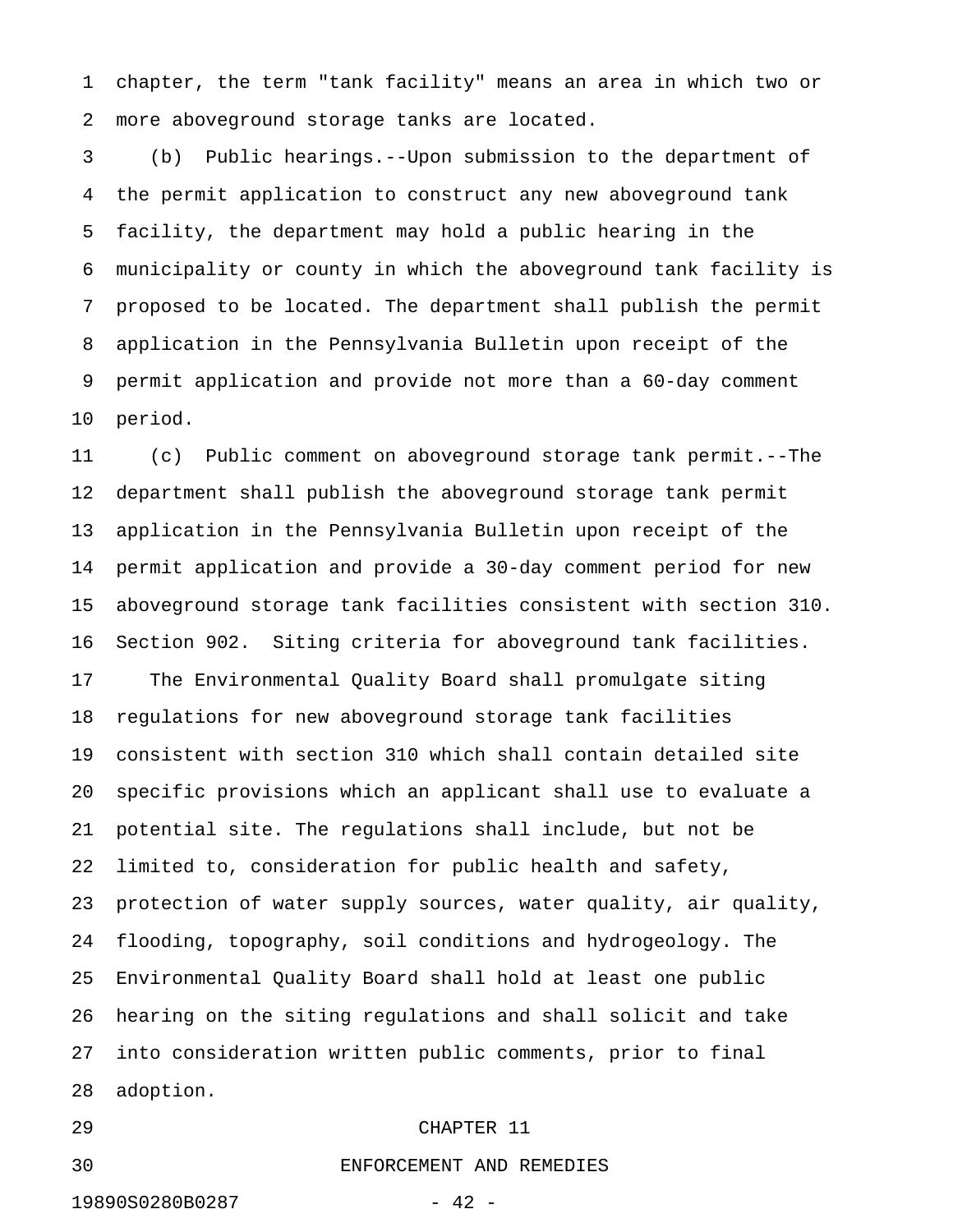1 Section 1101. Unlawful conduct.

2 (a) Offenses defined.--It shall be unlawful for any person  $3$  to:

4 (1) Sell, distribute, provide or fill any storage tank 5 with a regulated substance unless the storage tank has a 6 valid registration issued under this act and the regulations 7 promulgated hereunder.

8 (2) Violate, or cause or assist in the violation of, any 9 provision of this act, any regulation promulgated hereunder, 10 any order issued hereunder, or the terms or conditions of any 11 spill prevention and response plan approved by the department 12 under this act.

13 (3) Fail to adhere to the schedule set forth in, or 14 pursuant to, this act for developing or submitting to the 15 department a spill prevention and response plan.

16 (4) Hinder, obstruct, prevent or interfere with the 17 department or its personnel in the performance of any duty 18 under this act.

19 (5) Violate the provisions of 18 Pa.C.S. § 4903 20 (relating to false swearing) or 4904 (relating to unsworn 21 falsification to authorities) in complying with any provision 22 of this act, including, but not limited to, providing or 23 preparing any information required by this act.

24 (b) Public nuisance.--All unlawful conduct set forth in 25 subsection (a) shall also constitute a public nuisance. 26 Section 1102. Enforcement orders.

27 (a) Issuance.--The department may issue such orders to 28 persons as it deems necessary to aid in the enforcement of the 29 provisions of this act. The orders may include, but shall not be 30 limited to, orders requiring compliance with the provisions of 19890S0280B0287 - 43 -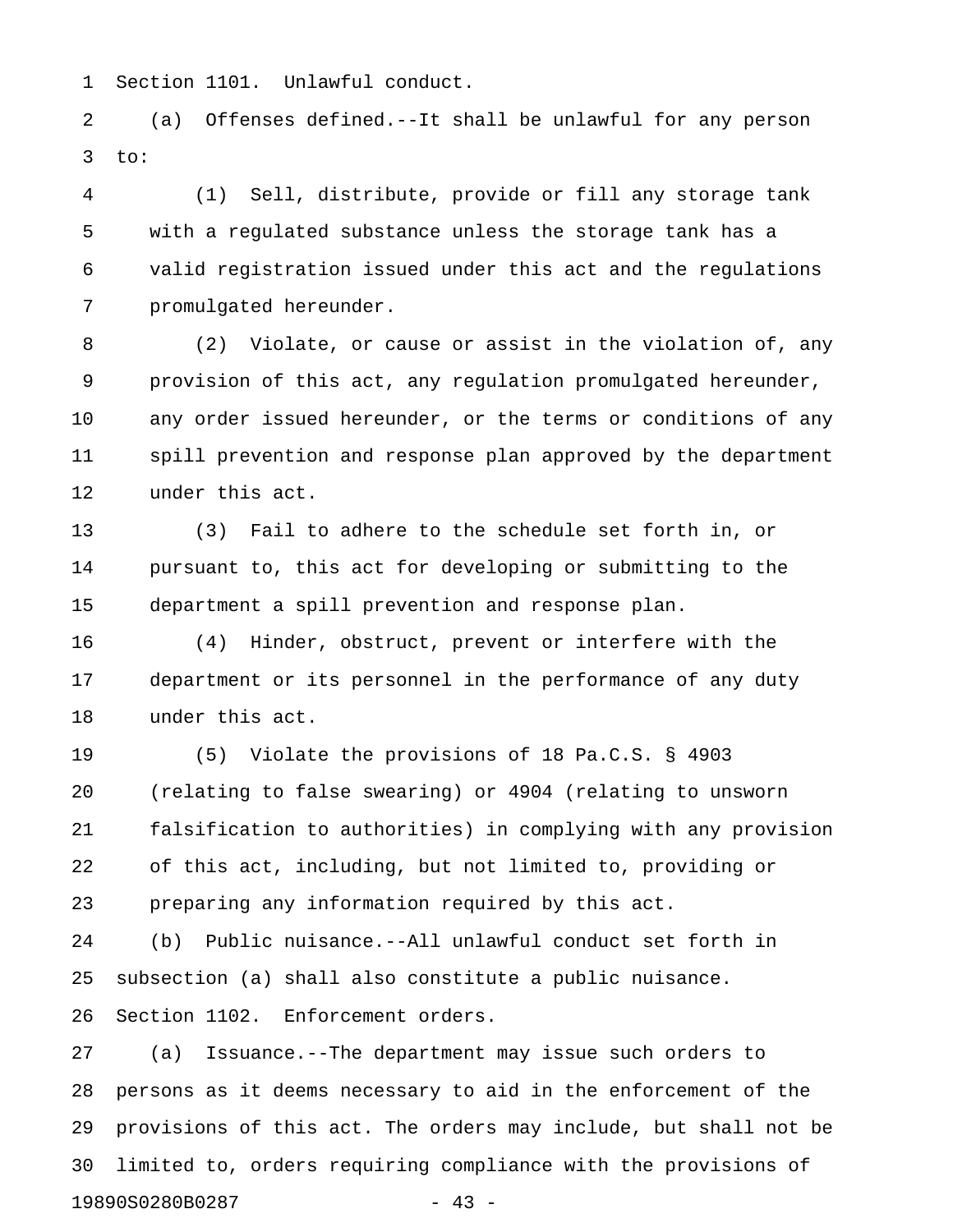1 this act and the regulations promulgated pursuant thereto. Any 2 order issued under this act shall take effect upon notice, 3 unless the order specifies otherwise. The power of the 4 department to issue an order under this act is in addition to 5 any other remedy which may be afforded to the department 6 pursuant to this act or any other act.

7 (b) Compliance.--It shall be the duty of any person to 8 proceed diligently to comply with any order issued pursuant to 9 subsection (a). If such person fails to proceed diligently or 10 fails to comply with the order within such time, if any, as may 11 be specified, such person shall be guilty of contempt and shall 12 be punished by the court in an appropriate manner, and for this 13 purpose, application may be made by the department to the 14 Commonwealth Court, which is hereby granted jurisdiction. 15 Section 1103. Civil penalties.

16 (a) Assessment.--In addition to proceeding under any other 17 remedy available at law or in equity for a violation of any 18 provision of this act, the regulations promulgated hereunder or 19 any order of the department issued hereunder, the department may 20 assess a civil penalty upon a person for the violation. The 21 penalty may be assessed whether or not the violation was willful 22 or negligent. In determining the amount of the penalty, the 23 department shall consider the willfulness of the violation; 24 damage to air, water, land or other natural resources of this 25 Commonwealth or their uses; cost of restoration and abatement; 26 savings resulting to the person in consequence of the violation; 27 deterrence of future violations; and other relevant factors. If 28 the violation leads to issuance of a cessation order, a civil 29 penalty shall be assessed.

30 (b) Escrow.--When the department assesses a civil penalty, 19890S0280B0287 - 44 -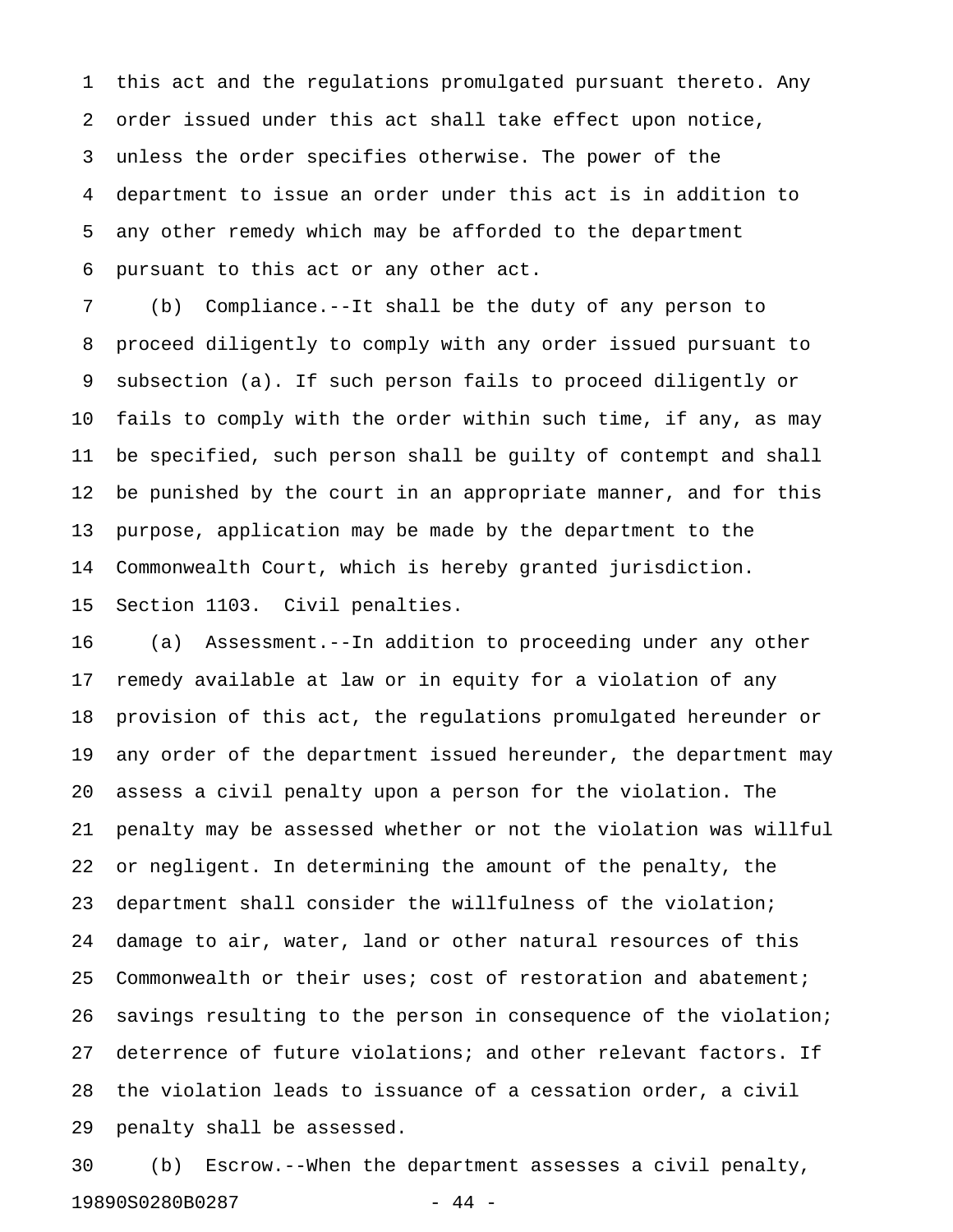1 it shall inform the person of the amount of the penalty. The 2 person charged with the penalty shall then have 30 days to pay 3 the penalty in full or, if the person wishes to contest either 4 the amount of the penalty or the fact of the violation, either 5 to forward the proposed amount to the department for placement 6 in an escrow account with the State Treasurer or with a bank in 7 this Commonwealth or to post an appeal bond in the amount of the 8 penalty. The bond must be executed by a surety licensed to do 9 business in this Commonwealth and must be satisfactory to the 10 department. If, through administrative or judicial review of the 11 proposed penalty, it is determined that no violation occurred or 12 that the amount of the penalty shall be reduced, the department 13 shall, within 30 days, remit the appropriate amount to the 14 person, with an interest accumulated by the escrow deposit. 15 Failure to forward the money or the appeal bond to the 16 department within 30 days shall result in a waiver of all legal 17 rights to contest the violation or the amount of the penalty. 18 (c) Amount.--The maximum civil penalty which may be assessed 19 pursuant to this section is \$10,000 per violation. Each 20 violation for each separate day and each violation of any 21 provision of this act, any regulation promulgated hereunder or 22 any order issued hereunder shall constitute a separate offense 23 under this section.

24 (d) Statute of limitations.--Notwithstanding any other 25 provision of law to the contrary, there shall be a statute of 26 limitations of seven years upon actions brought by the 27 Commonwealth under this section.

28 Section 1104. Criminal penalties.

29 (a) Summary offense.--Any person who initially violates any 30 provision of Chapter 3, any regulation promulgated thereunder, 19890S0280B0287 - 45 -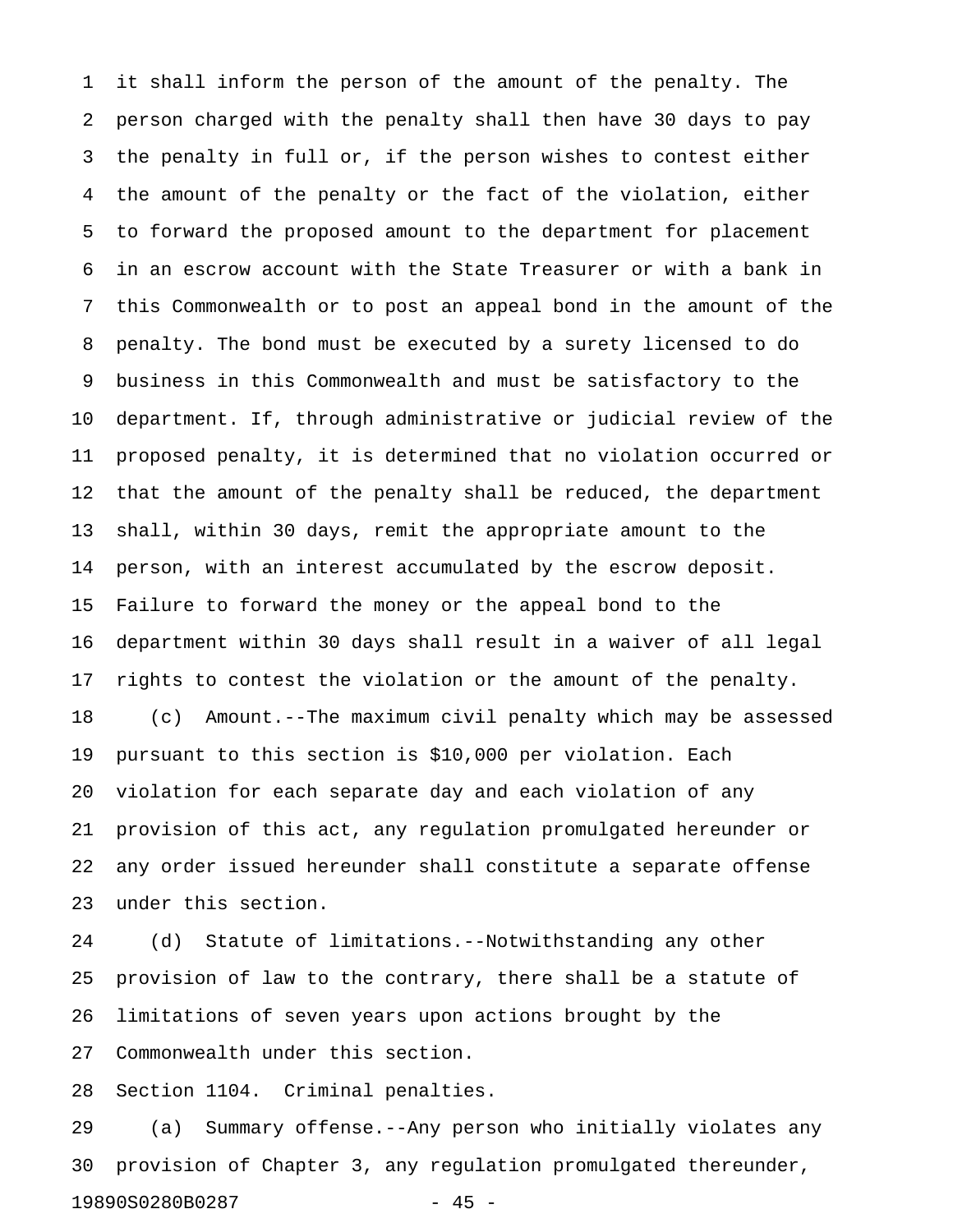1 any order issued thereunder or the terms or conditions of any 2 permit shall, upon conviction thereof in a summary proceeding, 3 be sentenced to pay a fine of not less than \$100 nor more than 4 \$1,000 and costs and, in default of the payment of such fine and 5 costs, to imprisonment for not more than 30 days.

6 (b) Misdemeanor offense.--Any person who willfully violates 7 any other provision of this act, any regulation promulgated 8 hereunder, any order issued hereunder or the terms or conditions 9 of any permit commits a misdemeanor of the third degree and 10 shall, upon conviction, be sentenced to pay a fine of not less 11 than \$1,000 nor more than \$10,000 per day for each violation or 12 to imprisonment for a period of not more than one year, or both. 13 (c) Second or subsequent offense.--Any person who, within 14 two years after a conviction of a misdemeanor for any willful 15 violation of this act, willfully violates the same provision of 16 this act at the same facility, any regulation promulgated 17 hereunder, any order issued hereunder or the terms or conditions 18 of any permit commits a misdemeanor of the second degree and 19 shall, upon conviction, be sentenced to pay a fine of not less 20 than \$2,500 nor more than \$25,000 for each violation or to 21 imprisonment for a period of not more than two years, or both. 22 (d) Violations to be separate offenses.--Each violation of 23 any provision of this act, any regulation promulgated hereunder, 24 any order issued hereunder or the terms or conditions of any 25 permit shall constitute a separate offense under subsections 26 (a), (b) and (c).

27 Section 1105. Production of materials; recordkeeping 28 requirements.

29 (a) Authority of department.--The department and its agents 30 and employees shall:

19890S0280B0287 - 46 -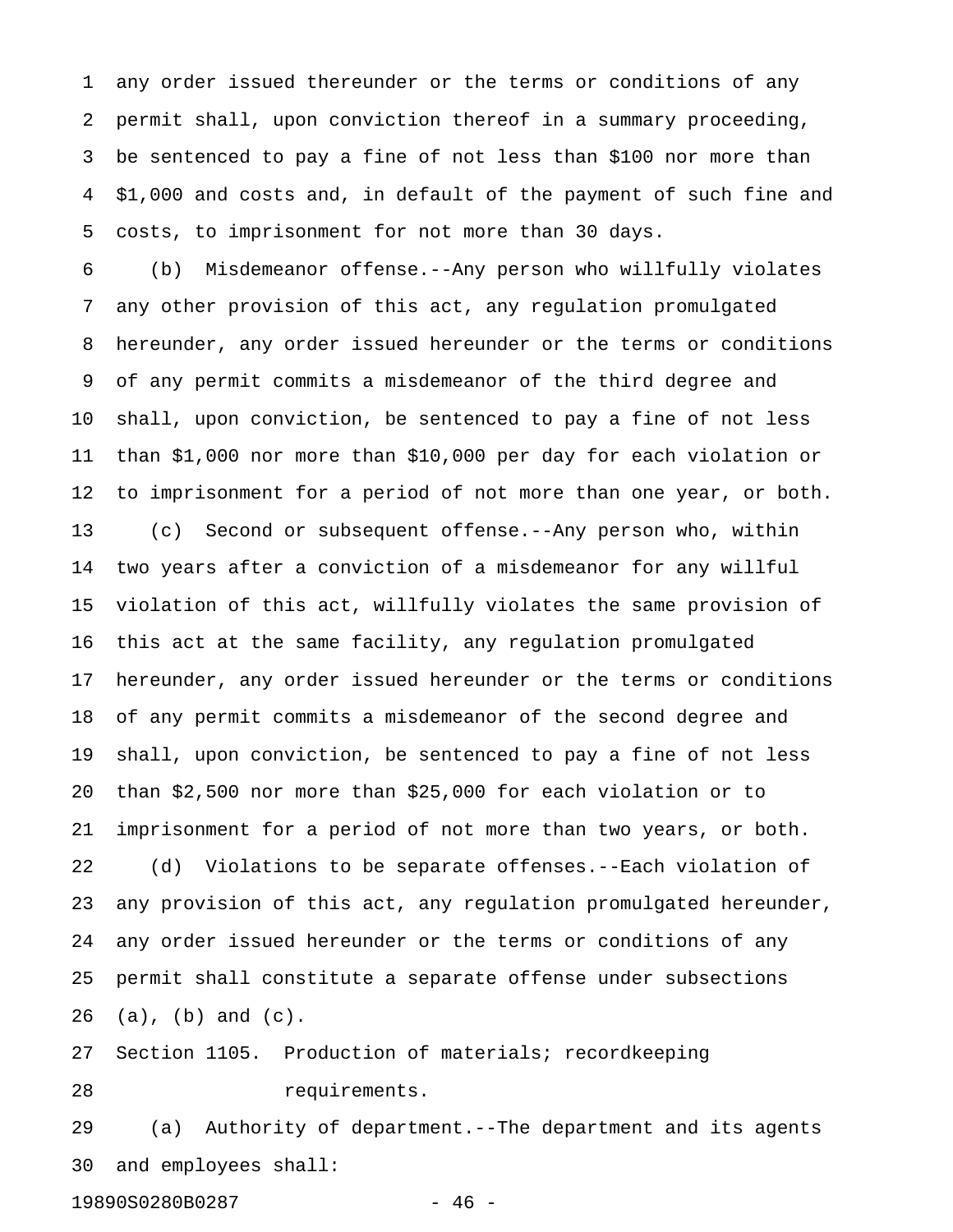1 (1) Have access to, and require the production of, books 2 and papers, documents and physical evidence pertinent to any 3 matter under investigation.

4 (2) Require any person holding a permit to establish and 5 maintain such records and make such reports and furnish such 6 information as the department may prescribe.

7 (3) Have the authority to enter any building, property, 8 premises or place where a storage tank is located for the 9 purposes of making an investigation or inspection necessary 10 to ascertain the compliance or noncompliance by any person 11 with the provisions of this act and the regulations 12 promulgated under this act. In connection with the inspection 13 or investigation, samples may be taken for analysis. If 14 analysis is made of the samples, a copy of the results of the 15 analysis shall be furnished within five business days after 16 receiving the analysis to the person having apparent 17 authority over the building, property, premises or place. 18 (b) Warrants.--An agent or employee of the department may 19 apply for a search warrant to any Commonwealth official 20 authorized to issue a search warrant for the purposes of 21 inspecting or examining any property, building, premises, place, 22 book, record or other physical evidence; of conducting tests; or 23 of taking samples. The warrant shall be issued upon probable 24 cause. It shall be sufficient probable cause to show any of the 25 following:

26 (1) The inspection, examination, test or sampling is 27 pursuant to a general administrative plan to determine 28 compliance with this act.

29 (2) The agent or employee has reason to believe that a 30 violation of this act has occurred or may occur.

19890S0280B0287 - 47 -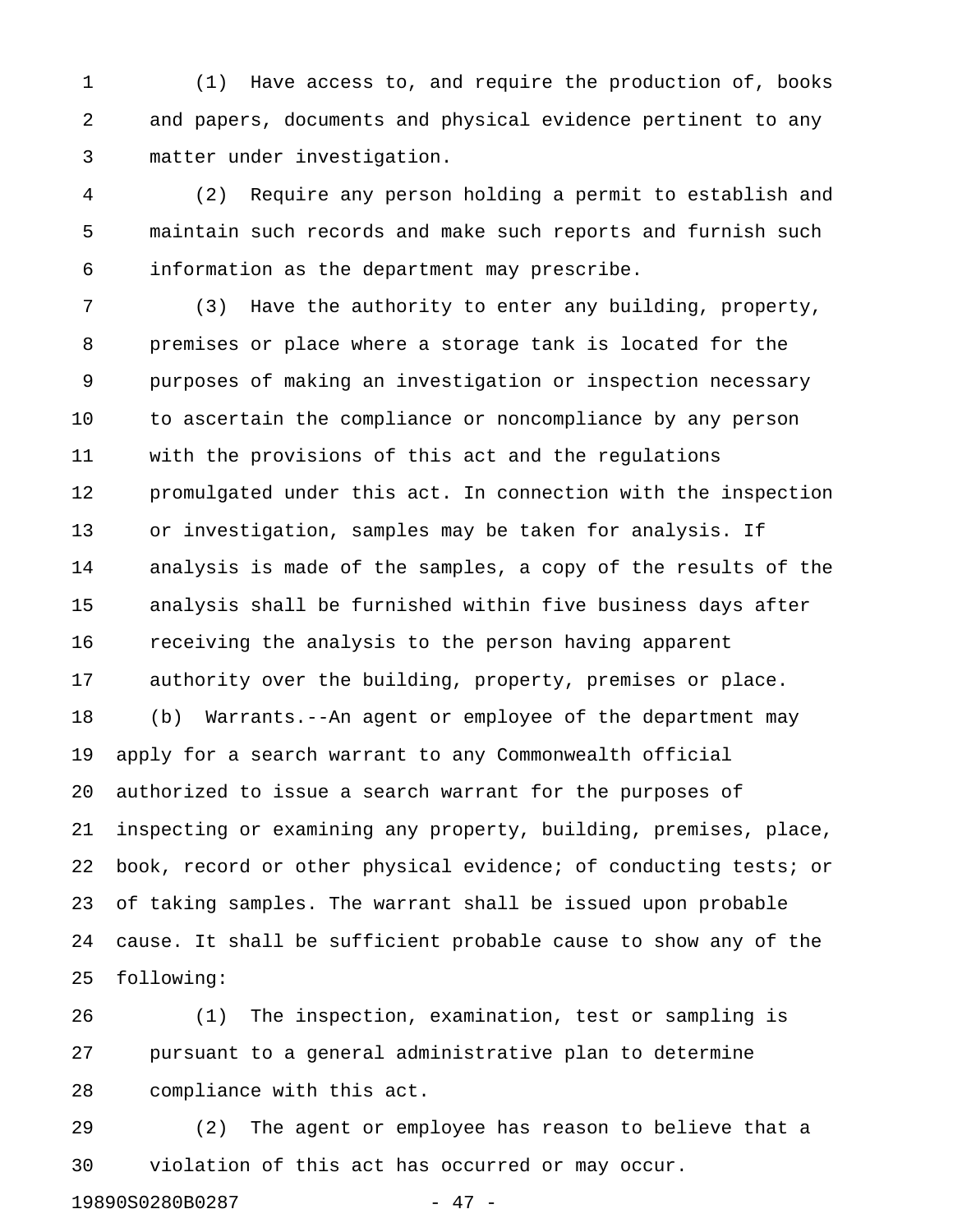1 (3) The agent or employee has been refused access to the 2 property, building, premises, place, book, record or physical 3 evidence or has been prevented from conducting tests or 4 taking samples.

5 Section 1106. Collection of fines, fees, etc.

6 (a) Lien.--All fines, fees, interest and penalties and any 7 other assessments shall be collectible in any manner provided by 8 law for the collection of debts. If the person liable to pay any 9 such amount neglects or refuses to pay the same after demand, 10 the amount, together with interest and any costs that may 11 accrue, shall be a judgment in favor of the Commonwealth upon 12 the property of such person, but only after same has been 13 entered and docketed of record by the prothonotary of the county 14 where the property is situated. The Commonwealth may at any time 15 transmit to the prothonotaries of the respective counties 16 certified copies of all such judgments, and it shall be the duty 17 of each prothonotary to enter and docket the same of record in 18 his office, and to index the same as judgments are indexed, 19 without requiring the payment of costs as a condition precedent 20 to the entry thereof.

21 (b) Deposit of fines.--All fines collected pursuant to 22 sections 1103 and 1104 shall be paid into the Underground 23 Storage Tank Indemnification Fund.

24 Section 1107. Public information.

25 (a) General rule.--Except as provided in subsection (b), 26 records, reports or other information obtained under this act 27 shall be available to the public for inspection or copying 28 during regular business hours.

29 (b) Confidentiality.--The department may, upon request, 30 designate records, reports or information as confidential when 19890S0280B0287 - 48 -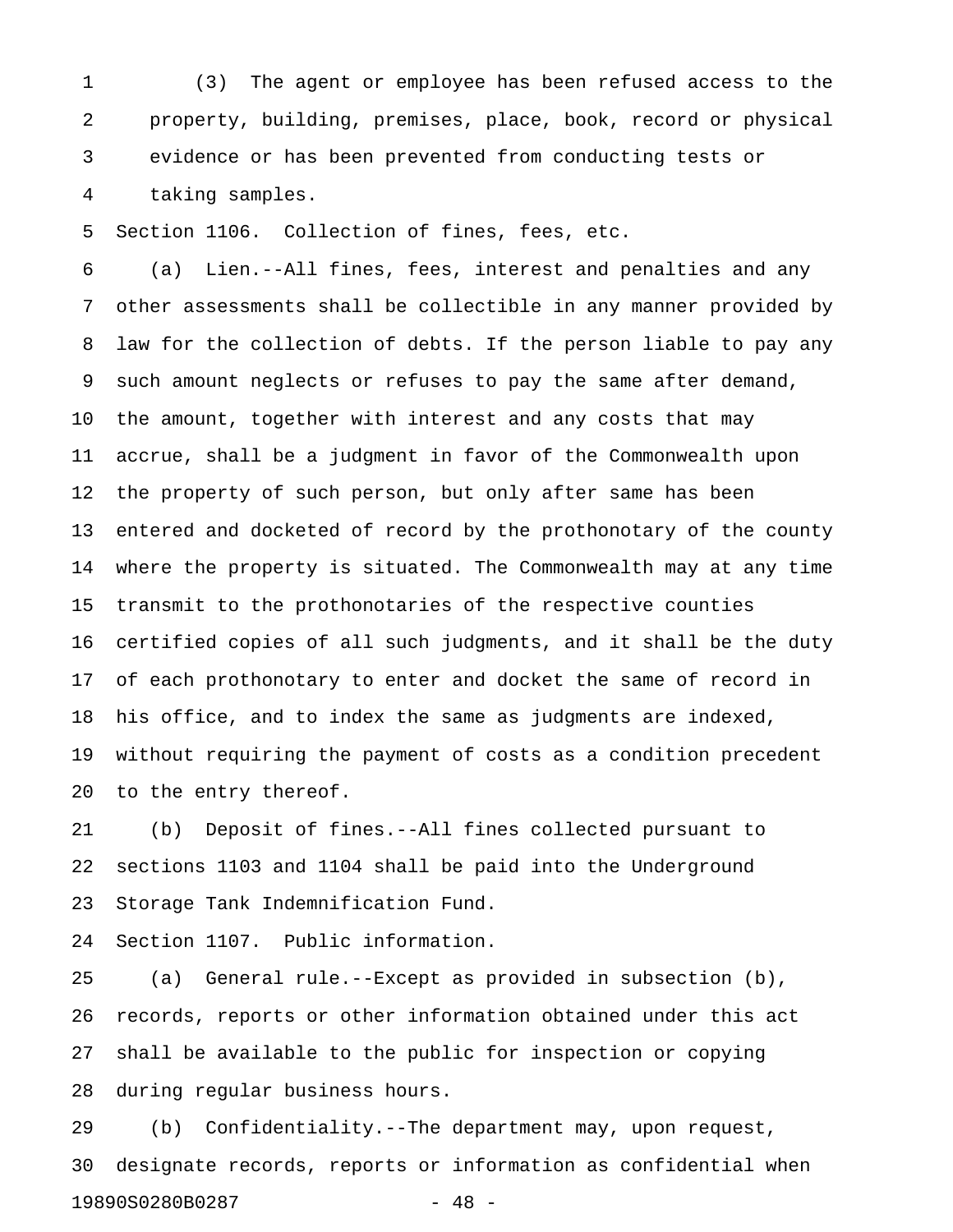1 the person providing the information demonstrates all of the 2 following:

3 (1) The information contains the trade secrets, 4 processes, operations, style of work or apparatus of a person 5 or is otherwise confidential business information.

6 (2) The information does not relate to public health, 7 safety or welfare, or the environment.

8 (c) Separation of information.--When submitting information 9 under this act, a person shall designate the information which 10 the person believes is confidential or shall submit that 11 information separately from other information being submitted. 12 Section 1108. Relationship to other laws.

13 The department shall take enforcement actions and actions to 14 recover the Commonwealth's costs for undertaking corrective 15 actions under this act before taking actions pursuant to the act 16 of October 18, 1988 (P.L.756, No.108), known as the Hazardous 17 Sites Cleanup Act.

#### 18 CHAPTER 21

19 MISCELLANEOUS PROVISIONS

20 Section 2101. Appropriations.

21 (a) Storage Tank Fund.--The sum of \$700,000, or as much 22 thereof as may be necessary, is hereby appropriated to the 23 Storage Tank Fund for the fiscal year July 1, 1988, to June 30, 24 1989.

25 (b) Underground Storage Tank Indemnification Fund.--The sum 26 of \$300,000, or as much thereof as may be necessary, is hereby 27 appropriated to the Underground Storage Tank Indemnification 28 Fund for the fiscal year July 1, 1988, to June 30, 1989. 29 Section 2102. Severability.

30 The provisions of this act are severable. If any provision of 19890S0280B0287 - 49 -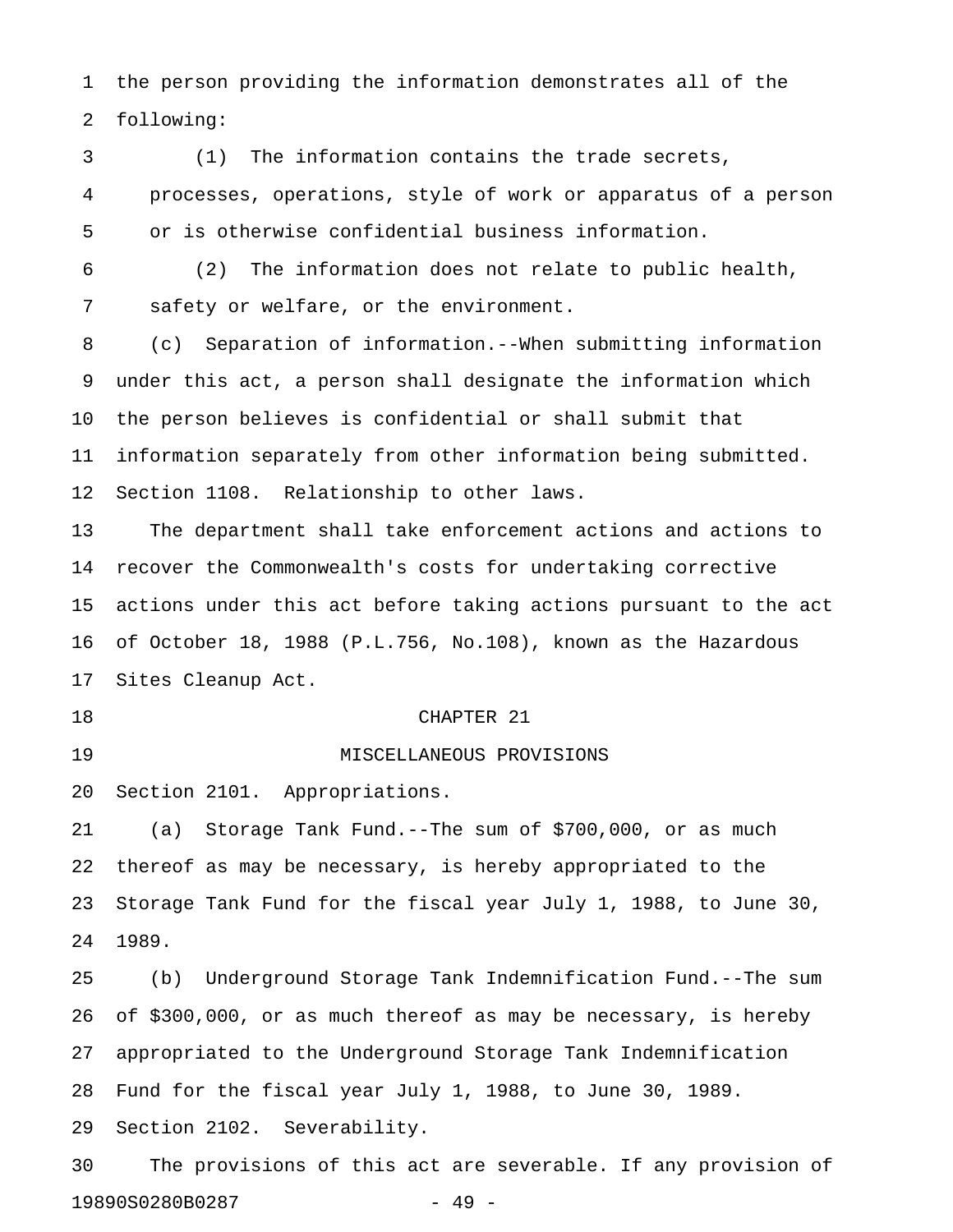1 this act or its application to any person or circumstance is 2 held invalid, the invalidity shall not affect other provisions 3 or applications of this act which can be given effect without 4 the invalid provision or application.

5 Section 2103. Repeals.

6 The following acts and parts of acts are repealed to the 7 extent specified:

8 Act of June 8, 1911 (P.L.705, No.281), entitled "An act 9 creating the office of Fire Marshal, to be attached to the 10 Department of Public Safety in cities of the first class; 11 prescribing his duties and powers; and providing penalties for 12 violations of the provisions of the act; and providing for the 13 method of appointment, compensation, and for the maintenance of 14 his office," insofar as it is inconsistent with this act, only 15 to the extent that this act provides coverage over the same 16 class of storage tanks and materials.

17 Act of April 27, 1927 (P.L.450, No.291), referred to as the 18 State Fire Marshal Law, insofar as the authority of the State 19 Fire Marshal and the Pennsylvania State Police are to adopt and 20 enforce rules and regulations governing the use, storage and 21 sale and retention of gasoline, naphthalene, kerosene, fuel oil 22 or other substances of like character, only to the extent that 23 this act provides coverage over the same class of storage tanks 24 and materials.

25 Act of July 28, 1953 (P.L.723, No.230), known as the Second 26 Class County Code, insofar as it is inconsistent with this act, 27 only to the extent that this act provides coverage over the same 28 class of storage tanks and materials.

29 Act of November 26, 1978 (P.L.1300, No.314), known as the 30 Underground Storage Act, insofar as it is inconsistent with this 19890S0280B0287 - 50 -